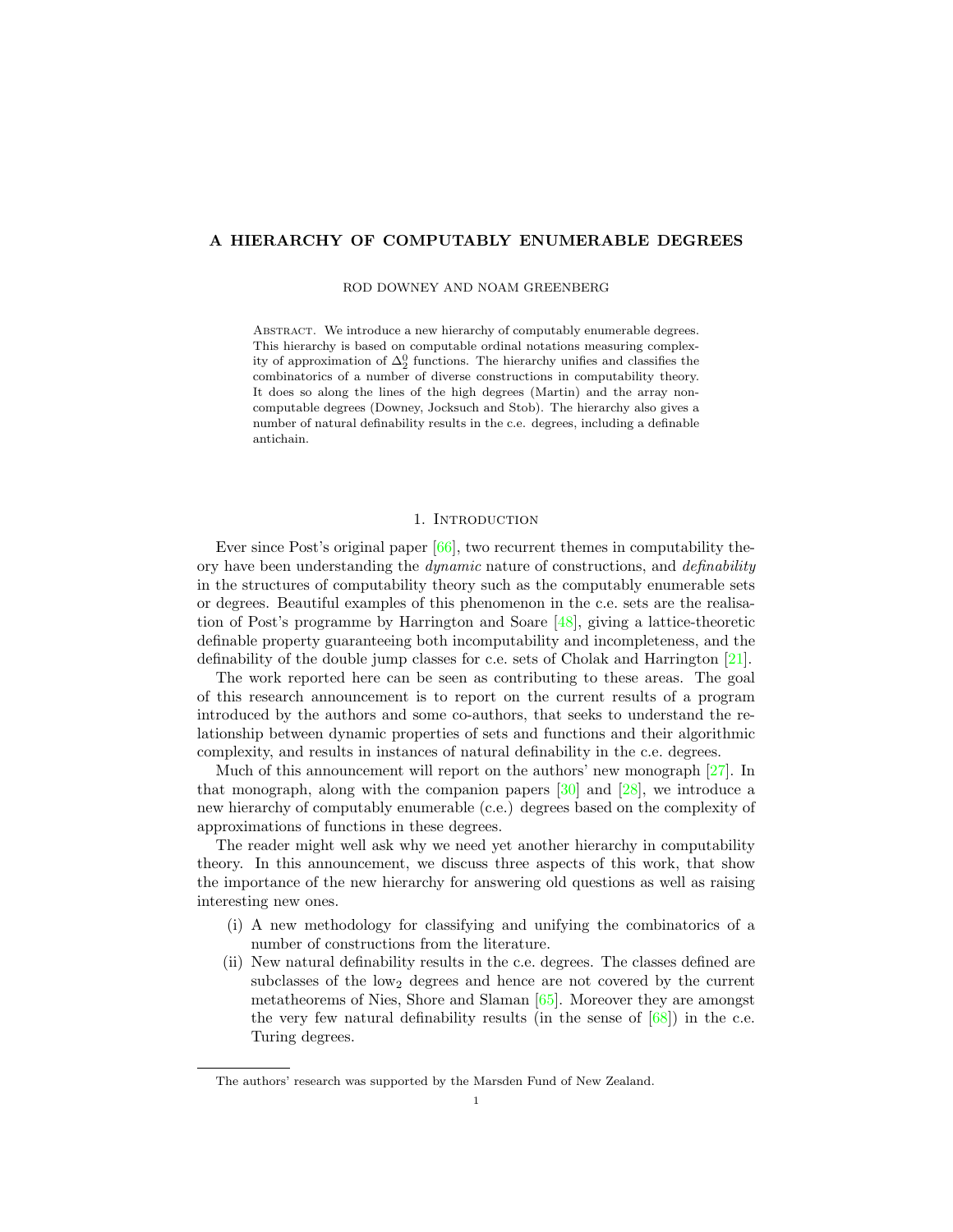(iii) The introduction of a number of construction techniques which are injuryfree and highly non-uniform. These would seem to have wider applications.

It is quite rare in computability theory to find a single class of degrees which capture precisely the underlying dynamics of a wide class of apparently similar constructions. A good example of this phenomenon is work pioneered by Martin [\[60\]](#page-32-1) who identified the high c.e. degrees as the degrees of dense simple, maximal, hyperhypersimple and other similar kinds of c.e. sets. Another example would be the promptly simple degrees, investigated by Ambos-Spies, Jockusch, Shore and Soare [\[5\]](#page-30-0). This class can be characterised in terms of both cupping and capping in the c.e. degrees. A more recent example of current great interest is the class of K-trivial sets (introduced by Solovay; see Downey, Hirschfeldt, Nies and Stephan  $[32]$  and Nies  $[64, 63]$  $[64, 63]$ , which are known to coincide with many other "lowness" classes.

The common theme here is to identify properties of c.e. sets, or of functions in a c.e. degree, that determine their strength as oracles in computations. In these examples, the properties involve the rate of growth of functions in a degree (high degrees are the ones that contain dominating functions); the speed of the approximation of a function (sets of promptly simple degree are the ones that have rapid approximations, in that within a computable bound of time they prove that they are not computable); and the overall weight of an approximation (sets of  $K$ -trivial degree are those that have approximations with finite weight on incorrect initial segments, as formalised by the "main lemma"  $[64, 5.5.1]$ ). A particularly fruitful class is that of the array computable degrees [\[34,](#page-32-2) [35\]](#page-32-3); see Theorem [4.1](#page-8-0) below for a partial list of equivalent characterisations of this class following this theme. Our new hierarchy is a generalisation of this notion.

There are several equivalent definitions of array computable degrees, the most general of which uses domination properties. Within the c.e. degrees, one of the most useful characterisations concerns approximability of functions in the degree. Shoenfield's limit lemma says that every  $\Delta_2^0$  function has a computable approximation. Intuitively, the more complicated the function, the more changes the approximation needs to make on a given input. Under this scheme, the c.e. sets are the simplest (noncomputable)  $\Delta_2^0$  sets; they have a computable enumeration, which is an approximation which starts with the empty set and is allowed to change its mind about membership in the set at most once. Moving up we get more complicated classes, such as the d.c.e. degrees and more generally the n-c.e. degrees. Beyond that, an important class of functions is those that have a computable bound on the number of mind changes of an approximation; these are precisely those functions which are weak-truth-table reducible to the halting problem  $\varnothing'$ .

The problem with this classification of complexity is that it does not align at all with the Turing degrees: a function which has a simple approximation can compute a function with only complicated ones. Indeed the failure is complete: a c.e. set, namely  $\emptyset'$ , computes all  $\Delta_2^0$  functions. This is solved by combining the two notions together: we say that a c.e. degree is weak if all the functions in that degree have simple approximations. In the first example, a c.e. degree is array computable if and only if every function in that degree has an approximation with at most  $n$  mind changes on the  $n<sup>th</sup>$  input.

We generalise this notion by using a hierarchy defined by Ershov [\[42,](#page-32-4) [43,](#page-32-5) [44\]](#page-32-6). His idea is that a witness for the approximation converging is a simultaneous "counting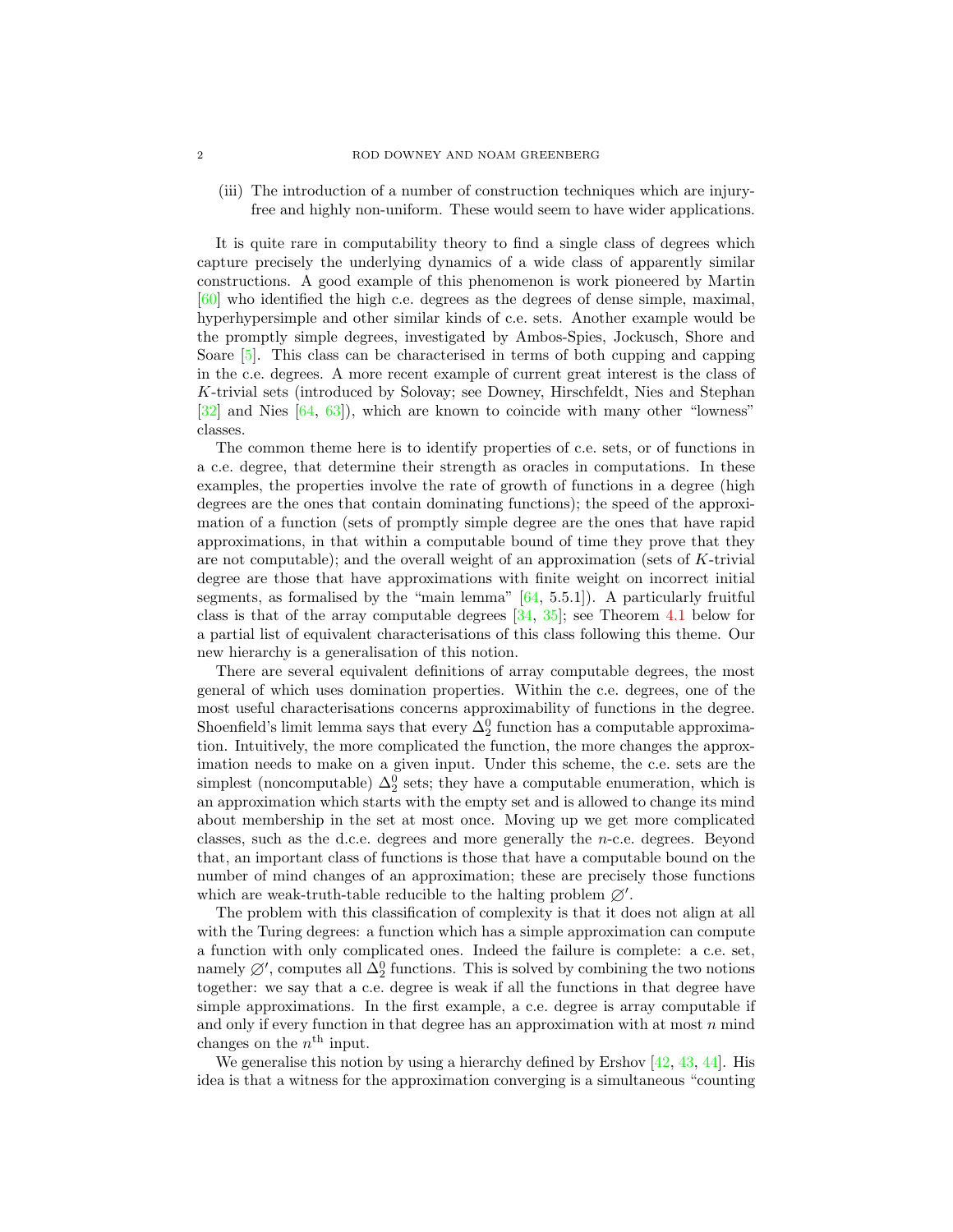down" some ordinal. The longer the ordinal, the more room the approximation has to change its mind about the value of the function being approximated; wellfoundedness implies that the number of changes will be finite. If a  $\Delta_2^0$  function has an approximation with an associated counting down an ordinal  $\alpha$ , we call it  $\alpha$ -computably approximable,  $\alpha$ -c.a. for short.<sup>[1](#page-2-0)</sup> Associating mind changes with a counting down  $\omega$  is the same as imposing a computable bound on the number of mind changes, and so the  $\omega$ -c.a. functions are precisely those which are weak-truthtable reducible to  $\emptyset'$ . Finally, we call a c.e. degree *totally*  $\alpha$ *-c.a.* if every function in that degree is  $\alpha$ -c.a. This gives us a transfinite hierarchy of complexity within the  $low_2$  c.e. degrees. We then identify new levels of this hierarchy by considering uniform versions (the first uniform level is the array computable degrees), and new limit levels, the totally  $\langle \alpha$ -c.a. degrees. We identify which levels of the hierarchy are proper (see for example Theorem [3.2](#page-4-0) below), and investigate degree-theoretic properties such as maximal elements (for example, Theorem [7.2\)](#page-25-0). We also discuss the choice of canonical computable presentations of the ordinal  $\alpha$ .

It turns out that two levels of this hierarchy, namely totally  $\omega$ -c.a. degrees and totally  $\langle \omega^{\omega}$ -c.a. degrees, capture the dynamics of a number of constructions already present in the literature and widely used. The first is a non-uniform version of array computability, and similarly to that class, we obtain equivalent characterisations of the totally  $\omega$ -c.a. degrees using algorithmic randomness, strong reducibilities, or Cantor-Bendixson rank (see for example Theorems [4.3,](#page-10-0) [4.5](#page-11-0) and [6.2\)](#page-21-0). A particular area is that of embeddings of finite lattices into the c.e. degrees. Here we characterise the totally  $\langle \omega^{\omega}$ -c.a. degrees as those which do not bound a copy of the non-distributive 1-3-1 lattice. Together with Theorem [4.5,](#page-11-0) this gives a solution for the long-standing quest of finding complexity-theoretic characterisations of the classes of degrees below which we can find certain lattice-theoretic structures, such as the 1-3-1 lattice or critical triples, which we discuss below. Our hierarchy theorems then show that some of these classes do not coincide (Theorems [5.2](#page-16-0) and [5.4\)](#page-18-0). These results also show that these two levels of our hierarchy are definable in the structure of the c.e. degrees (as a partial order), indeed naturally so.

### 2.  $\alpha$ -COMPUTABLY APPROXIMABLE FUNCTIONS

As discussed, Shoenfield's Limit Lemma states that the  $\Delta_2^0$  functions are those functions  $g$  that have a computable approximation: a uniformly computable sequence  $\langle g_s \rangle$  of functions which converge to  $g$  — in the discrete topology, so this means that for all  $n, g_s(n) = g(n)$  for all but finitely many s. As mentioned, the intuition is that simpler functions have low bounds on the "mind-change" function  $# \{s : g_{s+1}(x) \neq g_s(x)\}.$ 

Ershov [\[42,](#page-32-4) [43,](#page-32-5) [44\]](#page-32-6) developed and refined this idea and created a transfinite hierarchy of complexity. Fixing an ordinal  $\alpha$ , associated with the approximation  $\langle g_s \rangle$  we have a computable sequence  $\langle o_s \rangle$  of functions  $o_s : \omega \to \alpha$ ;  $o_s(n)$  can be thought of as the "number of times" we are still allowed to change our mind; the requirements are that  $\langle o_s(n) \rangle$  is non-increasing in s, and that  $o_{s+1}(n) < o_s(n)$  if  $g_{s+1}(n) \neq g_s(n)$ . Such an approximation is called an  $\alpha$ -computable approximation, and a function which has an  $\alpha$ -computable approximation we call  $\alpha$ -computably approximable (or  $\alpha$ -c.a.).

<span id="page-2-0"></span><sup>&</sup>lt;sup>1</sup>In the literature this has been called both " $\alpha$ -c.e." and " $\alpha$ -computable". The first is imprecise, as we discuss in [\[27\]](#page-31-1).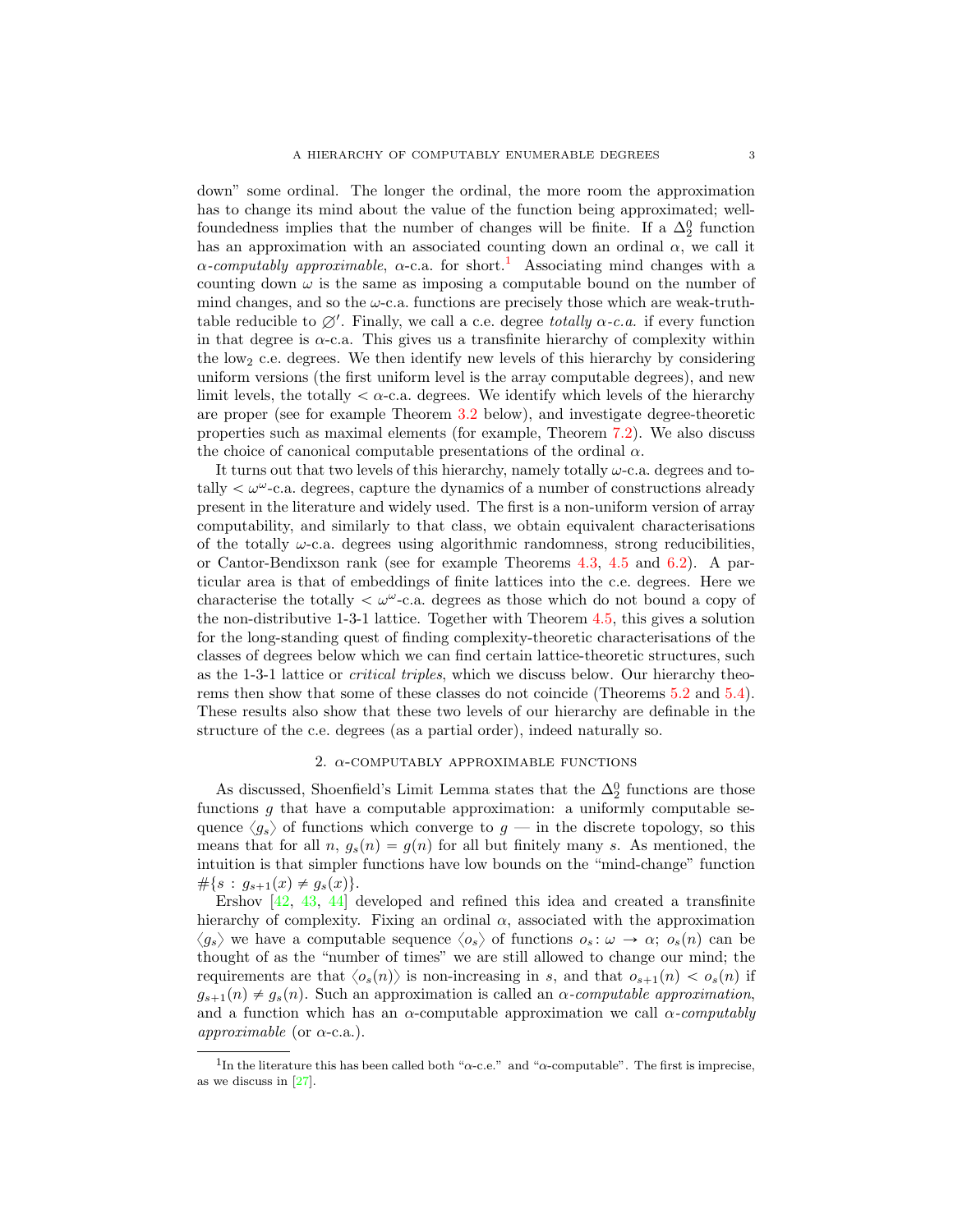As mentioned, a mind-change function with a computable bound is the same as an  $\omega$ -computable approximation. In general, the greater the ordinal  $\alpha$ , the more opportunities we have to change our mind, and therefore the more complicated the limit function  $g$  can be. One way to get an idea for the meaning of this notion is to iterate: an  $\omega^2$ -computable approximation is one for which the mind-change function has an  $\omega$ -c.a. bound. Namely, a value  $o_s(n) = \omega k + m_k$  means that currently we allow ourselves  $m_k$  further mind-changes; but when we run out, at some stage  $t > s$ , we can choose a new number  $m_{k-1}$  (as large as we like) and decare  $o_t(n) = \omega \cdot (k - 1) + m_{k-1}$ , giving us  $m_{k-1}$  further opportunities to change our mind. In short, this is an approximation for which we have a computable bound on how many times we are allowed to change our mind about how many times we are allowed to change our mind. Inductively this works for  $\omega^3, \omega^4, \ldots$  (the behaviour beyond  $\omega^{\omega}$  is different).

We remark that in [\[27\]](#page-31-1) we also point out the relationship of these notions with bounded versions of the jump, as articulated by Coles, Downey and LaForte [\[22\]](#page-31-5), and Anderson and Csima [\[8\]](#page-31-6). To wit, if  $\hat{\Phi}_e$  for  $e \in \omega$  is an enumeration of all partial wtt-procedures, we may define

$$
A^{\dagger} = \{ \langle x, y \rangle \mid \hat{\Phi}_x^A(y) \downarrow \}.
$$

Notice that  $\varnothing' \equiv_m \varnothing^{\dagger}$ , but if  $Q$  is  $\Delta_2^0$ , then  $Q^{\dagger}$  is also  $\Delta_2^0$ . Then, for example, in the same way that X being  $\omega$ -c.a. is equivalent to  $X \leq_{\text{wtt}} \varnothing'$ ,  $Y \in 2^{\omega}$  being  $\omega^2$ -c.a. is equivalent to  $Y \leq_{\text{wtt}} \varnothing^{\dagger}$ . This relationship is extended in the obvious way to the whole hierarchy.

2.1. **Canonical ordinals.** The definition above of  $\alpha$ -computable approximations requires the functions  $o_s$  to be uniformly computable. This makes sense only if  $\alpha$ is presented in a computable way: as a computable well-ordering of  $\omega$ , or more specially, given by an ordinal notation in Kleene's complete  $\Pi^1_1$ -set  $\mathcal O$  (more precisely, by the restriction of the partial ordering  $\leq_{\mathcal{O}}$  to the notations below a given notation). An ordinal notation is essentially a computable copy of an ordinal for which the successor function and the set of limit ordinals are also computable.

But here we run into the problem of picking canonical representatives; not all computable well-orderings of some order-type  $\alpha$ , nor all notations, are computably isomorphic. If we defined a function to be  $\alpha$ -c.a. if it is  $a$ -c.a. for some notation a for  $\alpha$ , then the hierarchy becomes trivial; Ershov showed that every  $\Delta_2^0$  function is  $\omega^2$ -c.a. according to this definition. The point is that the complexity of the approximation can be coded by the well-ordering of  $\omega$ . This resembles the breakdown of Spector's theorem  $[71]$  for strong reducibilities: if a and a' are two notations for the same ordinal  $\alpha$ , then  $H_a$  and  $H_{a'}$ , the iterations of the Turing jump along these notations, are Turing equivalent; this allows us to define the *degree*  $\mathbf{0}^{(\alpha)}$ . However Moschovakis [\[62\]](#page-33-6) showed that  $H_a$  and  $H_{a'}$  may fail to be m-equivalent.

Ershov and his school often solve this problem by fixing a  $\Pi^1_1$  path through  $\mathcal{O}$ ; but there is nothing canonical about such a choice. For our purposes ordinals below  $\varepsilon_0$ more than suffice. For such ordinals, we can put an extra condition on computable copies which makes the resulting subclass computably unique. The problem above with  $\omega^2$  was with copies in which we cannot tell in which copy of  $\omega$  a given element is. That is, given some  $\beta < \omega^2$  we want to know the m, n such that  $\beta = \omega n + m$ . In general, below  $\varepsilon_0$  what we need is an *effective Cantor normal form*. For ordinals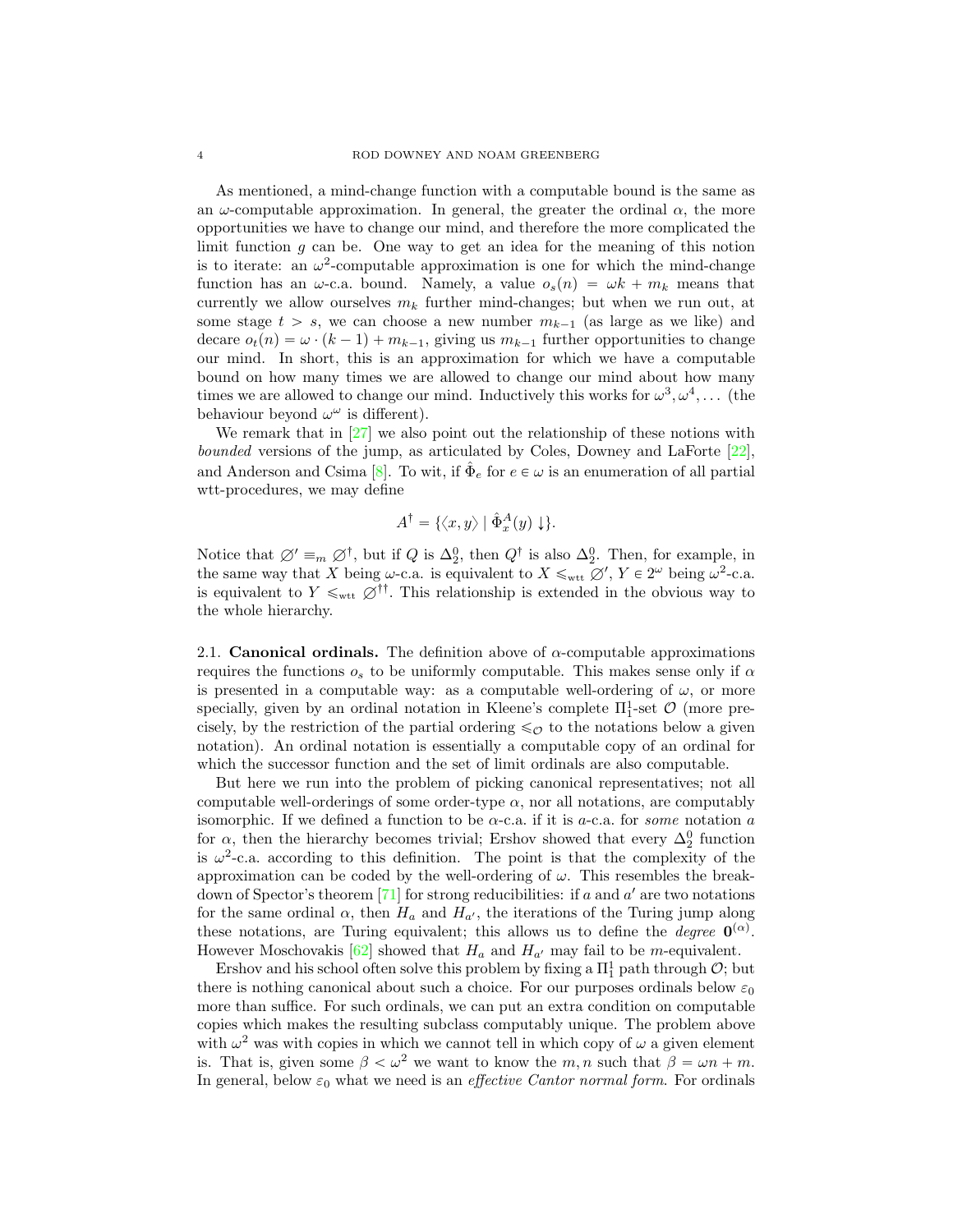#### $\alpha < \varepsilon_0$ , the exponents  $\alpha_1, \ldots, \alpha_n$  appearing in the Cantor normal form

$$
\alpha = \omega^{\alpha_1} m_1 + \dots + \omega^{\alpha_n} m_n
$$

of  $\alpha$  are strictly less than  $\alpha$ , and so the function from an  $\omega$ -copy of  $\alpha$  giving the Cantor normal form (with the exponents again being elements of our copy) is welldefined, and can be asked to be computable. Note that from this normal form we can easily identify limit ordinals and successors, so each canonical ordinal is necessarily an ordinal notation. Any two canonical copies of an ordinal  $\alpha < \varepsilon_0$  are computably isomorphic, and so the resulting notion of an  $\alpha$ -computable approximation, and hence of  $\alpha$ -c.a. functions and sets, is well-defined.<sup>[2](#page-4-1)</sup>

### 3. A degree hierarchy

Equipped with the robust notion of  $\alpha$ -c.a. functions, we now turn to Turing degrees.

<span id="page-4-2"></span>**Definition 3.1.** Let  $\alpha < \varepsilon_0$ . A Turing degree **d** is *totally*  $\alpha$ -c.a. if every function  $g \in \mathbf{d}$  is  $\alpha$ -c.a.

Note that if **d** is totally  $\alpha$ -c.a. then in fact every  $f \leq_T \mathbf{d}$  is  $\alpha$ -c.a.; taking any  $g \in \mathbf{d}$  we notice that f is  $\alpha$ -c.a. if and only if  $f \oplus g$  is  $\alpha$ -c.a. We remark that the case  $\alpha = \omega$  is of particular interest, and the definition of totally  $\omega$ -c.a. degrees was first suggested by Joseph Miller. Throughout this announcement, unless otherwise mentioned, we concentrate on c.e. degrees.

If  $\alpha < \beta < \varepsilon_0$  then there is a  $\beta$ -c.a. function which is not  $\alpha$ -c.a. However, some of these differences collapse in our new hierarchy. For example, suppose that d is totally  $(\alpha \cdot 2)$ -c.a. and let  $f \in \mathbf{d}$ . Let  $g(n) = f \upharpoonright_n$ . Since  $g \leq_T f$  we can find an  $(\alpha \cdot 2)$ -computable approximation  $(g_s, o_s)$  of g. Now either for infinitely many n,  $o_{\omega}(n) = \lim_{s \to s}(n)$  is smaller than  $\alpha$ ; by waiting, we can use this to give an  $\alpha$ c.a. approximation of  $f$ . In the other case, ignoring finitely many inputs, we live entirely in the second copy of  $\alpha$  inside  $\alpha \cdot 2$ , and again we can translate that to an  $\alpha$ -computable approximation of f. Thus, every totally  $(\alpha \cdot 2)$ -c.a. degree is actually totally  $\alpha$ -c.a. Note the non-uniformity in this argument; it is necessary.

Recall that an ordinal is closed under (ordinal) addition if and only if it is a power of  $\omega$ .

<span id="page-4-0"></span>**Theorem 3.2** ([\[27\]](#page-31-1)). Let  $\alpha < \varepsilon_0$ . There is a totally  $\alpha$ -c.a. degree that is not totally  $\gamma$ -c.a. for any  $\gamma < \alpha$  if and only if  $\alpha$  is a power of  $\omega$ .

We thus get a proper hierarchy of classes of degrees, indexed by the powers of  $\omega$ below  $\varepsilon_0$ .

Sketch of proof. In the easy direction, if  $\alpha$  is not a power of  $\omega$  then there is some β such that  $\alpha \in (\omega^{\beta}, \omega^{\beta+1})$ . The non-uniform argument above generalises to show that any totally  $\alpha$ -c.a. degree is also totally  $\omega^{\beta}$ -c.a.

For the main direction, we will sketch the priority argument. Assume that  $\alpha$  is closed under addition. We enumerate a c.e. set  $D$  whose Turing degree is totally

<span id="page-4-1"></span><sup>&</sup>lt;sup>2</sup>This approach can certainly be extended beyond  $\varepsilon_0$  to ordinals such as  $\Gamma_0$ , with more stringent conditions than having computable Cantor normal form. For example, below the first fixed point of the  $\varepsilon$  function, we also need to effectively identify  $\beta < \alpha$  such that  $\varepsilon_\beta$  is a part of the Cantor normal form of α. It is not clear exactly how far this can be carried out. In any case, the classes that we actually use are all well below  $\varepsilon_0$ .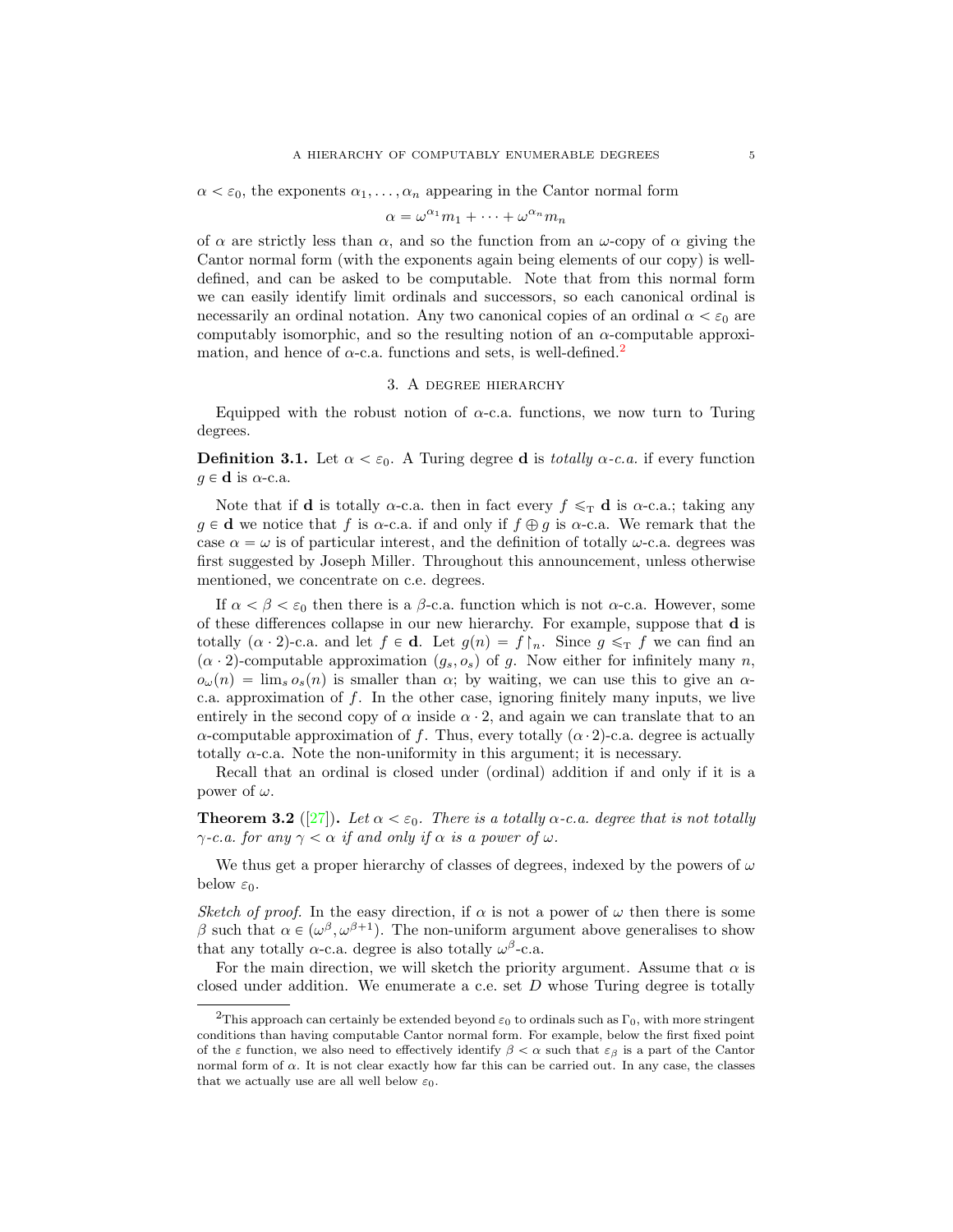$\alpha$ -c.a., but not totally  $\gamma$ -c.a. for any  $\gamma < \alpha$ . To witness the last part, we enumerate a Turing functional  $\Lambda$  and ensure that  $\Lambda(D)$  is not  $\gamma$ -c.a. for any  $\gamma < \alpha$ . For  $\gamma < \alpha$ , we can effectively enumerate all  $\gamma$ -c.a. functions in a list  $\langle f^{e,\gamma} \rangle$  together with  $(\gamma + 1)$ -computable approximations  $\langle f_s^{e,\gamma}, o_s^{e,\gamma} \rangle$ ; and then we aim to meet the requirements:

 $P^{e,\gamma}$ :  $\Lambda(D) \neq f^{e,\gamma}$ .

 $Q_e$ : If  $\Phi_e(D)$  is total, then it is  $\alpha$ -c.a.

It turns out that the simplest construction one would hope works, does work. The strategy for meeting a  $P^{e,\gamma}$  requirement is to pick a witness p (a "follower") and change the value of  $\Lambda(D, p)$  whenever we observe that  $f_s^{e, \gamma}(p) = \Lambda_s(D_s, p)$ . This is of course done by enumerating the use  $\lambda_s(p)$  of the old computation into  $D_{s+1}$ . This requirement is guaranteed to succeed and only act during finitely many stages; this is because  $\langle f_s^{e,\gamma}(p) \rangle$  must stabilise.

The requirement  $Q_e$  follows  $\Phi_e(D)$  and at various stages "certifies" observed computations  $\Phi_{e,s}(D_s, x)$ . Fix some x and let  $s_0$  be the least stage at which a computation  $\Phi_e(D, x)$  is certified. Of course only finitely many weaker-priority positive requirements  $P^{d,\gamma}$  have chosen followers by stage  $s_0$ . All other weakerpriority positive requirements will be prohibited from injuring any certified  $\Phi_e(D, x)$ computation in the future. Now we know that  $o_{s_0}^{e,\gamma}(p) \leq \gamma$  for each "old"  $P^{d,\gamma}$ . This means that the "number of times" that  $P^{d,\gamma}$  will ever act is bounded by  $\gamma$ . The fact that  $\alpha$  is closed under addition allows us to tally up all the ordinals for "old"  $P^{d,\gamma}$ . Since we ensure that any injury to a certified computation indeed comes from the action of an old  $P^{d,\gamma}$ , this allows us to give a bound (strictly below  $\alpha$ ) on the "number of times"  $\Phi_e(D, x)$  will be certified.

It is not actually easy to see why we need an infinite-injury construction; the reason is an intricate interplay between two negative requirements affecting a third positive requirement. However once we organise everything on a tree of strategies in the usual way, this problem goes away. A node working for  $Q_e$  will have  $\Pi_2/\Sigma_2$ outcomes based on the totality of  $\Phi_e(D)$ . One thing to note is that we need to make  $\Lambda(D)$  total; this means that when a node working for  $P^{d,\gamma}$  enumerates  $\lambda_s(p)$ into D, we need to immediately redefine a new (presumably large) value  $\lambda_{s+1}(p)$ . This is done before recovery is observed for the  $\Phi_e(D, x)$  computation, and so the same node might indeed injure  $\Phi_e(D, x)$  multiple times. The ordinal computation takes this into account.

3.1. Refinements of the hierarchy. Definition [3.1](#page-4-2) is not the most general we could make.

**Definition 3.3.** Let  $\alpha < \varepsilon_0$ . A Turing degree **d** is totally  $< \alpha$ -c.a. if every function  $q \in \mathbf{d}$  is  $\gamma$ -c.a. for some  $\gamma < \alpha$ .

The non-uniform collapsing argument above can be used to show that the totally  $<\omega^{\beta+1}$ -c.a. degrees are precisely the totally  $\omega^{\beta}$ -c.a. degrees, so we get nothing new in this case. So the only interesting cases are limits of powers of  $\omega$ . The construction proving Theorem [3.2,](#page-4-0) as it constructs a single function  $\Lambda(D)$ , shows that for any limit  $\beta$  there is a degree which is totally  $\omega^{\beta}$ -c.a. but not totally  $\langle \omega^{\beta}$ -c.a. At limit powers of  $\omega$  we do indeed get something new:

<span id="page-5-0"></span>**Theorem 3.4** ([\[27\]](#page-31-1)). Let  $\alpha < \varepsilon_0$ . There is a totally  $\alpha < \alpha$ -c.a. degree that is not totally  $\gamma$ -c.a. for any  $\gamma < \alpha$  if and only if  $\alpha$  is a limit of powers of  $\omega$ .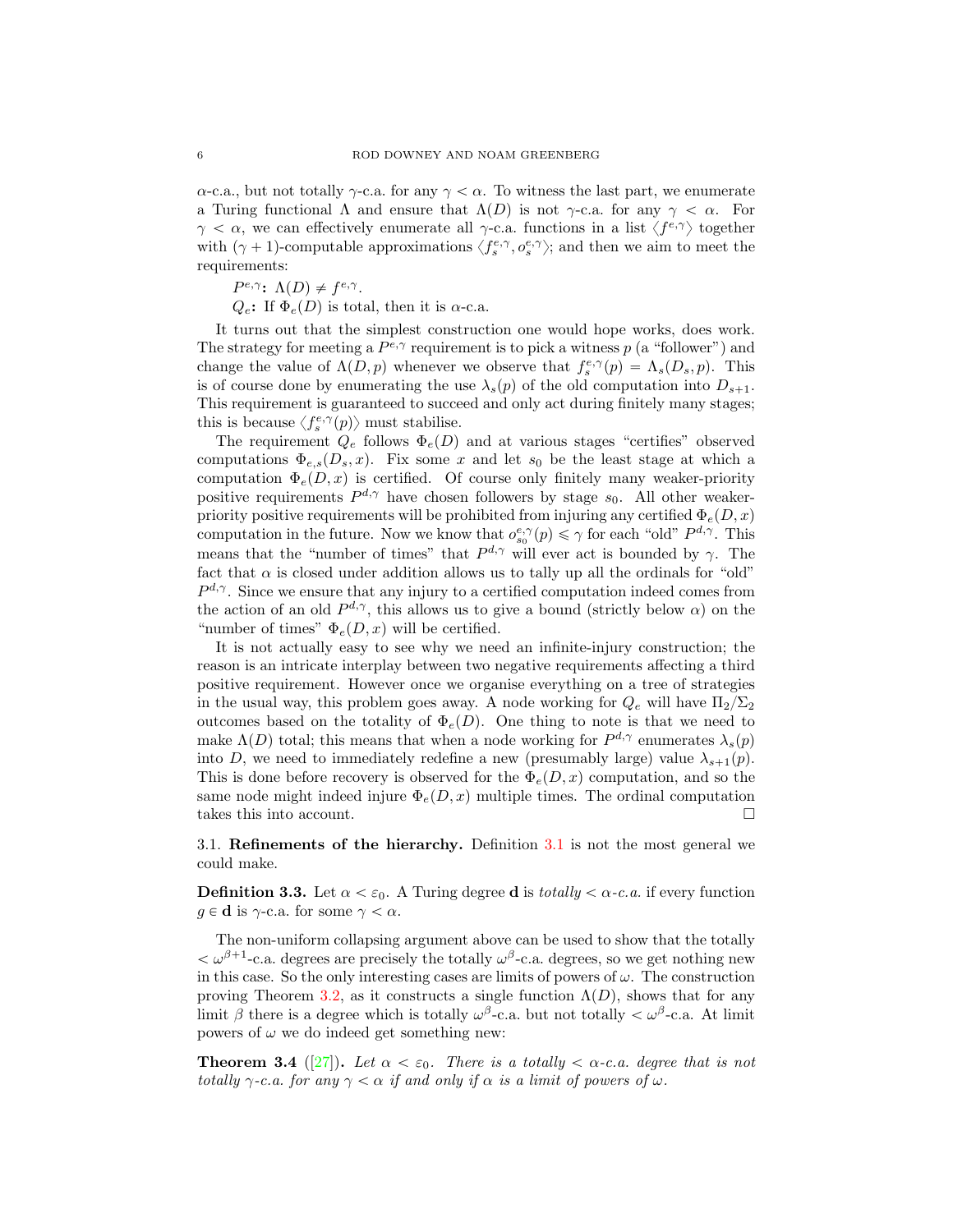The first new level, that of the totally  $\langle \omega^{\omega}$ -c.a. degrees, is the main class investigated in [\[27\]](#page-31-1). The proof of Theorem [3.4](#page-5-0) is an elaboration on the proof of Theorem [3.2.](#page-4-0) We cannot uniformly in  $\gamma < \alpha$  define some  $f \leq_T D$  which is not  $\gamma$ -c.a. (or we would string them together to get a function which is not  $\gamma$ -c.a. for any  $\gamma < \alpha$ ). In the construction, the problem arises when a requirement  $Q_e$ tries to give  $\Phi_e(D)$  a γ-computable approximation for some  $\gamma < \alpha$  (which  $\gamma$ , to be determined); but below  $\gamma$  are requirements  $P^{d,\beta}$  for arbitrarily large  $\beta < \alpha$ . To resolve this, a "mother node"  $\eta$  attached to some  $\beta < \alpha$  (a power of  $\omega$ ) starts a functional  $\Lambda_{\eta}$  with the aim of making  $\Lambda_{\eta}(D)$  not  $\beta$ -c.a. Only nodes working for  $P^{d,\beta}$  whose mother node lies above the node  $\tau$  working for  $Q_e$  are allowed to injure the computations certified by  $\tau$ ; the ordinal bound on the injuries to  $\tau$  is given by adding the finitely many mother nodes above  $\tau$ ; here we use the fact that  $\alpha$  is a limit of powers of  $\omega$ . The nodes  $P^{d,\beta}$  whose mother node  $\eta$  lie below  $\tau$  will not injure computations certified by  $\tau$  because only  $\eta$  is responsible for making  $\Lambda_n(D)$ total;  $\eta$  is only accessible during  $\tau$ -expansionary stages at which we have seen the  $\tau$ -computations recover, and so new  $\Lambda_n(D)$  uses can be always set to be larger than the uses of the  $\tau$ -computations.

Yet another refinement of our hierarchy is motivated by the class of *array com*putable degrees. As we see below in Section [4,](#page-7-0) our new definability results will allow us to tie a number of natural constructions together in new degree classes in the same way as the array noncomputable degrees did in Downey, Jockusch and Stob [\[34,](#page-32-2) [35\]](#page-32-3). A c.e. degree d is array computable if and only if for some (equivalently, every) order function  $h, \frac{3}{5}$  $h, \frac{3}{5}$  $h, \frac{3}{5}$  every  $f \in \mathbf{d}$  has a computable approximation whose mindchange function is bounded by h. In other words, this is like being totally  $\omega$ -c.a., but with a uniform bound on the mind-change function.

This can be generalised to ordinals beyond  $\omega$  as follows. Let  $\alpha < \varepsilon_0$ . An  $\alpha$ order function is a computable function  $h: \omega \to \alpha$  which is non-decreasing and unbounded in  $\alpha$ . For such a function h, an h-computable approximation is an  $\alpha$ computable approximation  $\langle f_s, o_s \rangle$  for which  $o_0(n) < h(n)$  for all n; a function is  $h$ -c.a. if it has an h-computable approximation. We then define a degree d to be uniformly totally  $\alpha$ -c.a. if for some (equivalently, all)  $\alpha$ -order function(s) h, every  $f \in \mathbf{d}$  is h-c.a. Thus a c.e. degree is array computable if and only if it is uniformly totally  $\omega$ -c.a.

Every totally  $\omega^{\beta}$ -c.a. degree is uniformly totally  $\omega^{\beta+1}$ -c.a., and so the new, uniform levels of our hierarchy slot in between the previous levels; indeed a theorem akin to Theorems [3.2](#page-4-0) and [3.4](#page-5-0) states that if  $\alpha$  is a power of  $\omega$  then there are totally  $\alpha$ c.a. degrees which are not uniformly so, and uniformly totally  $\alpha$ -c.a. degrees which are not totally  $\gamma$ -c.a. for any  $\gamma < \alpha$ . (In particular, there are c.e. degrees which are totally  $\omega$ -c.a. but not array computable.) And if  $\alpha$  is a limit of powers of  $\omega$ then every totally  $\alpha$ -c.a. degree is uniformly totally  $\alpha$ -c.a., and this implication is proper.

<span id="page-6-1"></span>3.2. Domination. The original definition in [\[34\]](#page-32-2) of array computability was restricted to c.e. degrees (and in that paper was shown to be equivalent to being uniformly totally  $\omega$ -c.a.). This definition was extended in [\[35\]](#page-32-3) to non-c.e. degrees but using domination instead. Indeed, a c.e. degree d is array computable if and

<span id="page-6-0"></span><sup>3</sup>A computable, non-decreasing and unbounded function.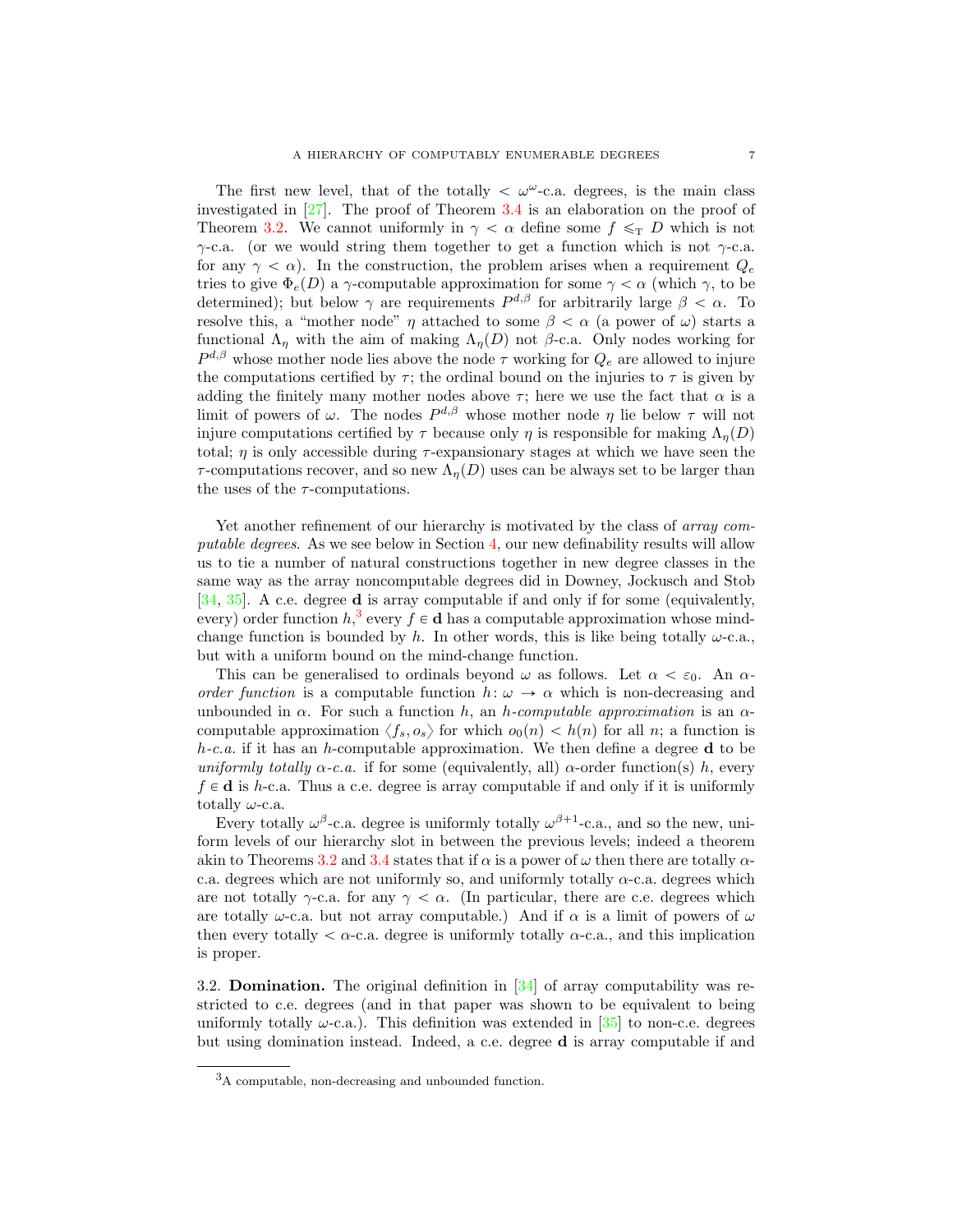only if some  $\omega$ -c.a. function dominates every function in **d**; and this was used as a general definition.

Such a characterisation holds for all levels of our hierarchy. Indeed, for all  $\alpha \leq \varepsilon_0$ , a c.e. degree d is...

- (1) uniformly totally  $\alpha$ -c.a. if and only if it is uniformly  $\alpha$ -c.a. dominated: some  $\alpha$ -c.a. function dominates all functions in **d** (Downey, Greenberg, McInerney, see [\[27\]](#page-31-1));
- (2) totally  $\alpha$ -c.a. if and only if it is  $\alpha$ -c.a. *dominated*: every function in **d** is dominated by some  $\alpha$ -c.a. function (Diamondstone, Greenberg, Turetsky [\[25\]](#page-31-7));
- (3) totally  $\langle \alpha c \cdot a \rangle$  and only if it is  $\langle \alpha c \cdot a \rangle$  dominated: for every  $f \in \mathbf{d}$ there is some  $\gamma < \alpha$  and a  $\gamma$ -c.a. function dominating f.

3.3. Lowness. The definition of array computability in terms of domination shows that it is a strengthening of being low<sub>2</sub>: a degree **d** is low<sub>2</sub> if and only if some  $\Delta_2^0$ function dominates all functions in d. In fact, the ability to list all  $\alpha$ -c.a. functions effectively shows that for any  $\alpha < \varepsilon_0$ , every totally  $\alpha$ -c.a. degree is low<sub>2</sub>. In other words, our transfinite hierarchy is a (non-exhaustive) refinement of the  $\log_2$  degrees. As we shall later see, this shows that our definability results cannot be achieved using the Nies-Shore-Slaman metatheorems, as the latter concern classes that are invariant under the double jump.

We remark that being  $low_2$  is often used in constructions involving a given a totally  $\alpha$ -c.a. degree, using a  $\Delta_3^0$  decision procedure about totality of functions computable from that degree. Knowing that a degree **d** is totally  $\alpha$ -c.a. gives us further information; once we have guessed that  $\Gamma(D)$  is total (for some  $D \in \mathbf{d}$ ), we can guess an  $\alpha$ -computable approximation for  $\Gamma(D)$ . A somewhat stranger phenomenon occurs in constructions of totally  $\alpha$ -c.a. degrees: often one first proves that the constructed set is low2, then this fact is used to help show that the other requirements are met. These techniques come into play, for example, when investigating maximality in our hierarchy; see Section [7.](#page-24-0)

It is tempting to guess that all members of this hierarchy are low. For example if A is superlow (meaning that  $A' \equiv_{tt} \varnothing'$ ), then A is certainly array computable and hence totally  $\omega$ -c.a. Similarly, if  $A' \equiv_{tt} \varnothing^{\dagger \dagger}$ , then A is certainly totally  $\omega^2$ -c.a. However, even the array noncomputable degrees contain non-low c.e. sets (Downey, Jockusch and Stob [\[34\]](#page-32-2)), and as is shown in [\[27\]](#page-31-1), all levels of the hierarchy contain low sets, but no level contains all low c.e. sets. Thus the hierarchy does not align itself with the low sets in any precise way.

## 4. Unifying classes

<span id="page-7-0"></span>As mentioned in the introduction, a main theme in computability is the identification of a common dynamic aspect of a variety of constructions. This is formalised as multiple characterisations of a class of degrees, such as the high degrees, the promptly simple degrees, the  $K$ -trivial degrees and the array computable degrees which were discussed above.

In each case, these classes quantify the necessary amount of "permitting" required to carry out constructions below such a degree. In a typical construction, a requirement makes infinitely many requests, and we quantify how often these requests are granted. Namely, we ask a c.e. oracle to change below some specified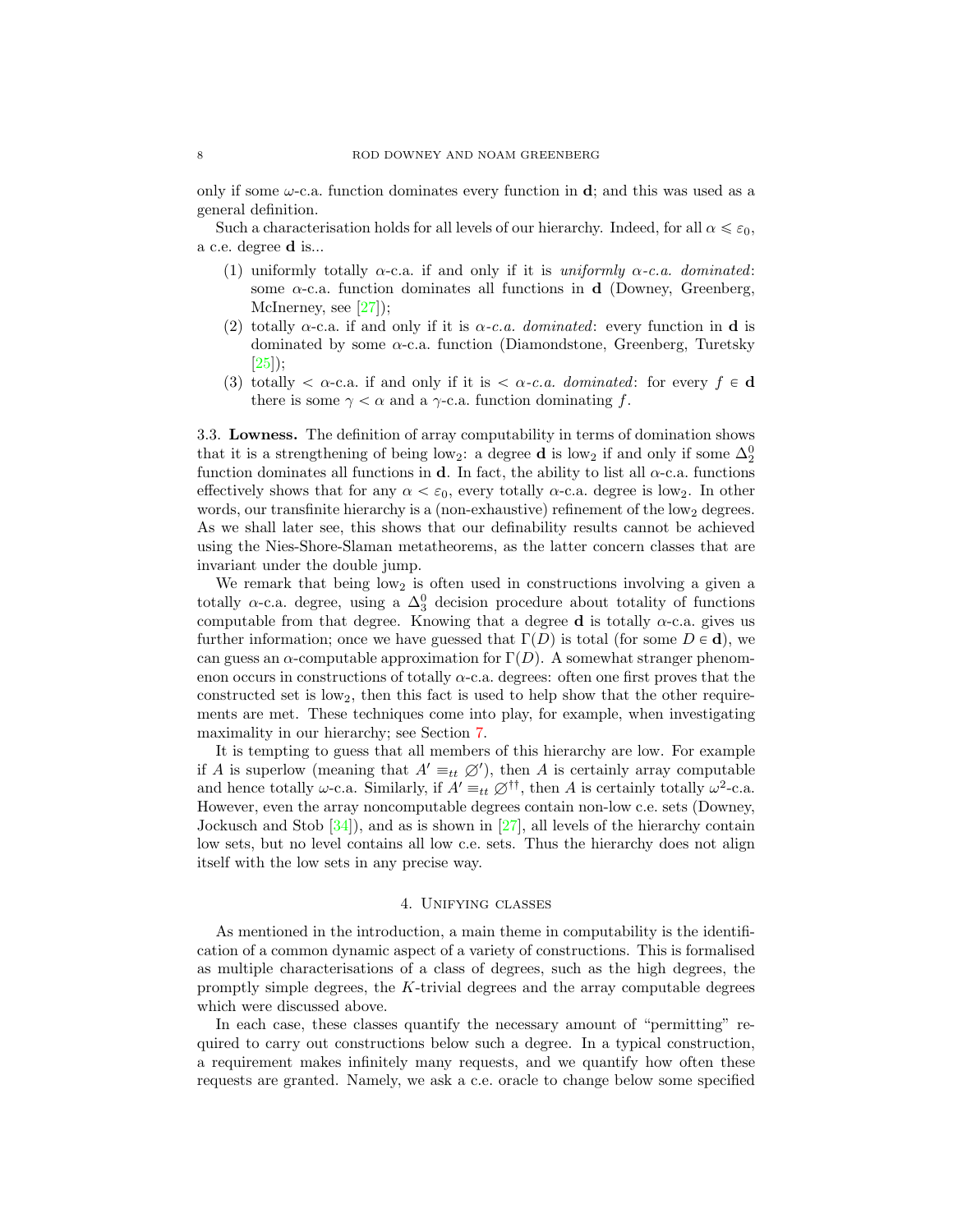use. High degrees correspond to almost-always permitting; all but finitely many requests are granted. Promptly simple degrees correspond to prompt permitting; not all requests will be granted, but some will be granted quickly (within a computable time bound). Similarly, non-K-trivial degrees grant requests which globally have finite weight. The classifications show that degrees in the class are sufficiently complicated so that they will permit as required; but also that degrees outside the class cannot give such permission, and so cannot bound the kind of object being constructed. In a strong way this says that the standard construction of that kind of object is the only way to build such an object.

As discussed, an important class that falls in this scheme is the class of array noncomputable degrees; these are the degrees that provide "multiple permitting" [\[35\]](#page-32-3): roughly, the  $n<sup>th</sup>$  instance of a request needs to be granted n times. Let us recall some of the results.

<span id="page-8-0"></span>**Theorem 4.1.** A c.e. degree **d** is array noncomputable if and only if...

- (1) it is the degree of a perfect thin  $\Pi_1^0$  class (Downey, Jockusch and Stob [\[34\]](#page-32-2); Coles, Downey, Herrmann and Jockusch [\[19\]](#page-31-8)).
- <span id="page-8-4"></span>(2) it computes a separating  $\Pi_1^0$  class (the class of separators of a pair of disjoint c.e. sets) which contains no element computing  $\emptyset'$ ; it computes a pair of separating classes  $C_1$  and  $C_2$  such that any  $X \in C_1$  and  $Y \in C_2$  are Turing incomparable (Downey, Jockusch, Stob [\[34\]](#page-32-2));
- (3) it contains a c.e. set A which infinitely often has maximal (plain) Kolmogorov complexity:  $(\exists^{\infty} n) C(A\upharpoonright_n) \geq^+ 2 \log n$  (Kummer [\[52\]](#page-32-7)).
- (4) it does not have a strong minimal cover in the Turing degrees (Ishmukhametov  $[49]$ .
- (5) it has effective packing dimension 1 (Downey and Greenberg [\[29\]](#page-31-9)); it computes a degree which has effective packing dimension 1 but contains no set of effective packing dimension 1 (Downey and Stephenson [\[40\]](#page-32-9)).
- <span id="page-8-3"></span> $(6)$  it contains two left-c.e. reals with no common upper bound in the cL-degrees of left-c.e. reals<sup>[4](#page-8-1)</sup> (Barmpalias, Downey and Greenberg  $[14]$ ); it contains a left-c.e. real (equivalently, a set) which is not cL-reducible to any ML-random left-c.e. real (Barmpalias, Downey and Greenberg [\[14\]](#page-31-10)).
- (7) it contains a set which is not reducible to the halting problem with tiny use (Franklin, Greenberg, Stephan and Wu [\[46\]](#page-32-10)). [5](#page-8-2)
- (8) it computes an integer-valued random sequence (Barmpalias, Downey and McInerney [\[12\]](#page-31-11)).

The connection between domination properties, approximation properties, and permitting, exhibited by the array noncomputable degrees, is naturally extended to the non-totally  $\omega$ -c.a. degrees. Here multiple permitting is replaced by a nonuniform version: we specify during the construction, rather than in advance, how many times we need an instance of a request to be granted. And indeed, the class of non-totally  $\omega$ -c.a. degrees captures the combinatorics of a number of constructions. We defer discussing an important one, that of critical triples, to Section [5,](#page-14-0) as it is related to definability results; here we discuss other results.

<span id="page-8-1"></span><sup>&</sup>lt;sup>4</sup>X is computable Lipschitz reducible to Y (X  $\leq_{cL}$  Y) if it is Turing reducible to Y with use identity + constant.

<span id="page-8-2"></span> $5X$  is reducible to Y with tiny use if for any order function h there is a Turing reduction of X to  $Y$  with use bounded by  $h$ .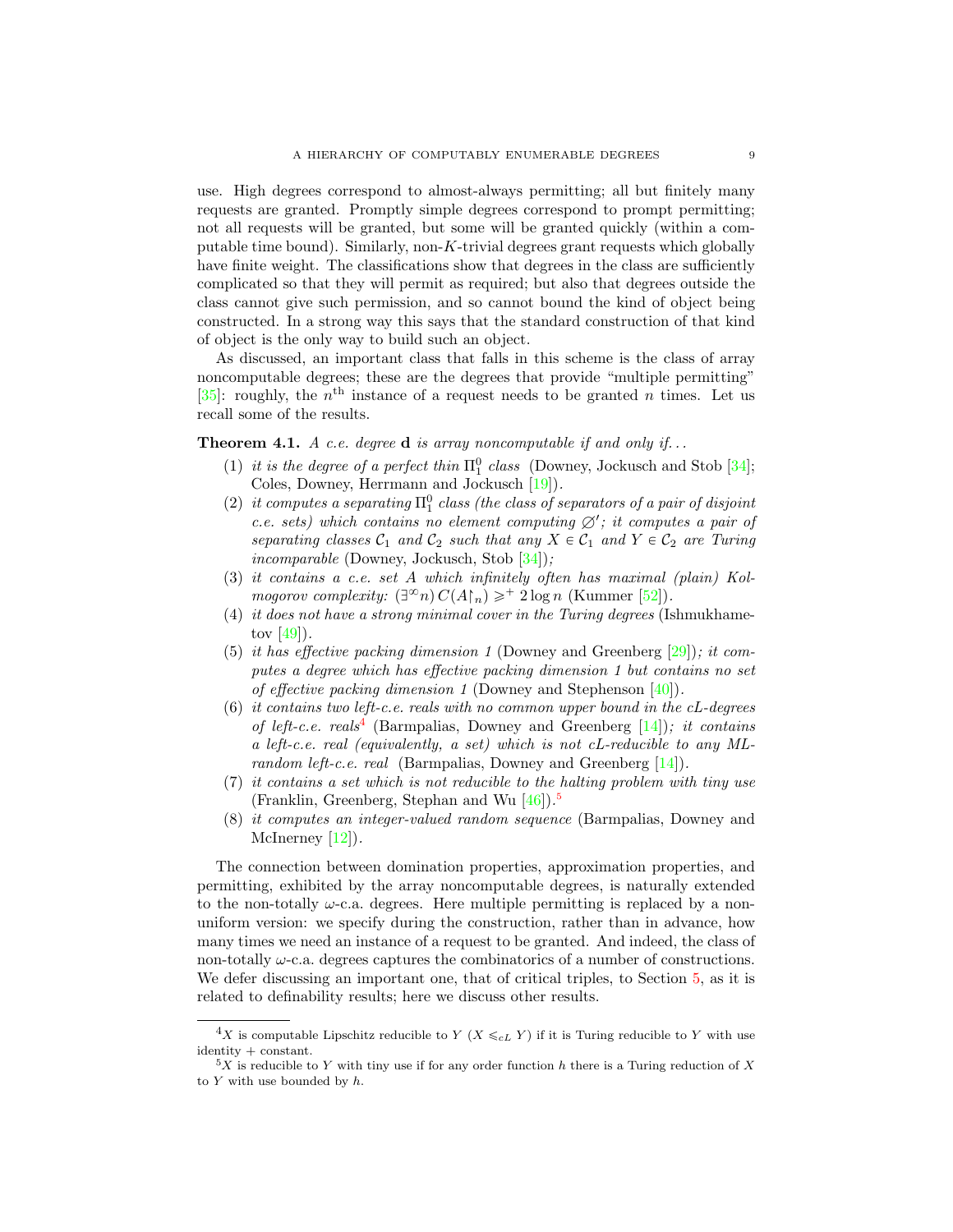4.1. Algorithmic randomness. One area of interest in computability theory and theoretical computer science is algorithmic randomness. This is the programme of study which gives meaning to the notion of randomness for individual binary sequences, both finite and infinite. Another way to look at it is as effective measure theory.

4.1.1. Presentations of left-c.e. reals. Two related basic notions in this area are those of an effective open set and a left-c.e. real. An open set is effective (or c.e.) if one can effectively enumerate all of its basic clopen subsets (in the real line, the rational intervals it contains). This is the lightface version of the class of open sets. This is fundamental to randomness because the effectively null sets used to define notions of randomness are  $\Pi_2^0$ , i.e., uniform intersections of effective open sets. A real is left-c.e. if it is the limit of an increasing sequence of rational numbers; equivalently, if the left cut it defines is c.e. The left-c.e. reals are those which are the Lebesgue (fair coin) measure of effectively open sets.

In practice, effectively open subsets of Cantor space  $2^{\omega}$  are usually presented using *prefix-free* sets of strings: antichains in  $2<sup>{\infty}</sup>$ , i.e., sets which contain no comparable strings (under the relation of extension). This comes up in many arguments involving effectively null classes ("tests for randomness"); they also appear as the domains of prefix-free machines, those that are used to define prefix-free Kolmogorov complexity, which in turn gives an equivalent characterisation of MLrandomness, the most useful notion of randomness in this area. Indeed, the random left-c.e. reals are those which are the measures of the domains of universal prefix-free machines (these numbers are known as Chaitin's  $\Omega$  numbers, and are in a strong sense all equivalent). For more see [\[31,](#page-31-12) [64\]](#page-33-3).

Every effectively open set is generated by a c.e. prefix-free set of strings; by padding (at stage s instead of enumerating a string  $\sigma$ , enumerate all of its extensions of length s), one can require the set to actually be computable. Bypassing the open sets, we say that a prefix-free set A is a presentation of a left-c.e. real r if r is the measure of the open set generated by A; directly, if r is the weight of A:

$$
r = \sum_{\sigma \in A} 2^{-|\sigma|}.
$$

Thus, every left-c.e. real has a computable presentation [\[70\]](#page-33-7). On the other hand, bizarre things can happen. In [\[36\]](#page-32-11), Downey and LaForte showed that there exist noncomputable left c.e. reals r, all of whose c.e. presentations are computable, but that any real of promptly simple degree has a noncomputable presentation; so do all K-trivial left-c.e. reals, as was shown by Stephan and Wu [\[72\]](#page-33-8). We have the following:

# <span id="page-9-0"></span>**Theorem 4.2** ([\[27\]](#page-31-1)). Let **d** be a c.e. Turing degree.

- (i) If  $d$  is totally  $\omega$ -c.a., then every left-c.e. real  $r \in d$  has a presentation  $A \in d$ .
- (ii) If **d** is not totally  $\omega$ -c.a., then there is a left-c.e. real  $r \leq_T \mathbf{d}$  and a c.e. set  $B \leq_T r$  which computes every presentation of r.

This result extends the Stephan-Wu Theorem since every K-trivial degree is totally  $\omega$ -c.a. The proof uses an elaboration of the "drip feed" strategy used by Downey and LaForte for their result mentioned above.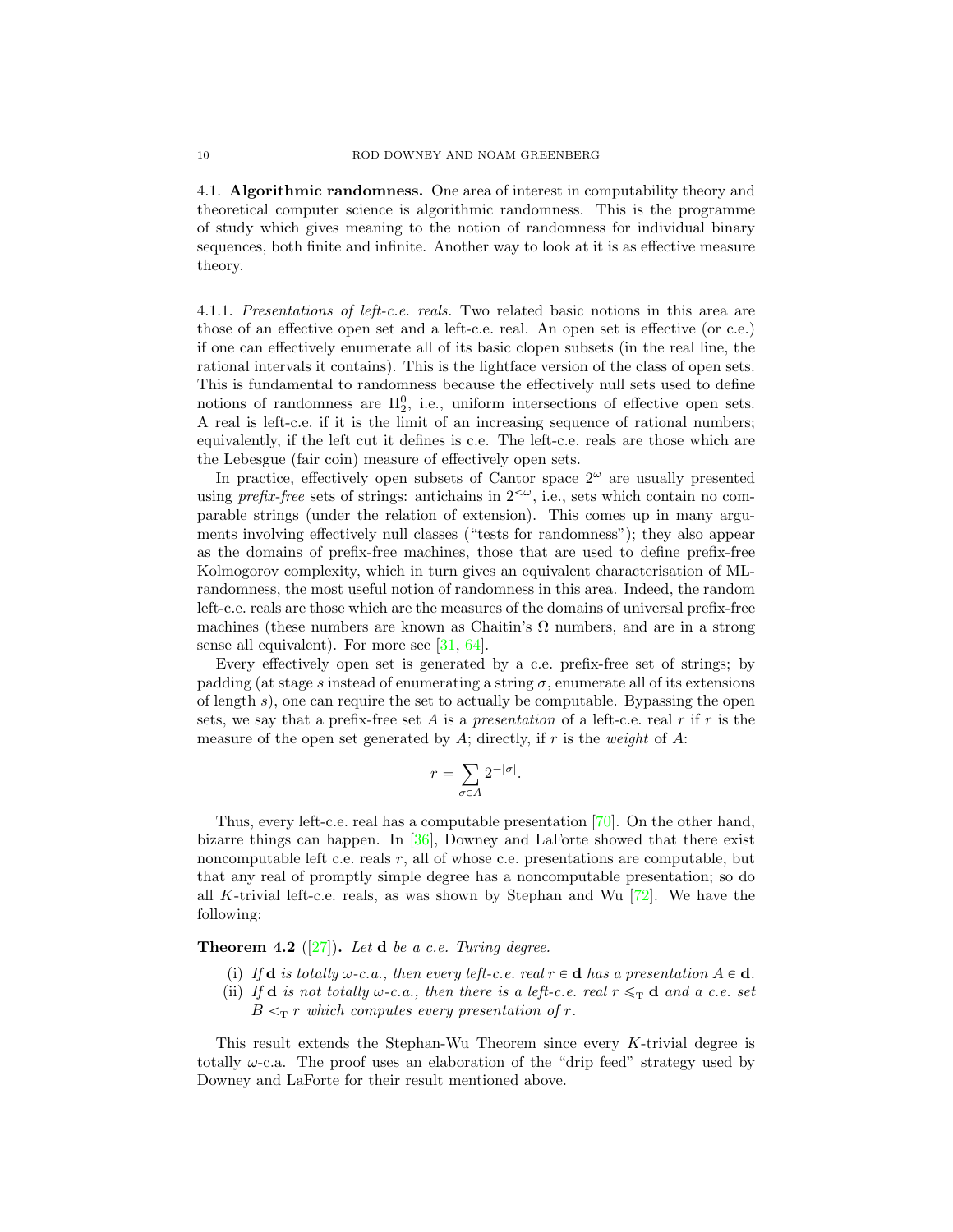4.1.2. Finite randomness. Another manifestation of total  $\omega$ -c.a.-ness in algorithmic randomness is in the notion of finite randomness. Recall that a  $Martin\text{-}Löf$  (ML) randomness is in the notion of finite randomness. Recall that a *Martin-Lof* (ML) null set is a  $\Pi_2^0$  set which is effectively null. That is, it is the intersection  $\bigcap_n U_n$ of a sequence of uniformly effective open sets whose measure tends to 0 with a computable bound; one usually requires  $\lambda(U_n) \leq 2^{-n}$  for simplicity. The MLrandom sequences are those which are not elements of ML-null sets (in fact, there is a greatest ML-null set, a "universal ML-test").

In [\[17\]](#page-31-13), Brodhead, Downey and Ng introduce a finite version of this notion: instead of the sets  $U_n$  being effectively open, they are required to be clopen (here we discuss randomness in Cantor space). It is important that despite being clopen, these sets are presented as open sets: as time passes we see more strings enumerated into  $U_n$ ; there will be finitely many, but we never know for sure that the enumeration has stopped. (In the language of computability, we say that  $U_n$  is given by a c.e. index rather than a canonical index for a finite set.) If we further require that there is a computable bound on the number of strings in each  $U_n$  then we obtain the notion of computably bounded finite randomness, CB-randomness for short. (Here and below we willfully identify a set of strings and the open set that it generates.)

<span id="page-10-0"></span>**Theorem 4.3** (Brodhead, Downey, Ng  $[17]$ ). The following are equivalent for a c.e. degree d:

- (1) d contains a CB-random sequence.
- (2) d bounds a left-c.e., CB-random real.
- (3) **d** is not totally  $\omega$ -c.a.

Sketch of proof. We first sketch the permitting direction  $(3) \rightarrow (2)$ . We are given  $g \in \mathbf{d}$  which is not  $\omega$ -c.a. We enumerate a left-c.e. real  $r \leq_T \mathbf{d}$ . To make r CBrandom, a typical requirement will try to move  $r$  to the right as to avoid a given CB test  $\langle U_n \rangle$ : whenever we see some  $\sigma \in U_{n,s}$  and  $r_s \in [\sigma]$ , we want to move  $r_{s+1}$  sufficiently much to the right so as to avoid being in  $[\sigma]$ . Note that since  $\lambda(U_n) \leq 2^{-n}$ , the total increase in r required to avoid  $U_n$  is bounded by roughly  $2^{-n}$ .

To make  $r \leq_T d$  we need to seek permission from g before we move r. The rough plan is to stipulate that if  $g_s(n)$  is correct and will never change again, then  $r - r_s \leqslant 2^{-n}$ . Since **d** is a c.e. degree, we can approximate g so that its modulus is computable from  $\mathbf{d}$ , and so r will be reducible to  $\mathbf{d}$ . (In fact, by standard manipulations, we may assume that  $g$  is lower semicomputable, essentially its own modulus.)

Therefore, if a randomness requirement wants to move  $r_{s+1}$  away from some  $\sigma \in U_{n,s}$ , it needs to await permission, in the form of a change in our approximation for  $g_s(n)$ . Since the CB-test  $\langle U_n \rangle$  comes equipped with a computable function f bounding the number of strings in each  $U_n$ , we know how many permissions we need to avoid each  $U_n$ . More formally, we carry out the construction; during the verification, we show that if the requirement is not met then we can give an  $\omega$ computable approximation to g: we belive a value  $g_s(n)$  each time we make a request to move away from a string in  $U_n$ . The computable bound on the number of changes is given by  $f$ .

The direction  $(2) \rightarrow (3)$  tries to reverse the argument above, but there is a small trick. Suppose that r is left-c.e. and has totally  $\omega$ -c.a. degree. We define a function f as follows: to calculate  $f(n)$ , first find the least s such that  $r<sub>s</sub>$  is correct on the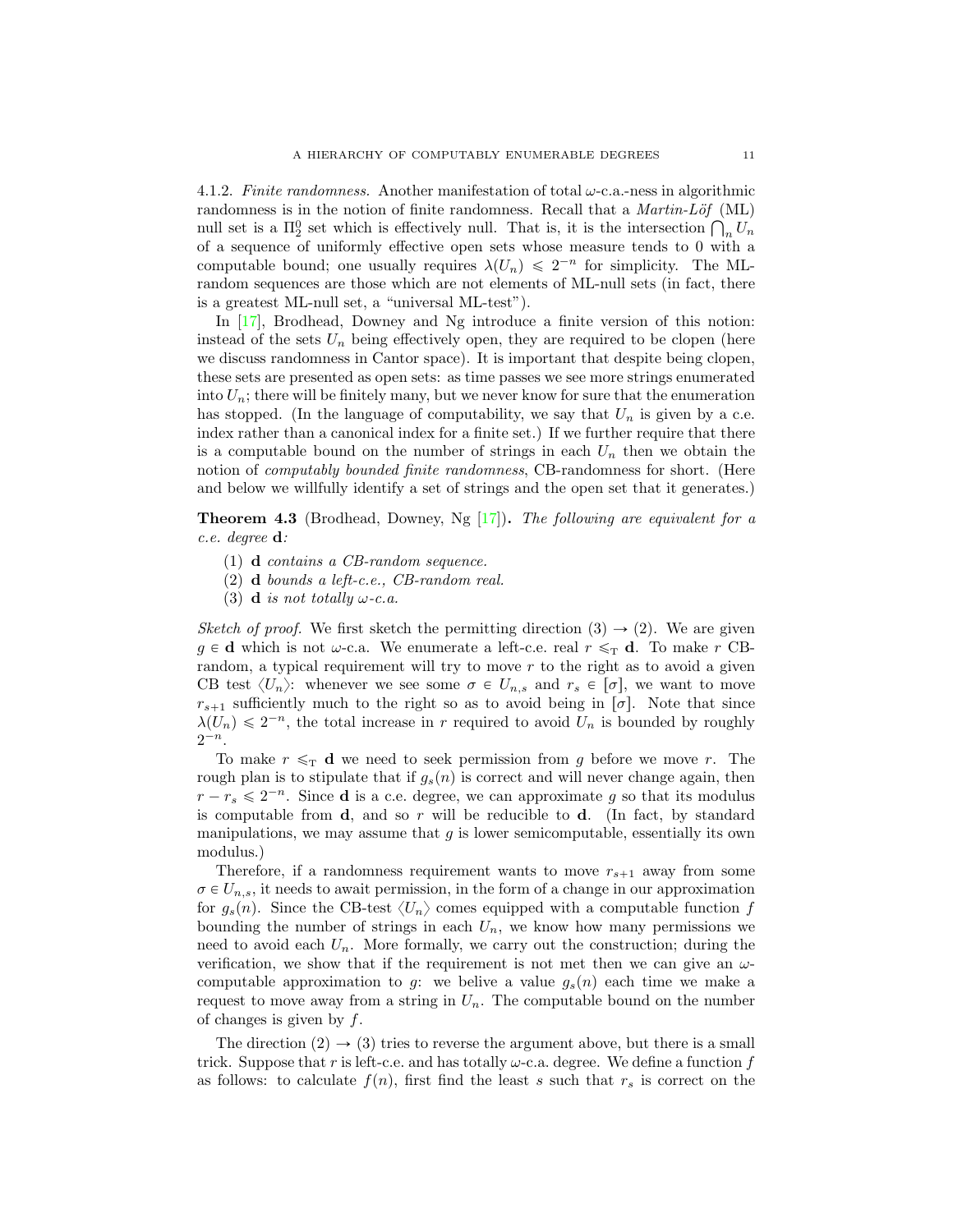first *n* digits. If  $\varphi_{n,s}(n)$  converges then we let  $f(n) = r \upharpoonright_{\varphi_n(n)}$ ; otherwise, we let  $f(n) = r \upharpoonright_n$ .

Let  $\langle f_t \rangle$  be an  $\omega$ -computable approximation of f, say with bound h on the number of mind-changes. Let  $I$  be an infinite computable set of indices for  $h$ . We now capture  $r$  by a CB-test. For a typical component  $U$  of this test, choose some large  $n \in I$ . Find some  $t_0$  such that  $\varphi_{n,t_0}(n) \downarrow$ . We let U consist of  $r_{t_0} \upharpoonright_n$ , and all strings of the form  $f_t(n)$ , provided that they have length  $h(n)$ .

The number of strings in U is bounded by  $h(n) + 1$ ; and the measure of U is bounded by  $2^{-n} + h(n)2^{-h(n)}$ , which can be made small by increasing n and  $h(n)$ as necessary. It remains to show that  $r \in U$ . There are two cases. If  $r_{t_0} \upharpoonright_n = r \upharpoonright_n$ then we are done. Otherwise, we know that  $f(n) = r \upharpoonright_{h(n)}$ , and so  $r \upharpoonright_{h(n)} \in U$ .  $\Box$ 

As an aside, we remark that one can look at variations of CB-randomness as follows. If one removes the requirement of the computable bound on the number of strings in  $U_n$ , then we obtain a stronger notion of randomness which is less well-understood; it coincides with ML-randomness on the  $\Delta_2^0$  sequences. If one requires that  $U_n$  be given as a finite set, rather than enumerated, we get Kurtz randomness [\[53,](#page-32-12) [74\]](#page-33-9). If one requires that not only the number of strings in  $U_n$  is computably bounded, but their length is too, then we get the notion of granular randomness [\[13\]](#page-31-14). Indeed, the proof above gives a granular test, so in the c.e. degrees, bounding CB-randoms and granular randoms are equivalent, even though these notions of randomness do not coincide.

4.1.3. DNC and cL reducibility. A variant of Theorem [4.1\(](#page-8-0)[6\)](#page-8-3) was proved by Ambos-Spies, Fang, Losert, Merkle and Monath  $[7, 3]$  $[7, 3]$ . A sequence A is complex (see [\[51\]](#page-32-13)) if  $C(A\upharpoonright_n) \geq h(n)$  for some order function h. There are several equivalent formalisations, including computing a diagonally noncomputable function with computable use on the bound (wtt). Every ML-random sequence is complex.

Theorem 4.4 (Ambos-Spies, Fang, Losert, Merkle and Monath). A c.e. degree d is totally  $\omega$ -c.a. if and only if every left-c.e. real  $r \in \mathbf{d}$  is cL-reducible to a complex left-c.e. real.

4.2. Ranked sets. Barmpalias, Downey and Greenberg showed that the totally  $\omega$ -c.a. degrees are related to strong reducibilities and the Cantor-Bendixson rank of reals in  $\Pi_1^0$  classes. A set is *ranked* if it is an element of some countable  $\Pi_1^0$ class (and so it has a Cantor-Bendixson rank). A linear ordering is scattered if it doesn't contain a copy of the rationals (and so repeating the Hausdorff derivative leaves an empty kernel at the end). A set  $A \subset \omega$  is hyperimmune if it is infinite, and whenever  $\langle F_n \rangle$  is a computable sequence of pairwise disjoint finite sets, there is some *n* such that  $F_n \cap A$  is empty. Equivalently, the function which maps *n* to the  $n<sup>th</sup>$  element of A (by magnitude) is not dominated by any computable function. Finally, a c.e. set is *hypersimple* if its complement is hyperimmune.

<span id="page-11-0"></span>These concepts are related: any initial segment of a scattered, computable linear ordering is ranked [\[18\]](#page-31-16); If A is c.e. and non-computable, and is the  $\omega$ -part of a computable linear ordering of order-type  $\omega + \omega^*$ , then A is hypersimple. The linear ordering  $\omega + \omega^*$  is the simplest example of a computable scattered linear ordering which may have non-computable proper initial segments.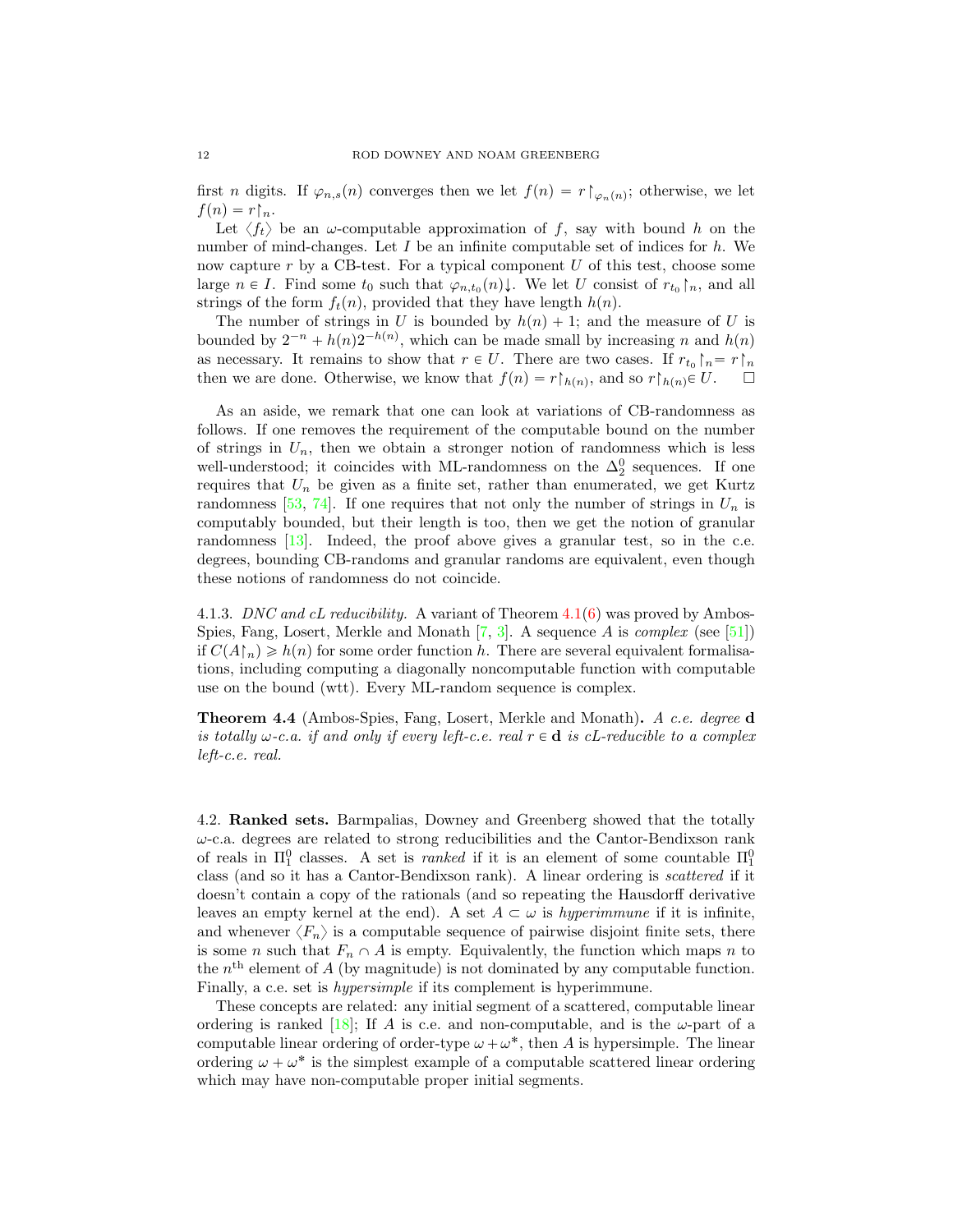**Theorem 4.5** (Barmpalias, Downey and Greenberg  $[14]$ ). The following are equivalent for a c.e. degree d:

- (1) Every set in d is wtt-reducible to a ranked set.
- (2) Every set in d is wtt-reducible to a hypersimple set.
- (3) Every set in d is wtt-reducible to a proper initial segment of a computable, scattered linear ordering.
- (4) **d** is totally  $\omega$ -c.a.

Moreover, the equivalence still holds if in any of  $(1)$ ,  $(2)$  or  $(3)$ , "set" is replaced by "c.e.  $set"$ .

This work extends work of Chisholm, Chubb, Harizanov, Hirschfeldt, Jockusch, McNicholl and Pingrey  $[18]$ , who showed that every c.e. degree which is not totally  $\omega$ -c.a. contains a c.e. set which is not wtt-reducible to any ranked set. Independently, Afshari, Barmpalias, Cooper and Stephan [\[1\]](#page-30-2) showed that if d is totally  $ω$ -c.a. then every  $A \leq_T \mathbf{d}$  is wtt-reducible to a hypersimple set; but Barmpalias [\[11\]](#page-31-17) showed that not every c.e. set is wtt-reducible to a hypersimple set.

We remark that weak truth-table reducibility is exactly the right kind of reducibility which gives non-trivial results in this context. This is because every non-zero c.e. Turing degree contains a hypersimple set and every c.e. set is Turing reducible to a ranked set; but if  $A \leq_{\text{tt}} B$  and B is ranked then so is A.

4.3. Higher up. At present there are few examples of theorems whose combinatorics involve ordinals above  $\omega$ . An important example involving lattice embeddings into the c.e. degrees will be discussed in Section Section [5.](#page-14-0) Here we discuss three others.

4.3.1. Indifference for Cohen genericity. Let  $P$  be a property of sets like e.g. genericity or randomness. For sequences  $A, B$  and a set  $I \subseteq \omega$  of positions, we will write  $A = I$  B to mean that for all  $x \notin I$ ,  $A(x) = B(x)$ . Following Figueira, Miller and Nies,  $[45]$ , a set I is called *indifferent* for a sequence A relative to P, if for all  $B = I$  A, B has property P. When P is clear from the context, we say that I is indifferent for A.

This notion has been mainly investigated in the context of ML-randomness. For every ML-random sequence  $Z$  there is a set indifferent for  $Z$  (with respect to MLrandomness) [\[45\]](#page-32-14). Barmpalias, Lewis and Ng [\[15\]](#page-31-18) used indifferent sets to allow coding in their proof that every PA degrees is the join of two random degrees.

On the category side, recall the notion of Cohen 1-generic sequences: these are the sequences that are sufficiently generic (with respect to Cohen forcing) to decide all  $\Sigma_1^0$  statements. In terms of computability, these are the sequences which either meet or avoid any  $\Sigma_1^0$  set of strings. Jockusch and Posner [\[50\]](#page-32-15) proved that some 1generic has an indifferent set (with respect to 1-genericity); in fact, every 1-generic set has one (Figueira, Miller and Nies (unpublished); Day [\[24\]](#page-31-19)).

Perhaps surprisingly, some 1-generic sets can actually compute indifferent sets for themselves.

**Theorem 4.6** (Day  $[24]$ ). Let **d** be a c.e. degree.

- (1) If **d** is not totally  $\omega^{\omega}$ -c.a. then **d** computes a 1-generic sequence which can compute an indifferent set for itself.
- (2) If **d** is totally  $\omega$ -c.a. then **d** cannot compute a 1-generic sequence which can compute an indifferent set for itself.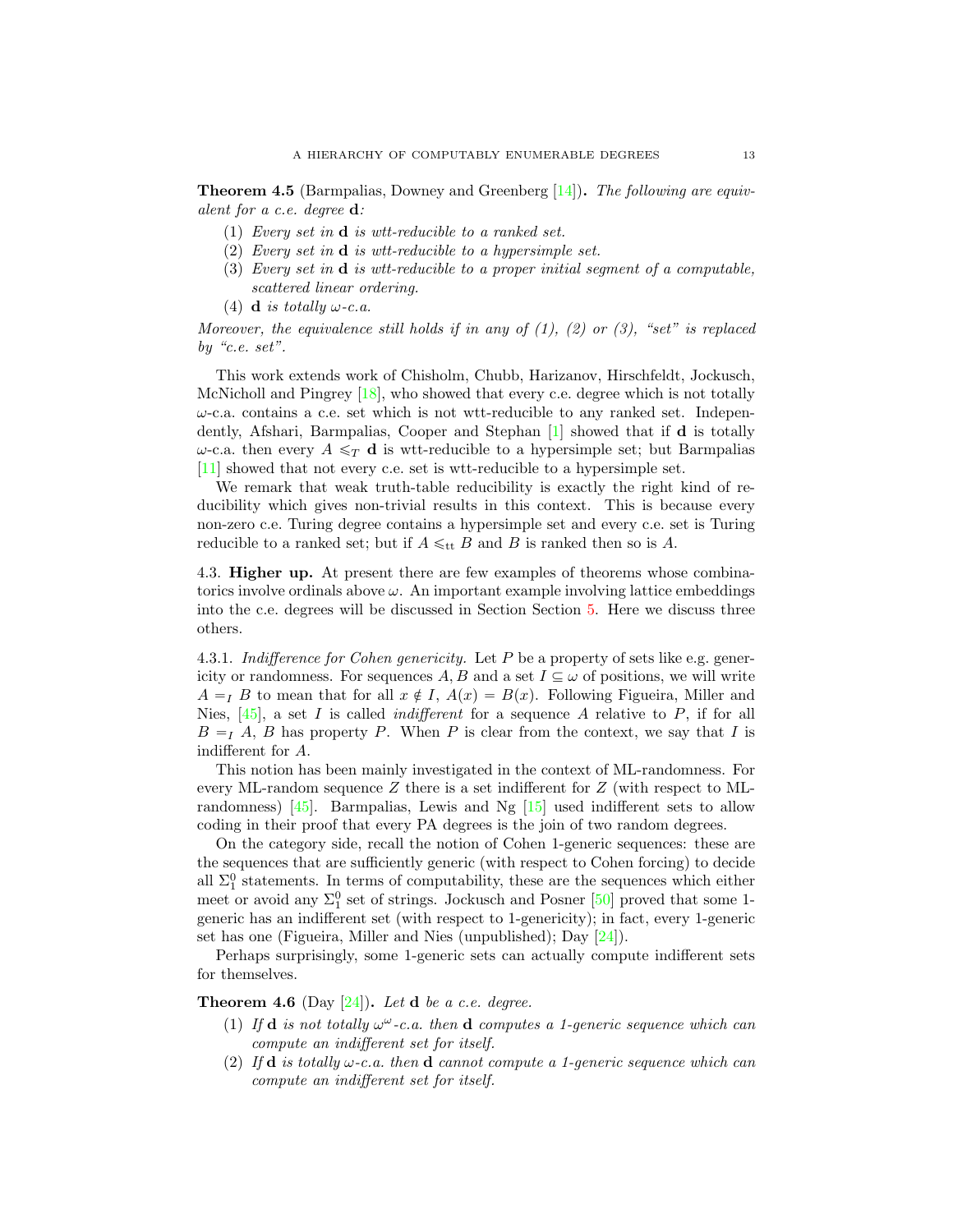The reader might notice the rather large gap in the theorem above.

Question 4.7. What is the correct level for constructing c.e. degrees which compute a 1-generic G which can compute an indifferent set for itself ?

Whilst we are mentioning indifferent sets, we mention the following which seems very hard.

Question 4.8. Can any ML-random sequence compute an indifferent set for itself?

Unlike indifferent sets for 1-generics, indifferent sets for ML-randoms have to compute  $\varnothing'$  [\[45\]](#page-32-14).

4.3.2. Variations on genericity. Michael McInerney [\[61\]](#page-33-10) has demonstrated other connections between genericity and our hierarchy of c.e. degrees. He studied notions of multiple genericity related to pb-genericity of Downey, Jockusch and Stob [\[35\]](#page-32-3). In particular, he defines a notion of  $\omega$ -change genericity, a strengthening of pbgenericity. Now a Turing degree bounds a pb-generic sequence if and only if it is array noncomputable.

**Theorem 4.9** (McInerney [\[61\]](#page-33-10)). A c.e. degree bounds an  $\omega$ -change generic sequence if and only if it is not totally  $\omega$ -c.a.

Note though that the characterisation mentioned above of bounding pb-generics holds for all Turing degrees, not only the c.e. ones. Here we have a partial result, using the domination properties mentioned above in Section [3.2.](#page-6-1)

**Theorem 4.10** (McInerney  $[61]$ ). Let **d** be a Turing degree.

- (1) If **d** is not uniformly  $\omega^2$ -c.a. dominated then **d** computes an  $\omega$ -change generic sequence.
- (2) If **d** is  $\omega$ -c.a. dominated then it does not compute an  $\omega$ -change generic sequence.

Whether (1) can be improved to  $\omega$ -c.a. domination remains open.

4.3.3. m-topped degrees. A c.e. degree  $a$  is called m-topped if  $a$  contains a c.e. set A such that for all c.e. sets  $W \leq T A$ ,  $W \leq m A$ . That is, a contains a greatest c.e. m-degree (among all c.e. m-degrees in a). Clearly  $\varnothing'$  is an example of such a degree. Downey and Jockusch [\[33\]](#page-31-20) showed that incomplete m-topped degrees exist, they are all  $low_2$ , and cannot be low. Later Downey and Shore  $[38]$  showed that every  $low_2$  c.e. degree is bounded by an incomplete m-topped degree.

Theorem 4.11 ([\[28,](#page-31-3) [27\]](#page-31-1)).

- (1) No totally  $< \omega^{\omega}$ -c.a. c.e. degree is m-topped.
- (2) There is an m-topped, totally  $\omega^{\omega}$ -c.a. degree.

The proofs of these results are rather complex and are therefore omitted. Note that the extra restriction regarding lowness means that characterising bounding m-topped degrees is not possible purely in terms of our hierarchy.

Problem 4.12. Classify the m-topped degrees, or the c.e. degrees bounding mtopped degrees.

Being nonlow and not totally  $\langle \omega^{\omega}$ -c.a. seems a long shot.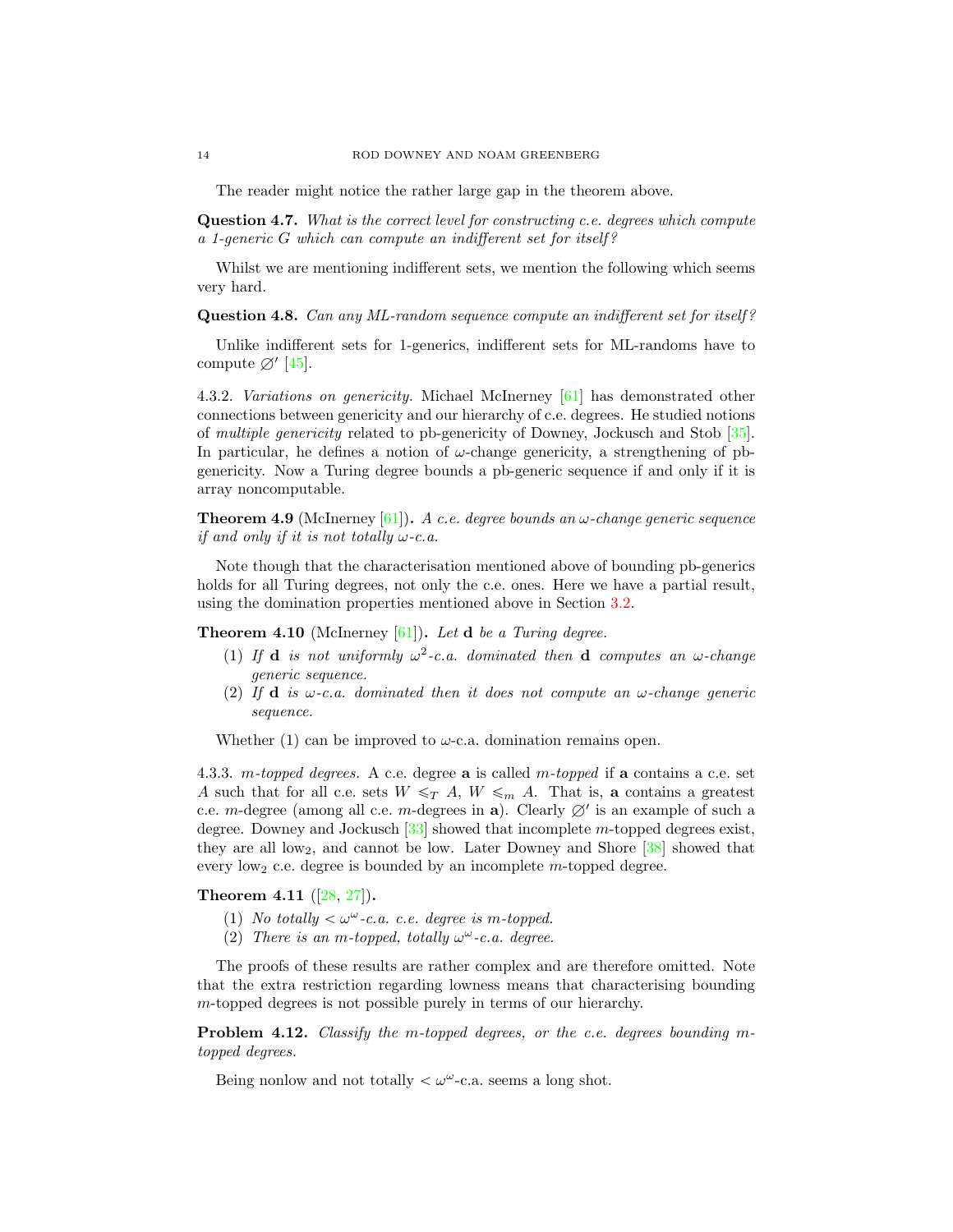#### 5. Natural definability

<span id="page-14-0"></span>Some of the constructions captured by two levels of our hierarchy yield objects, namely embedded lattices, that can be described in the c.e. degrees using the language of ordering. This shows that these two levels, the totally  $\omega$ -c.a. degrees and the totally  $\langle \omega^{\omega}$ -c.a. degrees, are naturally definable in the structure of the c.e. degrees.

Natural definability results in degree theory are few. In terms of *abstract*, *general* results on definability, there has been significant success in recent years, culminating in the work of Nies, Shore and Slaman [\[65\]](#page-33-1), where the following is proved.

<span id="page-14-1"></span>**Theorem 5.1** (Nies, Shore, Slaman  $[65]$ ). Any relation on the c.e. degrees, invariant under the double jump, is definable in the c.e. degrees if and only if it is definable in first order arithmetic.

The proof of Theorem [5.1](#page-14-1) involves interpreting the standard model of arithmetic in the structure of the c.e. degrees without parameters, and a definable map from degrees to indices (in the model) which preserves the double jump. The beauty of this result is that it gives at one time a definition of a large class of relations on the c.e. degrees. For example, it is used to show that the classes low<sub>n</sub> for  $n \geqslant 2$  are definable (so are the high<sub>n</sub> for all  $n \geq 1$ ; the case  $n = 1$  needs an extra argument).

Theorem [5.1](#page-14-1) has two shortcomings. One is the reliance on the invariance of the relation under the double jump. It follows that no set of c.e. degrees that contains some but not all  $low_2$  degrees can be defined using the theorem; these are the kinds of sets we investigate here.

Another issue is that the definitions provided by the theorem are not natural definitions of objects in computability theory, as outlined by Shore [\[68\]](#page-33-2). Here we are thinking of results such as the following.

- ' A c.e. degree is promptly simple if and only if it is not cappable (Ambos-Spies, Jockusch, Shore, and Soare [\[5\]](#page-30-0)).
- ' A c.e. degree is contiguous if and only if it is locally distributive (Downey and Lempp [\[36\]](#page-32-11)) if and only if it is not the top of the pentagon (the nonmodular, 5 element lattice  $N_5$ ) (Ambos-Spies and Fejer [\[4\]](#page-30-3)).
- $\bullet$  A c.e. truth table degree is low<sub>2</sub> if and only if it has a minimal cover in the c.e. truth table degrees (Downey and Shore [\[38\]](#page-32-16)).

5.1. Lattice embeddings and critical triples. These natural definitions are closely related to embeddings of finite lattices into the c.e. degrees; see for example Lempp and Lerman [\[57\]](#page-32-17), Lempp, Lerman and Solomon [\[58\]](#page-32-18), and Lerman [\[59\]](#page-32-19). The question of which finite lattices can be embedded into the c.e. degrees remains open. All distributive lattices can be embedded. The non-distributive lattices fall into two classes. Each non-distributive lattice contains either the pentagon,  $N_5$ ; or the 1-3-1 lattice (also known as  $M_5$  or  $M_3$ ); see Fig. [1.](#page-15-0) The key difference between the two kinds of non-distributive lattices is the existence of a critical triple. In a lattice, a critical triple consists of three incomparable elements  $\mathbf{a}_0, \mathbf{a}_1$  and  $\mathbf{b}$  such that  $\mathbf{a}_0 \vee \mathbf{b} = \mathbf{a}_1 \vee \mathbf{b}$  but  $\mathbf{a}_0 \wedge \mathbf{a}_1 \leq \mathbf{b}$ . We call b the *centre* of the critical triple. The middle three elements of the 1-3-1 lattice form a critical triple (with any of the elements serving as centre). The lattices which do not contain a critical triple are the join-semidistributive ones. It is known that critical triples present a serious impediment to embedding lattices into the c.e. degrees; for example, the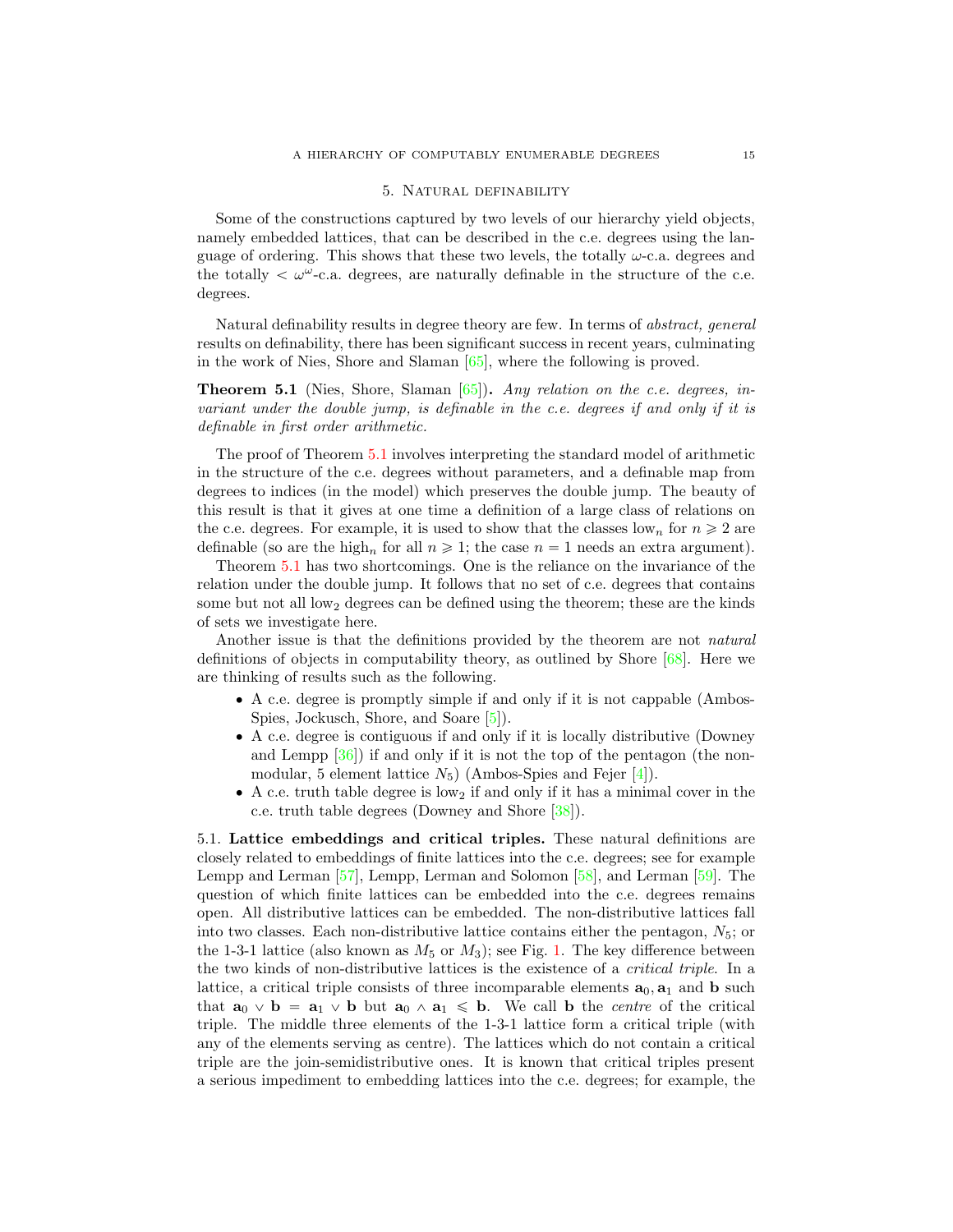lattice  $S_8$  (Fig. [2\)](#page-15-1) cannot be embedded (Lachlan and Soare [\[56\]](#page-32-20)). However, the 1-3-1 itself can be embedded (Lachlan [\[54\]](#page-32-21)). In particular, in the c.e. degrees we can find critical triples. Note that the c.e. degrees do not always have meets; in an uppersemilattice, the definition of a critical triple does not require the meet to exist, rather we stipulate that any  $c \leq a_0, a_1$  must also be below the centre b. A related concept is that of a weak critical triple, in which the meet condition is weakened to requiring the non-existence of any  $c \le a_0, a_1$  such that  $a_0, a_1 \le b \vee c$ .



<span id="page-15-0"></span>Figure 1. The 1-3-1 lattice



<span id="page-15-1"></span>FIGURE 2. The lattice  $S_8$ 

Bounding critical triples requires some computational power; Downey [\[26\]](#page-31-21) showed that some nonzero c.e. degrees bound no critical triples; Weinstein [\[75\]](#page-33-11) did the same for weak critical triples. On the other hand, some amount of permitting suffices. Downey noted that the embedding of critical triples seemed to be tied up with multiple permitting in a way that was similar to non-low<sub>2</sub>-ness. Indeed this intuition was to some extent verified by Downey and Shore [\[39\]](#page-32-22), who showed that any non-low<sub>2</sub> c.e. degree bounds a critical triple, indeed a copy of  $1-3-1$ . The notion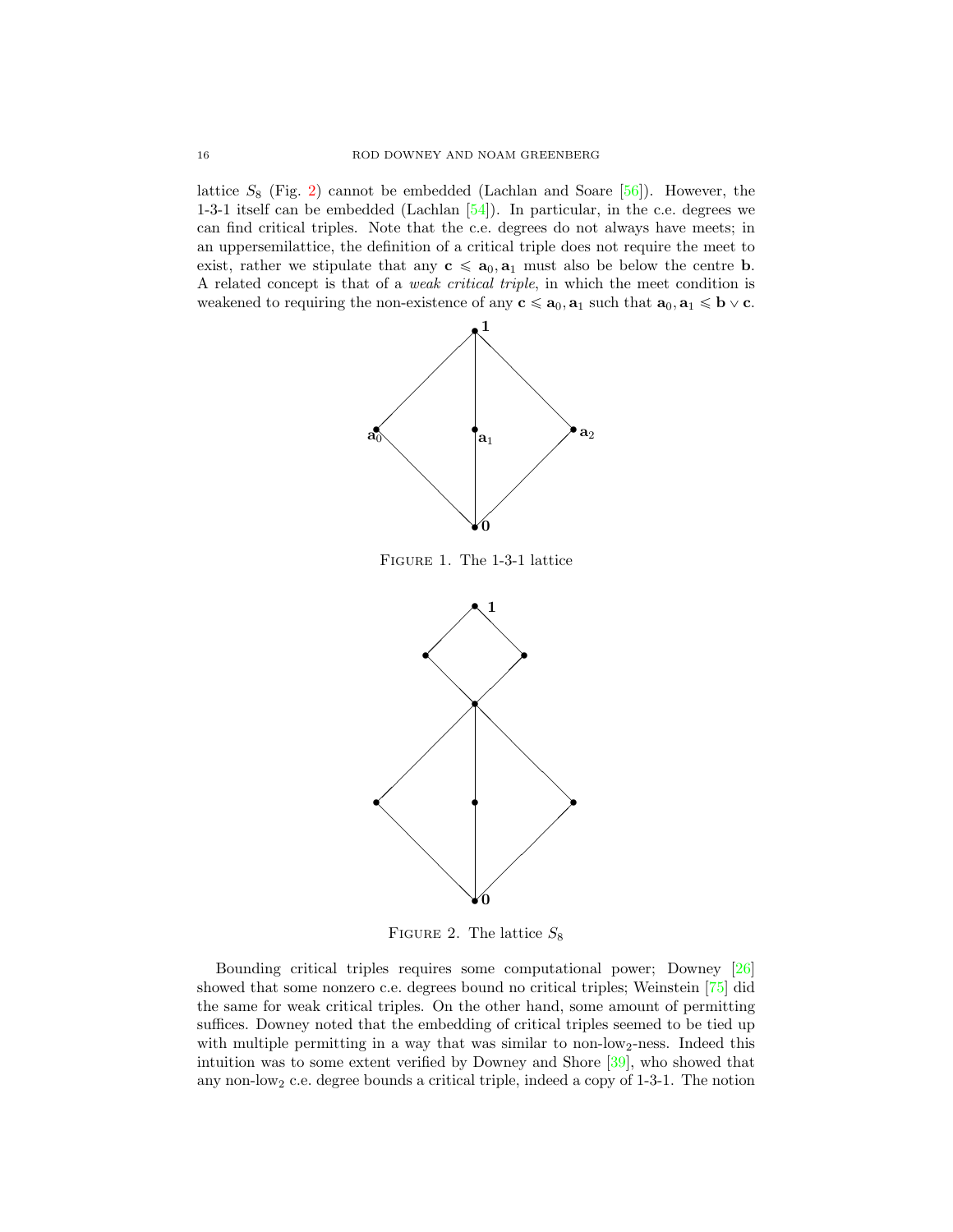of non-low2-ness seemed too strong to capture the class of degrees which bound the 1-3-1, but it was felt that something like that should suffice. On the other hand, Walk [\[73\]](#page-33-12) showed that Weinstein's degree can be made array noncomputable, and hence it was already known that array non-computability was not enough for such embeddings.

The authors, together with Weber, showed the following.

<span id="page-16-0"></span>**Theorem 5.2** ([\[30\]](#page-31-2)). A c.e. degree bounds a critical triple if and only if it bounds a weak critical triple if and only if it is not totally  $\omega$ -c.a.

Thus, the totally  $\omega$ -c.a. degrees are naturally definable in the c.e. degrees. Before we discuss the dynamics of this result, we observe that these results yield an answer to a question of Nies. Every superlow degree is array computable, but some low degrees are not totally  $\omega$ -c.a. Hence:

Corollary 5.3 ([\[30\]](#page-31-2)). The partial orderings of the low degrees and the superlow degrees are not elementarily equivalent.

5.1.1. Embedding critical triples: tracing and permitting. Let us consider how to construct critical triples in the c.e. degrees. We wish to enumerate c.e. sets  $A_0$ ,  $A_1$ and  $B$  whose degrees will form the required triple. For the join requirements, we need to ensure that  $A_0 \leq_T A_1 \oplus B$  and  $A_1 \leq_T A_0 \oplus B$ . To make the embedding non-trivial, we need to ensure that  $A_0, A_1 \leq_T B$ .

The latter is done by usual Friedberg requirements. Say we want to ensure that  $\Phi(B) \neq A_0$  for some Turing reduction  $\Phi$ . We pick a witness (a *follower*) x and wait for  $\Phi(B, x)\downarrow$ . While we wait, we need to maintain a reduction of  $A_0$  to  $A_1\oplus B$ . This means that we promise that if we ever enumerate x into  $A_0$ , we will put another number  $x_1$ , called a *trace* for  $x$ , into either  $A_1$  or  $B$ . But since we do not yet know the use  $\varphi(B, x)$  of the potential computation  $\Phi(B, x)$ , it would be a bad idea to target  $x_1$  for B. Now in turn, to maintain  $A_1 \leq T A_0 \oplus B$ , we need to appoint an even larger number  $x_2$ , a trace for  $x_1$ , and promise to put it into  $A_0$  if  $x_1$  goes into  $A_1$ . And so we get a sequence of traces  $x, x_1, x_2, \ldots$  which keeps growing until we see  $\Phi(B, x)\downarrow$ . When we finally see the use, the next trace can be targeted for B, and then we can stop.

Now we would like to put all these numbers  $x, x_1, x_2, \ldots, x_k$  into the sets for which they are targeted. But we cannot do this all at once. For we also have minimal-pair-like requirements for the pseudo-meet: if  $\Psi_0(A_0) = \Psi_1(A_1)$  equals some set C, then  $C \leq_T B$ . Lachlan's strategy for meeting such a requirement is to allow, during an "expansionary" stage, enumerating numbers into  $A_0$  or  $A_1$ , but not both. This means that the computation giving one side of the observed agreement is fixed; we then wait for new agreement (the next expansionary stage; using the mechanism of pinball machines, we wait for a *gate* to open), and then again allow only one side of the computation to be destroyed.

We thus take our *entourage* of traces  $x, x_1, \ldots, x_k$  and "peel it back". Rename the last trace  $x_k$  to be b, to indicate that it is targeted for B. At an expansionary stage (for  $\Psi_0, \Psi_1$ , a minimality requirement stronger than  $\Phi(B) \neq A_0$ ), we enumerate  $x_{k-1}$  into the set it is targeted for  $(A_i$  for  $i = (k-1) \mod 2$  and b into B. We then appoint a new trace  $b'$  for  $x_{k-2}$ , this time targeted for B. At the next expansionary stage we enumerate  $x_{k-2}$  and b' into their target sets, and appoint a new B-trace for  $x_{k-3}$ . After k many such steps, we get to enumerate the original follower  $x = x_0$ into  $A_0$  and meet the requirement.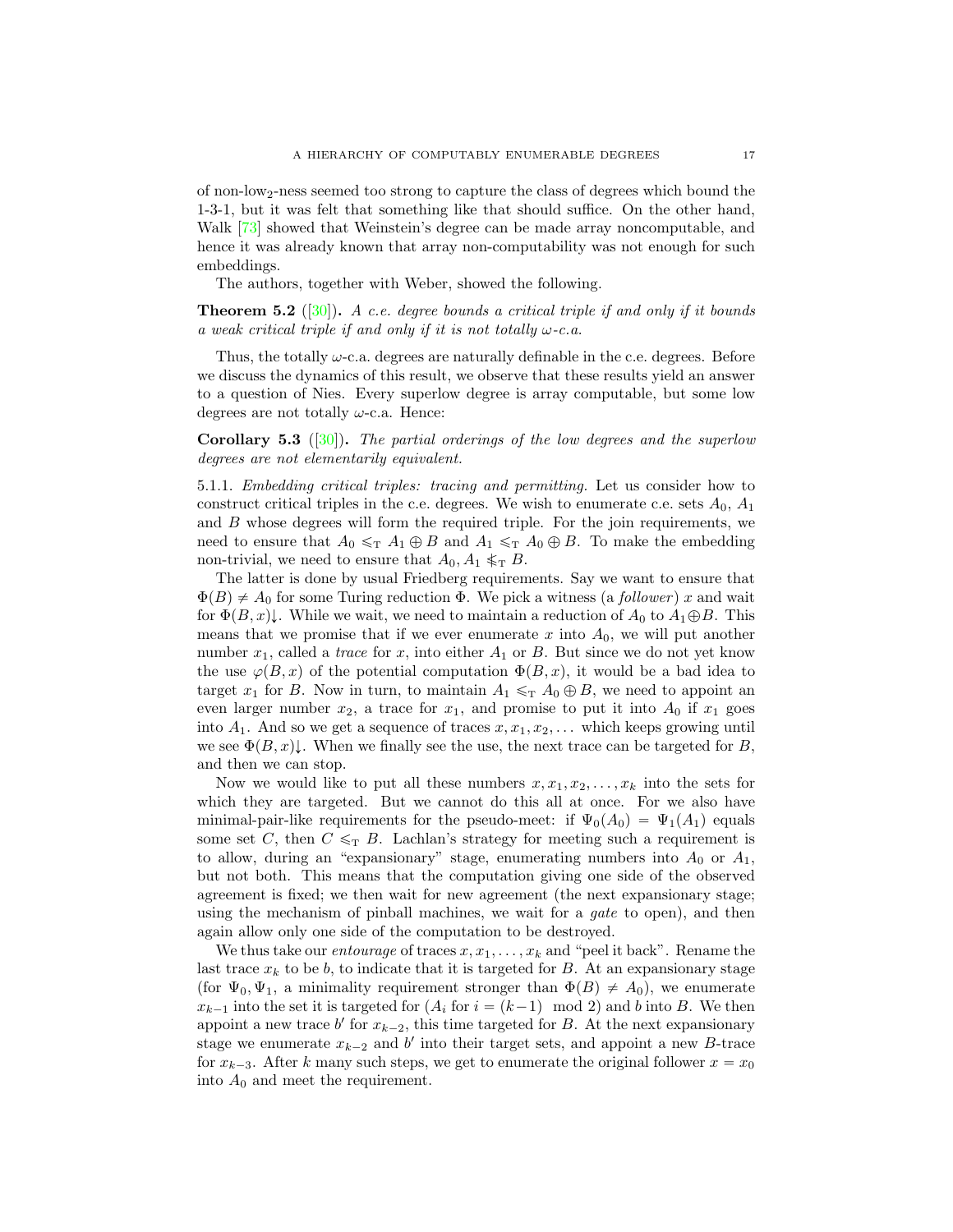That is the sketch of the construction; of course in the general construction we need to deal with several requirements, and so we coordinate their action on a tree, or a pinball machine.

Now let us consider what happens when we want to build  $A_0$ ,  $A_1$  and B all below a given c.e. degree d. The extra condition now is that whenever we enumerate any number into any of these sets, we need to obtain permission from **d** to do so. As in the proof of Theorem [4.3,](#page-10-0) this permission comes in the form of a change in the approximation of some function  $g \in \mathbf{d}$  on an associated input, essentially the use of reducing  $A_0, A_1, B$  to q. And in the context of multiple permitting, we need to analyse how many times does a single positive requirement (of the kind  $\Phi(B) \neq A_0$ ) need to receive permission in order for it to be met. If we can tell in advance, for each requirement, how many permissions we need, then this can be done below any array noncomputable degree. But here we see that the number of enumerations the requirement needed (the number  $k$  above) could not be computed in advance: we know it once we see  $\Phi(B, x)$  converge but not before. Giving such permissions is the extra strength of non totally  $\omega$ -c.a. degrees.

5.1.2. Non-embedding of critical triples: certification. The flip-side of this argument is adapting the construction of a degree which does not bound a critical triple and showing that it can be applied to any totally  $\omega$ -c.a. degree.<sup>[6](#page-17-0)</sup>

Here we are given three incomparable sets  $A_0$ ,  $A_1$  and  $B$ , all below some c.e. set D whose degree is totally  $\omega$ -c.a.; We assume that  $A_i \leq T B \oplus A_{1-i}$  for  $i = 0, 1$ ; our aim is to build some set  $Q \leq_T A_0, A_1$  but  $Q \leq_T B$ . To meet the latter, a typical requirement  $\Psi(B) \neq Q$  appoints a follower x, waits for realisation, namely  $\Psi(B, x)$  = 0, and then, remembering that we keep  $Q \leq T A_0, A_1$ , hopes for a *double change*, in  $A_0$  and in  $A_1$ , that allows us to enumerate x into Q. Now there are two questions:

- ' Why would we get such a double change?
- If we do, how do we keep the computation  $\Psi(B, x) = 0$  valid?

The overall idea is for us to define a function  $g = \Lambda(D)$ , and non-uniformly guess an  $\omega$ -computable approximation  $\langle g_s \rangle$  for g. The use of computing  $g(n) = \Lambda(D, n)$ from D will bound the use of reducing a certain amount of  $A_0$ ,  $A_1$  and B to D. If the configuration of sets changes, this necessitates a change in  $D$  below that use; this allows us to redefine  $\Lambda(D, n)$  with a new value. We then wait for the approximation  $\langle g_s(n) \rangle$  to catch up and correctly guess the new value. This gives us a certification of sorts that  $D$ , up to the use, is correct. Since we know a bound on the number of changes on  $\langle g_s(n) \rangle$ , we know a bound on how many times a desirable configuration will be destroyed.

In the current situation, a basic idea is that of setting up layers to protect a computation. We know that  $A_i \leq_T B \oplus A_{1-i}$ . This allows us, for any number x, to calculate an increasing sequence of numbers  $x^{(1)}, x^{(2)}, \ldots$  such that any change in some  $A_i$  below  $x^{(m)}$  necessitates a change in either B or  $A_{1-i}$  below  $x^{(m+1)}$ . See Fig. [3.](#page-18-1)

We now act as follows. Fixing  $n$ , we calculate a bound  $m$  on the number of changes in  $g_s(n)$ . We set up  $m + 1$  many layers. The use for reducing  $Q(x)$  to

<span id="page-17-0"></span> ${}^{6}$ In this sketch we discuss critical triples rather than weak critical triple. The ideas are similar, but the argument sketched here is better suited as an introduction to the nonembeddability of the 1-3-1 lattice.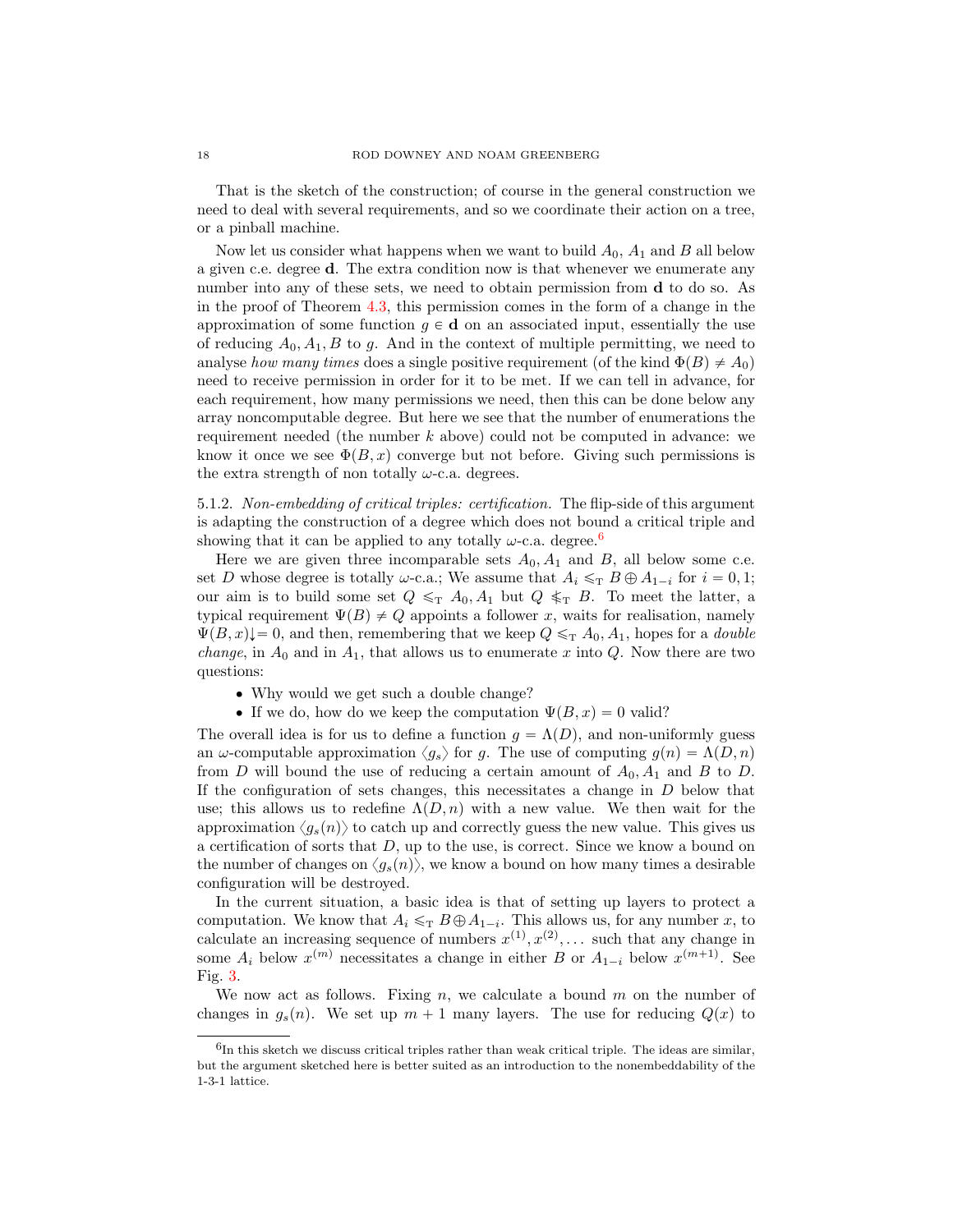

<span id="page-18-1"></span>Figure 3. Three layers.

 $A_0, A_1$  is  $x^{(m+1)}$ . After x is realised, two things can happen. If we get a double change (a change in both  $A_0$  and  $A_1$ ), we can enumerate x into Q and then meet the requirement. Otherwise, we claim that provided  $B\upharpoonright_{x^{(m+1)}}$  never changes,  $A_0\upharpoonright_x$ is correct too. The point is that if  $B\upharpoonright_{x^{(m+1)}}$  is correct, then the next change in some  $A_i$  must happen above  $x^{(m)}$ : otherwise either a B-change or an  $A_{1-i}$ -change is guaranteed. After this happens, we will have lost a layer; but since we set the use of  $\Lambda(D, n)$  to be sufficiently large, this peeling of the last layer allows us to change  $\Lambda(D, n)$ . The next change will happen above  $x^{(m-1)}$ , and so on. Overall, we see that if the requirement is never met (over infinitely many independent attempts to meet it), then  $A_0 \leq_T B$ , which we assumed is not the case.

This sketch is necessarily rough, as there are several other delicate points to the argument. For details see [\[27\]](#page-31-1).

5.2. The 1-3-1. What about embeddings of the 1-3-1 lattice itself? We note that previously, it was not known that there is a difference between bounding a copy of 1-3-1 in the c.e. degrees and bounding a critical triple. Our hierarchy results, together with Theorem [5.2](#page-16-0) and the following result, show these are not equivalent.

<span id="page-18-0"></span>**Theorem 5.4** ([\[27\]](#page-31-1)). A c.e. degree bounds a copy of the 1-3-1 lattice if and only if it is not totally  $<\omega^{\omega}$ -c.a.

Again, this shows that the totally  $\langle \omega^{\omega}$ -c.a. degrees are naturally definable.

5.2.1. Embedding the 1-3-1 lattice. We now wish to embed the 1-3-1 lattice into the c.e. degrees. How is the construction different from that of a critical triple? We now build  $A_0, A_1, A_2$  and need to ensure that  $A_i \leq T A_i \oplus A_k$  for  $\{i, j, k\} = \{0, 1, 2\}$ . This means that every number targeted for some  $A_i$  needs a trace targeted for either  $A_i$ or  $A_k$ . So even though the non-triviality requirements are just  $A_i \neq \varphi$  for a partial computable function  $\varphi$ , without an oracle B this time, we still need the continuous tracing: at each stage we add another trace to the end of the entourage.

Something interesting starts happening when we consider two minimal-pair requirements, occupying two gates in a pinball machine used in this construction. An entourage consisting of numbers  $x_0^0, x_1^1, x_2^0, x_3^1, x_4^0, x_5^1, \ldots, x_m^0$  (with  $x_k^i$  targeted for  $A_i$ ) arrives at a gate which works toward showing that  $A_0$  and  $A_1$  form a minimal pair. For a while the entourage waits for the gate to open. The gate will not allow numbers targeted for  $A_0$  and numbers targeted for  $A_1$  to pass at the same time. While the entourage waits for the gate to open, new traces must continually be added. We have a choice, though: a trace for  $x_k^0$  can be targeted for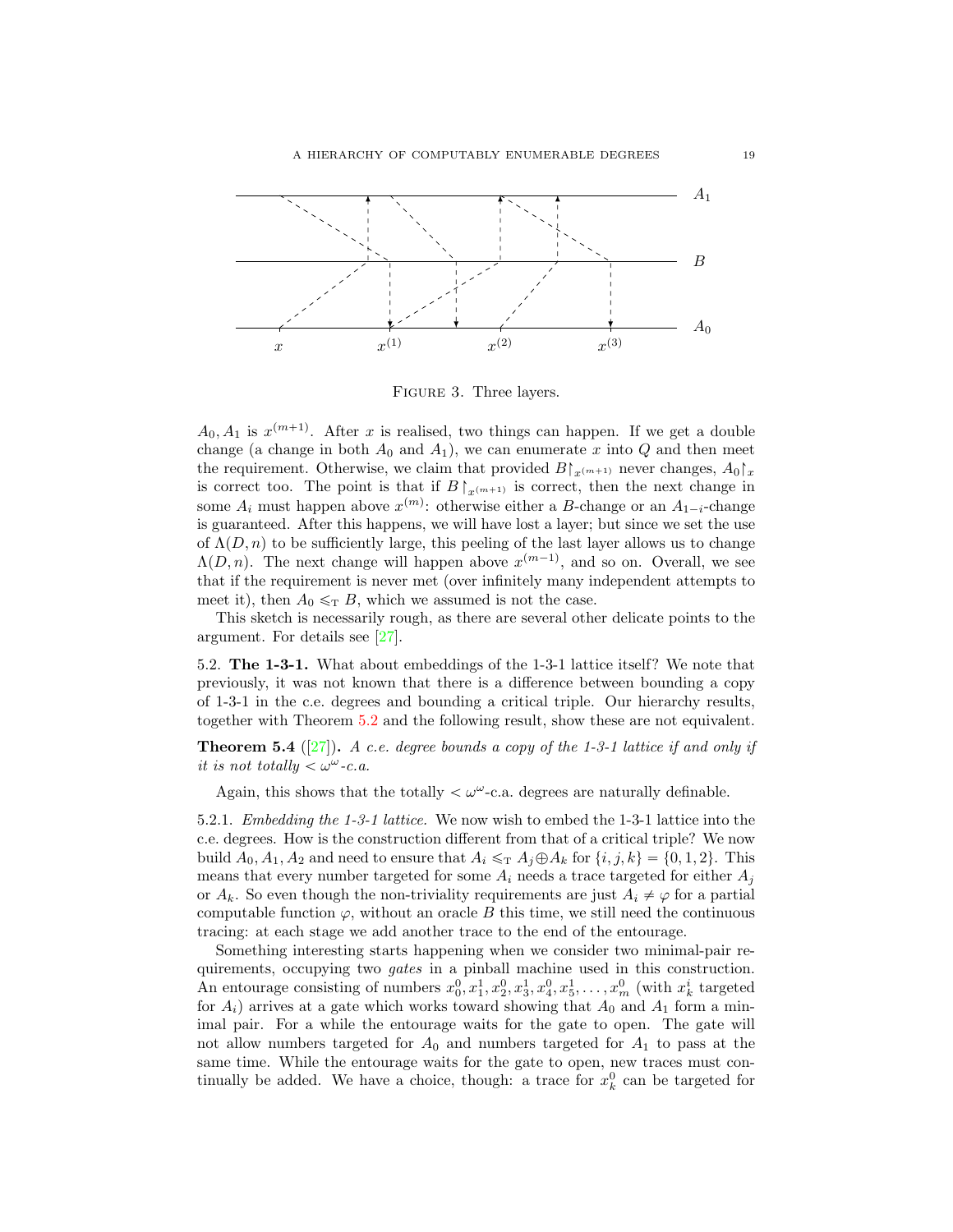either  $A_1$  or  $A_2$ . So the rest of the entourage from  $x_m^0$  onwards is targeted for  $A_0, A_2, A_0, A_2, \ldots$ 

The gate opens, allowing the rest of the entourage:  $x_m^0, x_{m+1}^2, x_{m+2}^0, \ldots, x_k^2$  to pass. This second part of the entourage now arrives at a closed gate (of stronger priority), working for a minimal-pair requirement for  $A_0$  and  $A_2$ . Again we redirect our targeting and target new traces to  $A_1$  and  $A_2$ . When the gate opens,  $x_k^2$  and the third part of the entourage pass and get enumerated into their sets. We then are left with  $x_{k-1}^0$ , to which we add a  $(A_0, A_1)$ -entourage, and repeat. After  $(k-m)$ many such steps, all of the traces waiting at the lower (stronger) gate have been dealt with, and the entourage now consists of  $x_0^0, x_1^1, \ldots, x_{m-1}^1$ . After appointing more traces,  $x_{m-1}^1$  and the rest of the entourage passes the upper gate, lodges at the lower gate, and the process repeats.

How many permissions do we need? We see that the answer, in the case of two gates, is "roughly  $\omega^2$  many". When  $x_0^0$ , the original follower, is realised, we find out the number m. And then, for each  $l < m$ , when  $x_l$  passes the top gate, we know the length of the entourage at that time (roughly, the stage number). We will update the number of required permissions  $m$  times. And in general, to pass  $n$  gates we need  $\omega^n$ -permission. If the function giving permissions to the entire construction is not  $\omega^n$ -c.a. for any n, then the construction will work.

Again, we skip many important details; for example, why the bottom of the embedding cannot actually be **0**, and a more careful analysis, involving more than one follower, which shows that actually we need  $\omega^{2n}$  to deal with n gates; all is explained in [\[27\]](#page-31-1).

5.2.2. Non-embedding the 1-3-1. How do we show, for example, that a totally  $\omega^2$ c.a. degree d does not bound a copy of the 1-3-1 lattice? After all, it may bound a critical triple. As pointed out above, any of the middle elements of the 1-3-1 lattice can serve as the centre of a critical triple, together with the other two elements. The plan is now, given  $B_0, B_1$  and A below **d**, to show that either  $B_0$  is not the centre of a critical triple, flanked by  $B_1$  and  $A$ ; or  $B_1$  is not the centre of a critical triple, flanked by  $B_0$  and A. This adds a level of non-uniformity to the construction. We build  $Q \leq_T A$ ,  $B_0$ , and try to ensure that  $Q \leq_T B_1$ . We might fail. For each  $e < \omega$ (representing a potential failure, i.e.  $\Phi_e(B_1) = Q$ ), we build another c.e. set  $Q^e$ , this time reducible to A and  $B_1$ , and try to ensure that  $Q^e \leq_T B_0$ . Somewhere we must succeed, or we will have shown that  $B_0 \leq_T B_1$ . Each instance will now consider two followers (for  $Q$  and for  $Q<sup>e</sup>$ ), and will set up two levels of layers, inner layers for  $Q^e$  and outer layers for Q. The inner layers reflect the coefficient of  $\omega$  in an ordinal below  $\omega^2$  which bounds the number of changes in  $g_s(n)$ ; when one inner layer is peeled (the number of changes left drops below a limit ordinal), we get a new constant coefficient, which tells us how many new outer layers we need to set up. If we guess that  $g = \Lambda(D)$  is  $\omega^m$ -c.a., then we need m steps of non-uniformity, constructing  $Q, Q^{e_1}, Q^{e_1,e_2}, \ldots, Q^{e_1,e_2,\ldots,e_{m-1}}$ ; at each step we alternate between treating  $B_0$  or  $B_1$  as the centre.

5.3. The  $L_7$  lattice. Recently, Ambos-Spies and Losert have shown that there is a lattice embedding (rather than a configuration like a critical triple) which captures being totally  $\omega$ -c.a.

**Theorem 5.5** (Ambos-Spies and Losert [\[6\]](#page-30-4)). A c.e. degree is not totally  $\omega$ -c.a. if and only if it bounds a copy of the lattice  $L_7$  (see Fig. [4\)](#page-20-0).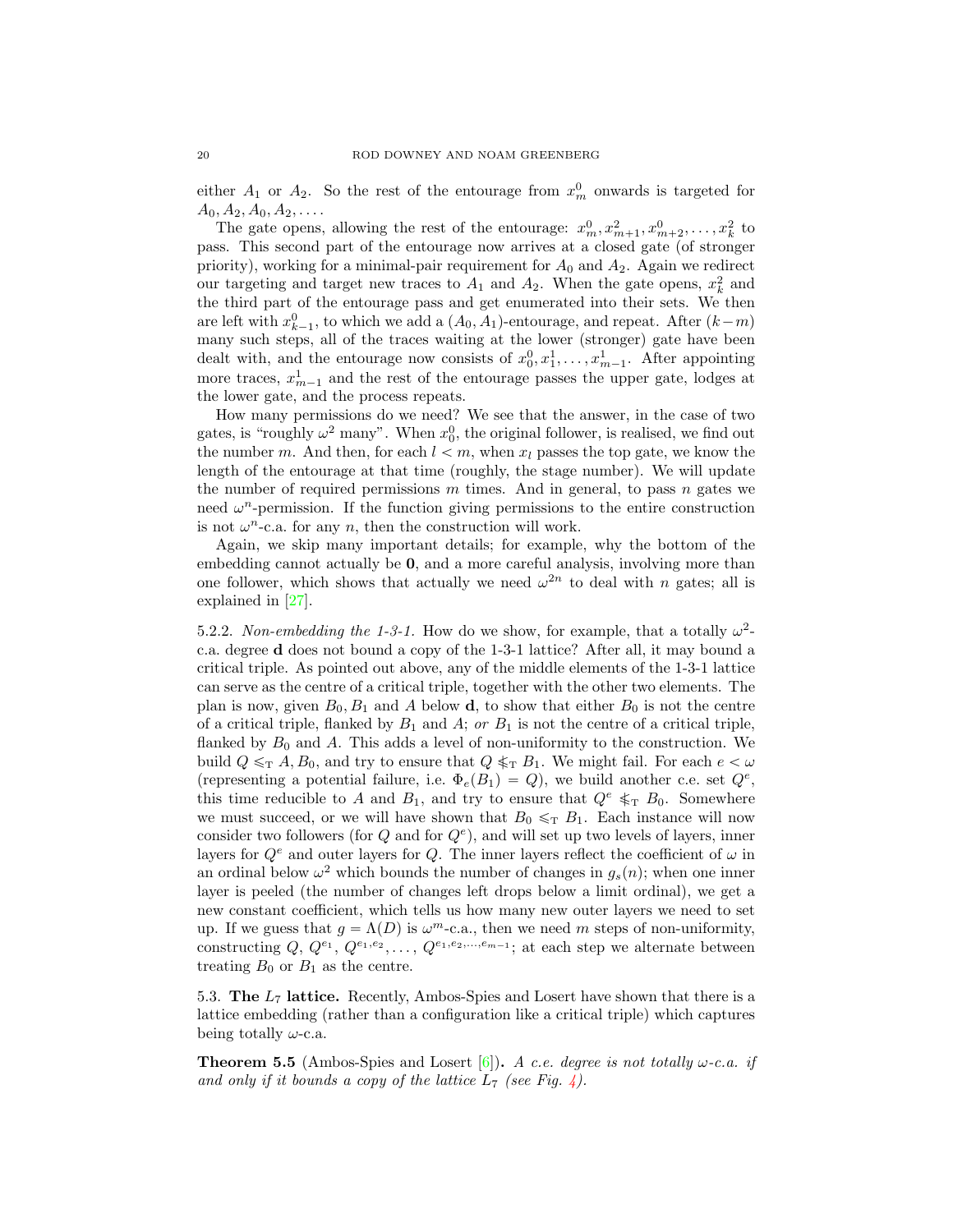

<span id="page-20-0"></span>FIGURE 4. The lattice  $L_7$ 

# 5.4. A Question.

Question 5.6. Is there an  $n > 1$  such that being totally  $\omega^n$ -c.a. is (naturally) definable?

We remark that if the methods we have used can also be used to answer this, what would be needed would be a lattice or partial ordering whose embedding needed "*n*-gates". For example, something that might define totally  $\omega^2$ -c.a. could be a structure whose embedding needed two gates and could not be done with one. In spite of concerted efforts on our part, we have not been able to find such a structure. On the other hand if natural is left off definability then perhaps there is some more delicate way to use the methods of Nies, Shore and Slaman [\[65\]](#page-33-1), which may involve strong reducibilities. The reader should treat this last paragraph as speculation on our part.

# 6. Weak truth table triples

Downey and Stob [\[41\]](#page-32-23) observed that there seemed to be a connection between lattice embeddings and the structure of the c.e. weak truth table degrees within a c.e. Turing degree. To wit, they showed that if a c.e. Turing degree a is the top of a 1-4-1 lattice with bottom degree  $\bf{0}$  then  $\bf{a}$  contains a pair of c.e. sets  $A_1$  and  $A_2$  such that  $\deg_{\text{wtt}}(A_1)$  and  $\deg_{\text{wtt}}(A_2)$  form a minimal pair. In fact, the original proof of the construction of a pair of noncomputable c.e. sets  $A_1 \equiv_T A_2$  forming a wtt-minimal pair was a direct one, and it was only when the authors noticed that the combinatorics of the construction were similar to the embedding of 1-3-1 that the proof using 1-4-1 was found.

Mimicking critical triples, in [\[30\]](#page-31-2) we gave the following definition.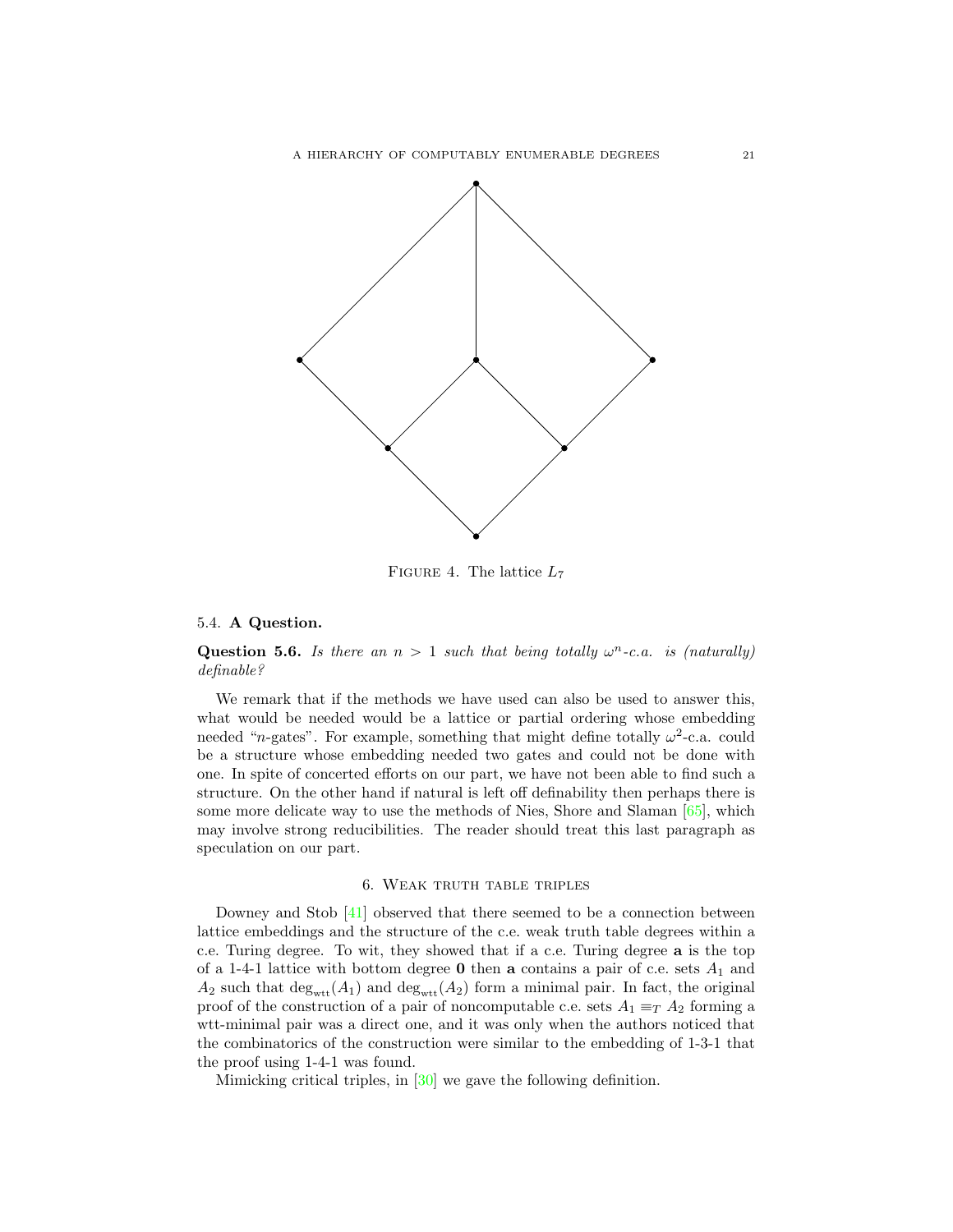**Definition 6.1.** Three c.e. sets  $A_0$ ,  $A_1$  and B form a wtt triple if  $A_0 \equiv_{\text{T}} A_1$ ,  $A_i \nless_{\text{T}} B$ , and for all  $C \leq_{\text{wtt}} A_0, A_1$  we have  $C \leq_{\text{wtt}} B$ .

An analogue of weak critical triples was also discussed.

<span id="page-21-0"></span>**Theorem 6.2** ([\[30\]](#page-31-2)). A c.e. degree **d** is not totally  $\omega$ -c.a. if and only if there are  $A_0, A_1, B \leq_T \mathbf{d}$  which form a wtt-triple.

In fact, this theorem can be improved. Going back to the original idea of wtt minimal pairs inside a Turing degree, we strengthen the notion of a wtt triple.

**Definition 6.3.** Three c.e. sets  $A_0$ ,  $A_1$  and B form a *wtt infing triple* if  $A_0 \equiv_{\text{T}} A_1$ ,  $B <_{\mathrm{T}} A_0, A_1$ , and

$$
\deg_{\text{wtt}}(A_0) \wedge \deg_{\text{wtt}}(A_1) = \deg_{\text{wtt}}(B).
$$

The following appears here for the first time.

<span id="page-21-1"></span>**Theorem 6.4.** Every c.e. degree which is not totally  $\omega$ -c.a. bounds three c.e. sets which form a wtt infing triple.

It follows of course that bounding wtt triple and bounding wtt infing triples are both equivalent to being not totally  $\omega$ -c.a.

Proof. The proof is a modification of the permitting direction of Theorem [6.2.](#page-21-0) We give details here as this theorem is new.

We are given a c.e. degree which contains a function g which is not  $\omega$ -c.a. We have a computable approximation  $\langle q_s \rangle$  of g and we may assume that g itself is the initialsegment modulus for this approximation, indeed every stage of its approximation is: for all s and n,  $g_s(n)$  is the least  $t \leq s$  such that  $g_r\upharpoonright_n$  is constant for  $r \in [t, s]$ .

We enumerate three c.e. sets  $A_0$ ,  $A_1$  and  $B$ , and ensure that they are all computable from g. The wtt infinig triple will consist of  $A_0 \oplus B$ ,  $A_1 \oplus B$  and B. Thus we need to ensure that  $A_i \nleq_T B$  and  $A_i \nleq_T B \oplus A_{1-i}$ ; and of course the inf requirements:

 $N_{\Delta}$ : If  $\Delta(A_0, B) = \Delta(A_1, B)$  is total then it is wtt-reducible to B. Here  $\Delta$  ranges over all wtt functionals; we denote by  $\delta$  the (possibly partial) computable bound on the use of  $\Delta$ . To ensure that  $A_i \nleq_T B$  we meet requirements

 $P_{\Phi,i}$ :  $\Phi(B) \neq A_i$ ,

where now  $\Phi$  ranges over the Turing functionals.

To meet the negative requirements we use a tree of strategies. Nodes working for negative requirements  $N_e$  have two possible outcomes on the tree,  $\infty$  and fin, with  $\infty$  stronger. Nodes working for positive requirements only have one outcome.

To keep track of our reduction of these sets to g, we define moving markers  $a_{x,s} < \omega$ . The rules for the markers are that if  $g_{s+1} \upharpoonright_{a_{x,s}} = g_s \upharpoonright_{a_{x,s}}$  then we must have  $a_{x,s+1} = a_{x,s}$ . Otherwise we are allowed to increase it. We increase it to "take over space" from cancelled (weaker) followers for the same strategy.

Here x denotes a potential follower for a strategy (node)  $\sigma$  working for a positive requirement  $P_{\Phi,i}$ . While a follower is waiting for *realisation*, namely  $\Phi(B, x)$ ,  $= 0$ , we keep appointing traces, gradually building an *entourage* of traces  $x_0, x_1, x_2, \ldots$ with  $x = x_0$  being the follower, and the targeting of followers alternating between  $A_i$ and  $A_{1-i}$ . When the follower is realised and then  $\sigma$  is visited, we stop this process, and instead appoint a last trace  $b_k$ , targeted for B. After that we are ready to start enumerating traces into the sets for which they are targeted. When  $\sigma$  wants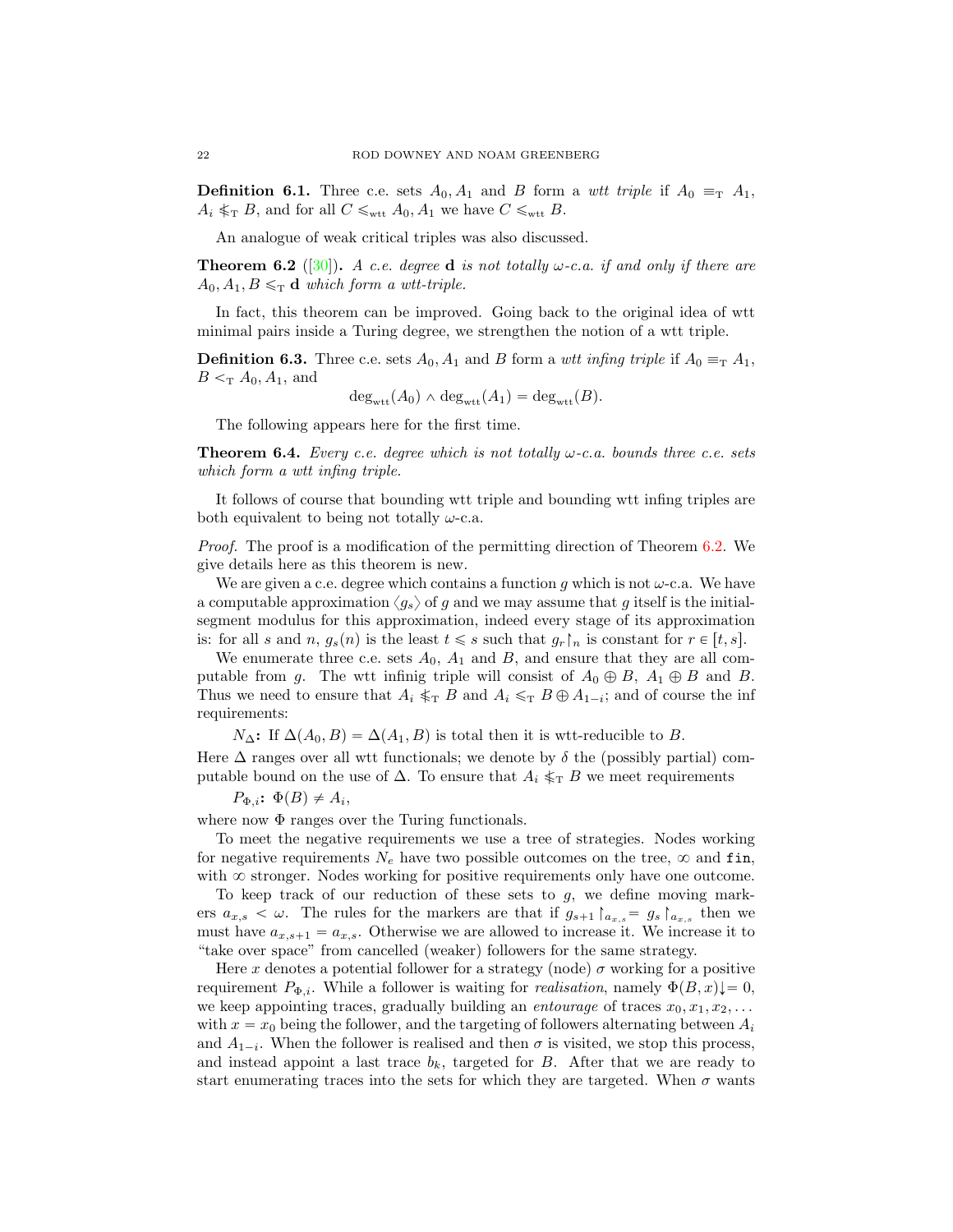to enumerate traces, we say that we put them into a permitting bin. We then wait for the follower x to be *permitted*, which means that  $g_{s+1}|_{a_{x,s}} \neq g_s|_{a_{x,s}}$ .

## CONSTRUCTION.

At any stage of the construction there are two options, depending on whether some traces in the permitting bin are permitted.

### Option A: permission

If there is a pair  $x_k, b_k$  of traces of an entourage for some follower  $x = x_0$  which are currently waiting at the permitting bin and  $x$  is permitted, then we choose the strongest such follower. We then:

- (1) Enumerate the two traces into their target sets.
- (2) If  $k = 0$  (the follower has just been enumerated) then we declare the node  $\sigma$ which appointed the follower *satisfied*, and cancel all of its other followers.
- (3) We also cancel all followers for  $\sigma$  which are weaker than x; we redefine  $a_{x,s+1} = s + 1.$
- (4) In any case, we initialise all nodes weaker than  $\sigma$ . This causes the cancellation of the followers of all these nodes; and none of these nodes is now satisfied.

We then end the stage.

## Option B: no permission

We construct the path of nodes accessible at stage s.

First, suppose that a node  $\tau$  which works for a negative requirement  $N_{\Delta}$  is accessible at stage s. Let  $\ell(\Delta, s)$  be the length of agreement between  $\Delta(A_0, B)$  and  $\Delta(A_1, B)$ . Let t be the last  $\tau^{\hat{\infty}}$ -stage (also known as a  $\tau$ -expansionary stage);  $t = 0$ if there was no such stage. If  $\ell(\Delta e, s) > t$  then we let  $\tau^{\sim} \infty$  be the next accessible node. Otherwise, we let  $\tau$ <sup> $\tau$ </sup> fin be the next accessible node.

Next, suppose that a node  $\sigma$  which works for a positive requirement  $P_{\Phi,i}$  is accessible at stage s. If  $\sigma$  is satisfied, or if it has an unrealised follower, then  $\sigma$  does nothing and its only child is accessible. Otherwise:

- If all followers for  $\sigma$  have some traces waiting in the permitting bin (this includes the case that there are no followers appointed), then  $\sigma$  appoints a new (large) follower x, and defines  $a_{x, s+1} = s + 1$ .
- Suppose that there is a follower x that is realised, but no elements of  $x$ 's entourage lie in the permitting bin (necessarily x will be  $\sigma$ 's weakest follower.) Let the entourage be  $x = x_0, x_1, \ldots, x_m$ .
	- If this is the first time at which  $\sigma$  is accessible and x is realised, then we reserve a set of potential traces  $b_0, b_1, \ldots, b_m$  (consisting of large numbers).
	- We then drop the pair  $x_m, b_m$  into the permitting bin.

In either case, all weaker nodes are initialised and the stage is ended.

At the end of the stage, for any as yet uncancelled and unrealised follower x with an entourage  $x = x_0, \ldots, x_m$  (so with no B-traces  $b_k$  defined yet), we appoint a new, large trace  $x_{m+1}$ , targeted for the set  $A_i$  for which  $x_m$  is not targeted.

## VERIFICATION.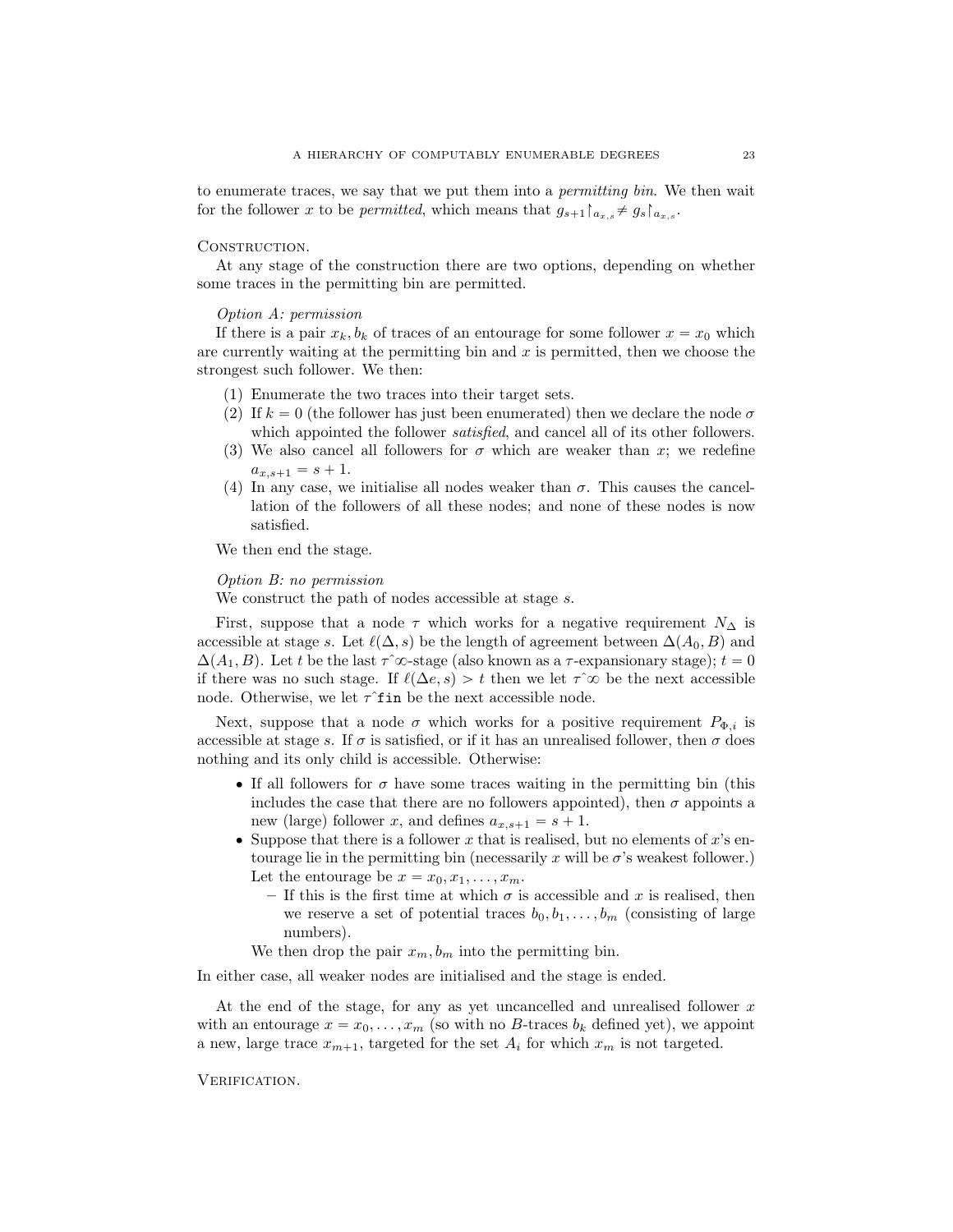First, let us observe that  $A_i \leq_T B \oplus A_{1-i}$ . Let  $y < \omega$ . To see if  $y \in A_i$ , we look at stage y to see if  $y = x_k$  is currently an element of some entourage  $x_0, \ldots$ , and is targeted for  $A_i$ . If not, then  $y \in A_i \iff y \in A_{i,y}$ . If so, at stage y, y has a trace, either  $x_{m+1}$  or  $b_m$ . In the latter case,  $y \in A_i \iff b_m \in B$ . Suppose otherwise. If  $x_{m+1} \notin A_{1-i}$  then  $y \notin A_i$ . If  $x_{m+1} \in A_{1-i}$  then we can find the stage t at which z is enumerated into  $A_{1-i}$ . By that stage, the number  $b_m$  has been defined and we are back in the previous case.

Next, let us observe that all three sets  $A_0$ ,  $A_1$  and B are computable from g. For let  $y$  be any number. To see if  $y$  will enter any of these sets, we first go to stage y and see if  $y = x_m$  or  $y = b_m$  for some entourage which is already present at stage y. Again, if not then at that stage we can see y's fate. Otherwise, let x be the follower, the first number in that entourage. We observe that the marker  $a_{x,s}$  can only be updated finitely many times: the number of times is bounded by the length of the entourage when  $x$  is realised. The rules of the markers show that  $g$  can find a stage t such that  $g_t|_{a_{x,t}}$  will never change, or by which time x was cancelled. Then  $y$  is enumerated into its target set if and only if this has happened by stage  $t$ .

Now let us consider positive requirements. By induction on the length of nodes, we show that the true path is infinite and that nodes on the true path act only finitely many times; and all positive requirements are met. Note first that option A cannot be taken cofinally many times; eventually we would run out of pairs in the permitting bin. So it remains to show that if a node  $\sigma$ , working for  $P_{\Phi,i}$ , is accessible infinitely often, but is not initialised infinitely often, then  $\sigma$  acts only finitely often.

It is a standard argument to show that if  $\sigma$  is satisfied (after the last stage at which it is initialised) then the requirement is met. The point as always is that the markers  $b_0, \ldots, b_m$  are chosen late and so are greater than the use  $\phi(B, x)$ .

We may assume that every follower that  $\sigma$  appoints is later either realised or cancelled. Every follower receives attention only finitely often. Suppose that  $\sigma$  is never satisfied (after the last stage it is initialised). Then  $\sigma$  has infinitely many followers that are never cancelled (for every stage, consider the strongest follower ever to receive attention after that stage). These followers eventually have traces stuck forever in the permitting bin.

Under these assumptions, we argue that  $g$  is  $\omega$ -c.a.

Let  $n < \omega$ . To approximate  $q(n)$  we pick out stages during which we believe  $g_s(n)$ . Let  $r^*$  be the last stage at which  $\sigma$  is initialised. Find a stage  $s^* = s^*(n) > r^*$ at which  $\sigma$  is accessible and has a follower  $x^* = x^*(n)$  which is already realised and has some traces waiting at the permitting bin. We then let  $S(n)$  be the set of stages  $s > s^*$  at which  $\sigma$  is accessible. Suppose that  $s < t$  are successive stages in  $S(n)$ ; suppose that  $g_s(n) \neq g_t(n)$ . Let  $x \leq x^*$  be the strongest follower for  $\sigma$  that received attention since stage  $s^*$   $(x = x^*$  if there is no such x). Then at the end of stage s, traces from x's entourage are waiting at the permitting bin, and  $a_{x,s} > n$ . Thus, between stages s and t, x, or a stronger follower for  $\sigma$ , is permitted, and traces are enumerated into sets. The number of times this can happen is bounded by the sum of the lengths of the entourages of all followers  $y \leq x^*$  at stage  $s^*$ (essentially, bounded by  $(s^*)^2$ ). Thus, restricting to the stages in  $S(n)$ , we can effectively put a bound on the number of changes in  $q_s(n)$ .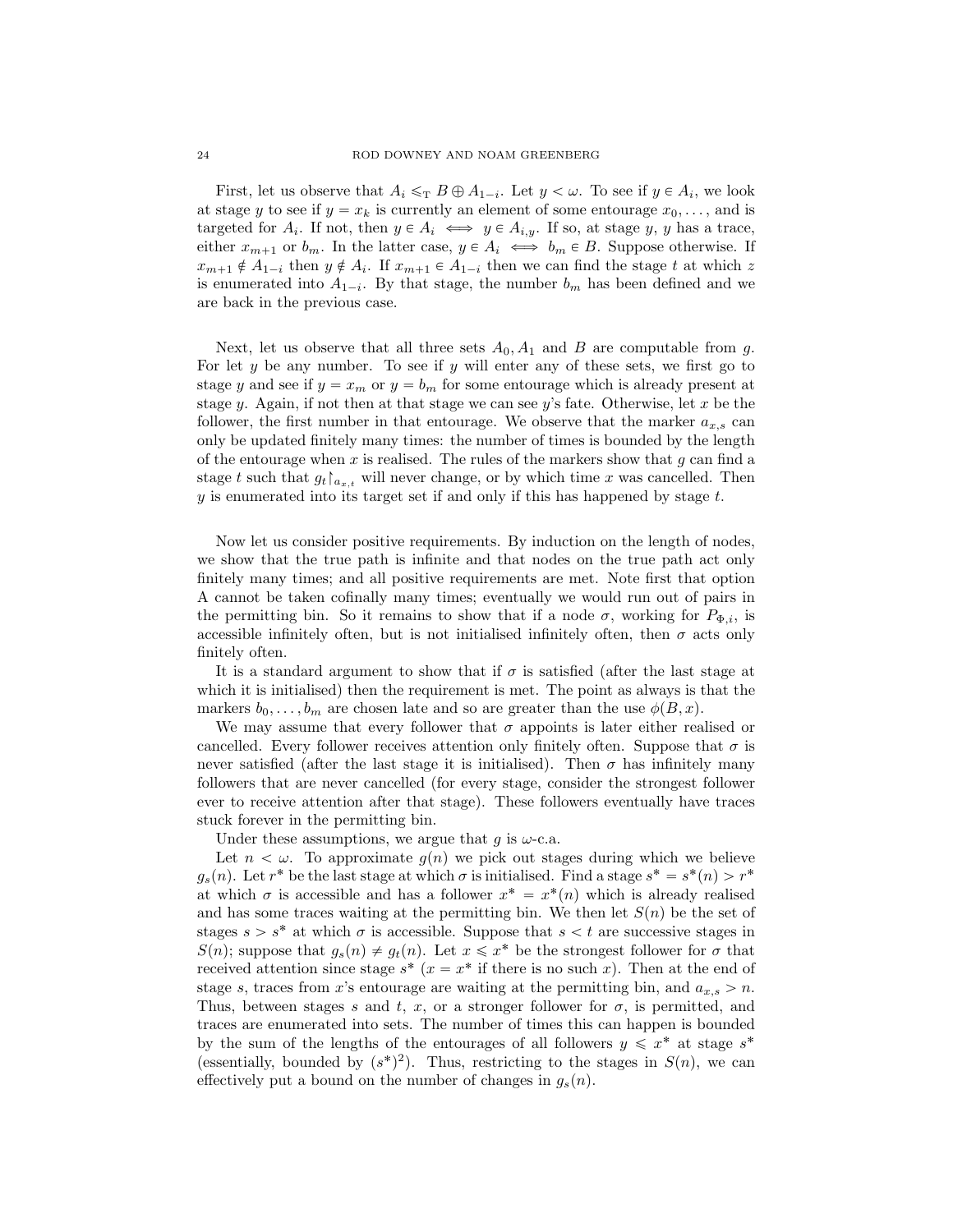It remains to show that every negative requirement  $N_e$  is met. It is here where the construction diverges from that of a critical triple. Fix a wtt functional  $\Delta$ , and let  $\tau$  be the node on the true path which works for  $N_{\Delta}$ ; we assume that  $\Delta(A_0, B) = \Delta(A_1, B) = Z$  is total. We know that  $\tau$ <sup>2</sup>  $\infty$  also lies on the true path. Let  $r^*$  be a stage after which  $\tau$  is never initialised.

Given  $n < \omega$ , let  $s^* = s^*(n)$  be the least  $\tau$   $\infty$ -stage  $s > r^*$  at which the length of agreement  $\ell(\Delta, s)$  is greater than n. By convention, we assume that s<sup>\*</sup> bounds the size of all of the B-traces for all followers which have been appointed by stage  $s^*$ , and of course also the use  $\delta(n)$ . Let  $t^* = t^*(n) \geq s^*$  be a  $\tau$   $\infty$ -stage at which  $B\upharpoonright_{s^*}$  is correct. We claim that  $Z(n) = \Delta(A_i, B, n)[s]$ . Note that  $n \mapsto s^*(n)$  is computable, so this is a wtt reduction.

The basis of the argument is of course Lachlan's minimal pair argument of preserving one side of the computation from one expansionary stage to the next. We claim that if  $s < t$  are successive  $\tau$ <sup> $\infty$ </sup>-stages, with  $s \geq t^*$ , then it cannot be that numbers  $y_0$  and  $y_1$ , both smaller than  $\delta(n)$ , enter  $A_0$  and  $A_1$  respectively, both between stages  $s$  and  $t$ . Suppose for a contradiction that this happens. When and where do these traces originate? They have to have been appointed before stage  $s^*$ , and so they belong to followers  $x_0$  and  $x_1$  which belong to nodes extending  $\tau^{\hat{\infty}}$ . On the other hand, they were not in the permitting bin at stage  $s^*$ , since then their B-trace would be smaller than  $s^*$ , and as  $s \geq t^*$ , that trace not being in B would mean that they cannot be enumerated into the sets  $A_i$ . Also,  $x_0 \neq x_1$ , as no two traces for the same follower for a node extending  $\tau^{\hat{\infty}}$  can be in the permitting bin between two successive  $\tau$ <sup> $\infty$ </sup>-stages.

Assume, without loss of generality, that  $x_0$  is stronger than  $x_1$ . This means that  $x_1$  was appointed after the  $\tau^{\infty}$ -stage  $t_0$  at which  $y_0$  was placed in the permitting bin. But we just argued that  $t_0 \geq s^*$ , which in turn implies that  $y_1 > x_1 > \delta(n)$ , a contradiction.

Remark 6.5. Note that this proof used the special features of wtt reducibility. It is not the case that if  $\Delta$  were a Turing functional, then we could argue that  $Z \leq_T B$ . Once successive  $A_0$  and  $A_1$  changes occur, the use of a Turing computation goes up, and then a B-change, too large to be previously comprehended even by B itself, destroys both sides of the computation. This is why we cannot prove the existence of a paradoxical critical triple: Turing degrees  $\mathbf{a}_0, \mathbf{a}_1$  and  $\mathbf{b}$  such that  $\mathbf{a}_0 \vee \mathbf{b} = \mathbf{a}_1 \vee \mathbf{b}$ , but  $\mathbf{b} < \mathbf{a}_0, \mathbf{a}_1$  and  $\mathbf{b} = \mathbf{a}_0 \wedge \mathbf{a}_1$ .

On the other hand, note that when we embed the 1-3-1 lattice, it seems that we exactly do run this hypothetical, paradoxical construction using Turing reductions. The difference, the reason it works, is the existence of the third set  $A_2$ . This third set allows us to retarget traces not to  $B$  but to  $A_2$ . This means that  $B$ traces are now appointed only when traces already arrive in the permitting bin, not immediately after the last trace of the entourage is enumerated (and we are still waiting for the gate to open). This allows  $B$  to catch its own tail and correctly certify computations.

### 7. Maximality in the new hierarchy

<span id="page-24-0"></span>Remarkably, it turns out that the hierarchy we introduced gives new noncontinuity results. From now on, all degrees are c.e.

**Definition 7.1.** We say that a degree **a** is *maximal* totally  $\alpha$ -c.a. if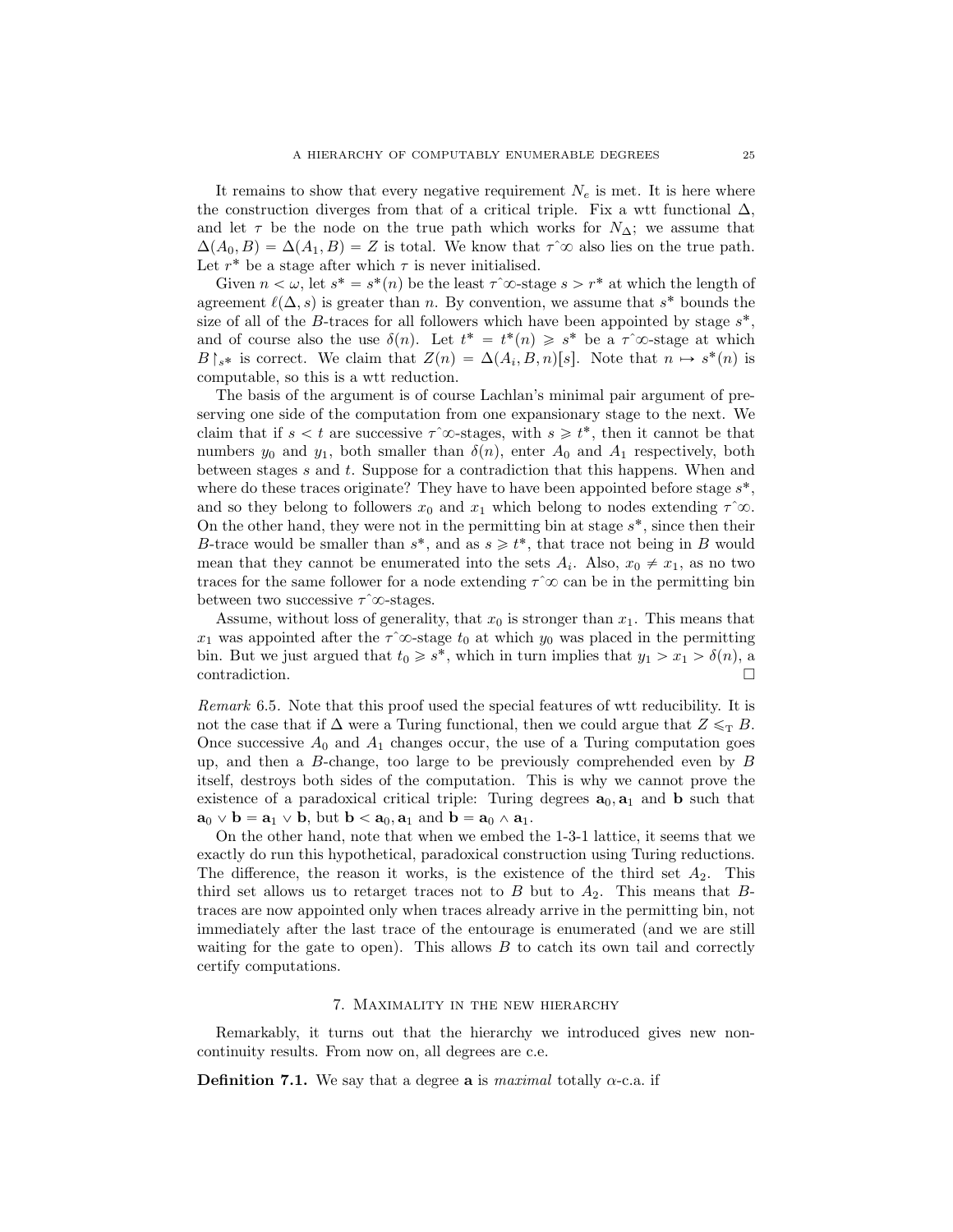- **a** is totally  $\alpha$ -c.a., and
- For all  $b > a$ , b is not totally  $\alpha$ -c.a.

Cholak, Downey and Walk [\[20\]](#page-31-22) constructed maximal contiguous degrees. This result hints at the following.

<span id="page-25-0"></span>**Theorem 7.2** ([\[27\]](#page-31-1)). Let  $\alpha < \varepsilon_0$  be a power of  $\omega$ . There exists a maximal totally  $\alpha$ -c.a. degree. Indeed, there is such a degree which is uniformly totally  $\alpha$ -c.a.

On the other hand, maximality has its limits. No degree is maximal for the next level:

<span id="page-25-2"></span>**Theorem 7.3** ([\[27\]](#page-31-1)). Let  $\beta < \varepsilon_0$ . For any degree a which is totally  $\omega^{\beta}$ -c.a. there is a degree **b** > **a** which is totally  $\omega^{\beta+1}$ -c.a.

And the intermediate classes at limits of powers of  $\omega$  have no maximal elements:

<span id="page-25-1"></span>**Theorem 7.4** ([\[27\]](#page-31-1)). If  $\alpha < \varepsilon_0$  is a limit of powers of  $\omega$ , then there is no maximal  $< \alpha$ -c.a. degree.

Applying Theorem [7.2](#page-25-0) to  $\alpha = \omega$ , and Theorem [7.4](#page-25-1) to  $\alpha = \omega^{\omega}$  (and also Theorems  $5.2$  and  $5.4$ ), yields:

Corollary 7.5. There are degrees, maximal with respect to not bounding critical triples; but there are no degrees which are maximal with respect to not bounding copies of the 1-3-1 lattice.

Our definability results show:

**Corollary 7.6.** The maximal totally  $\omega$ -c.a. degrees form a naturally definable antichain in the c.e. degrees.

Combining standard lower-cone avoiding techniques with the proof of Theorem [7.2](#page-25-0) below show that this antichain is infinite.

Sketch of proof of Theorem [7.2.](#page-25-0) We enumerate a c.e. set D whose degree should be maximal totally  $\alpha$ -c.a. As stated, by a small modification we can in fact make  $\deg_{\mathcal{T}}(D)$  uniformly totally  $\alpha$ -c.a., but we do not discuss this here.

To understand the construction, first think of what goes wrong if we try to make D both totally  $\alpha$ -c.a. and not totally  $\alpha$ -c.a. For the former, we meet negative requirements  $Q_{\Phi}$  which measure the length of convergence of  $\Phi(D)$  and at various stages "certify" observed computations  $\Phi(D, x)$ . These requirements live on a tree of strategies and have  $\Sigma_2/\Pi_2$  outcomes.

For the latter, we build a functional  $\Lambda$  and try to diagonalise  $\Lambda(D)$  against all possible  $\alpha$ -c.a. functions, which we can list. If  $\langle f_s, o_s \rangle$  is an  $\alpha$ -computable approximation, then a requirement  $P_{f,o}$  appoints a follower p, and each time we observe that  $\Lambda(D, p) = f_s(p)$ , it enumerates the use  $\lambda(p)$  into D, redefines  $\Lambda(D, p)$ to have large value, and repeats. (In the language of one of the authors, we "beat  $f_s(p)$  to death".) It will not need to do this more than  $o_0(p)$  "many times". (As usual, "number of times" is in terms of ordinal counts; this term is literally correct in the case  $\alpha = \omega$ .)

So what indeed does go wrong? The issue is of uniformity and timing. We cannot effectively enumerate all  $\alpha$ -c.a. functions, each with a *total*  $\alpha$ -computable approximation (exactly as we cannot list all total computable functions). In the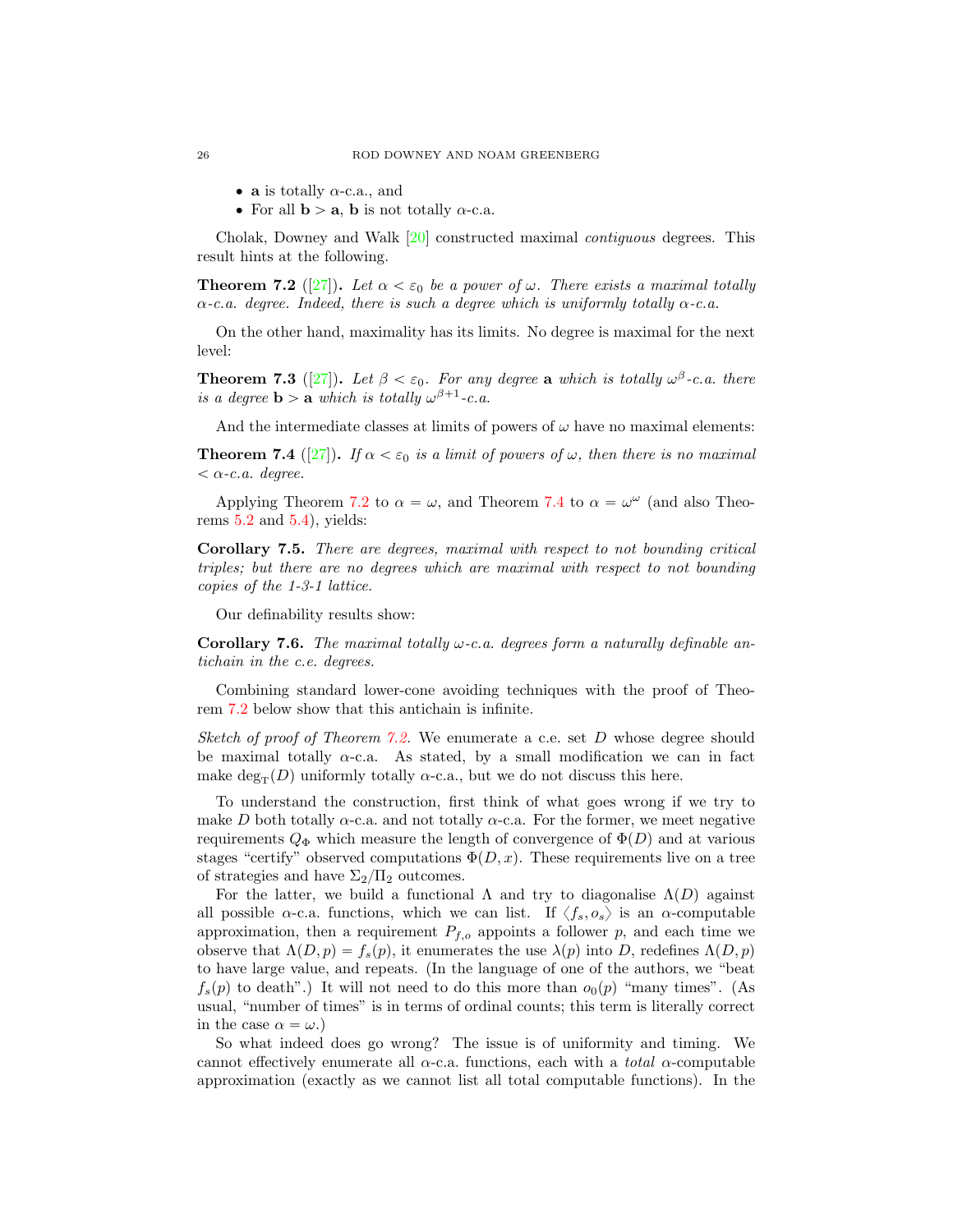arguments above (Theorem [3.2\)](#page-4-0), we used  $(\alpha+1)$ -computable approximations. These are essentially potentially partial approximations: we wait for  $o_0(p)\downarrow$ . If it never converges then we needn't do a thing. When it does converge we can start the diagonalisation process.

Now's the timing problem: a Q-requirement stronger than the P-requirement tries to certify some computation  $\Phi(D, x)$  and give some bound on the number of changes it will allow, i.e., the number of times it anticipates weaker requirements, such as  $P$ , will injure a certified computation by their positive action. To do so, we need to see the value  $o_0(p)$ . But it is possible that P has appointed p but is still waiting to see  $o_0(p)$  converge (in other words, to see  $o_s(p) < \alpha$ ). On the other hand, upon appointing p, P must declare a use  $\lambda(p)$ ; regardless of anything, we need to ensure that  $\Lambda(D)$  is total. Really, what we would like is to only define  $\lambda(p)$ when  $o_0(p)$ , or at least to be able to change the use  $\lambda(p)$  to something large at that stage — sufficiently large so that P-action will not affect any certified computations, whose use would be smaller.

Well, we can't, and therefore mathematics is still apparently consistent. But essentially, we do get our wish when we construct a maximal totally  $\alpha$ -c.a. degree.

In this construction, for each c.e. set W we define a functional  $\Lambda_W$ , and the aim is to show one of the two: either  $\Lambda(D, W)$  is not  $\omega$ -c.a. (and so  $D \oplus W$  is not totally  $ω$ -c.a.); or  $W \leq_T D$ . A typical positive requirement  $P_{W,(f,o)}$  appoints a follower and tries to show that  $\Lambda_W(D, W, p) \neq f(p)$ . What we do, once we see that  $o_0(p)\downarrow$ , is wait for a future change in W below the use  $\lambda(p)$ . This future change allows us to lift the use  $\lambda(p)$  to something large; then we can start diagonalising against  $f(p)$ by enumerating uses into D.  $\Phi(D, x)$  computations certified prior to the W-change are protected from this diagonalisation action, because their uses are smaller than the new  $\lambda(p)$ . Computations which are certified later, have already seen the value of  $o_0(p)$  and can take into account how many times P will act. If, on the other hand, we keep appointing followers  $p$  but never get the W-change that we ask for, then we show that  $W$  is computable from  $D$ .

There are some several other delicate issues, such as explaining why we need D to compute  $W - it$  would appear that no changes would make W computable; the problem is timing of permissions, compared to when nodes are accessible, and which computations we see at such stages. It turns out that during verification, this complication means that we first have to show that  $D$  is low<sub>2</sub>, and only after can we show that positive requirements are met, and that D is totally  $\alpha$ -c.a.  $\square$ 

Recent work of the authors together with Katherine Arthur [\[10,](#page-31-23) [9\]](#page-31-24) has explored the relationship of maximal  $\alpha$ -c.a. degrees and the rest of the hierarchy. One basic question is understanding what happens to our hierarchy when we restrict it to upper cones. Say a degree is *properly* totally  $\beta$ -c.a. if it is totally  $\beta$ -c.a., but not totally  $\gamma$ -c.a. for any  $\gamma < \beta$ .

<span id="page-26-0"></span>Question 7.7. Let  $\alpha < \beta < \varepsilon_0$  be powers of  $\omega$ . Let a be a totally  $\alpha$ -c.a. c.e. degree. Must there be a c.e. degree  $\mathbf{b} > \mathbf{a}$  which is properly totally  $\beta$ -c.a.?

In light of Theorem [7.3,](#page-25-2) this question is related to the question of bounding by maximal degrees. Namely, suppose that  $\alpha$ ,  $\beta$  and a witness the failure of an instance of Question [7.7:](#page-26-0) say that no  $\mathbf{b} \geq \mathbf{a}$  is properly totally  $\beta$ -c.a. Then **a** is bounded by no maximal totally  $\alpha$ -c.a. degree (and in fact, by no maximal totally γ-c.a. degree for any  $\gamma \in [\alpha, \beta]$ ). This motivates the following.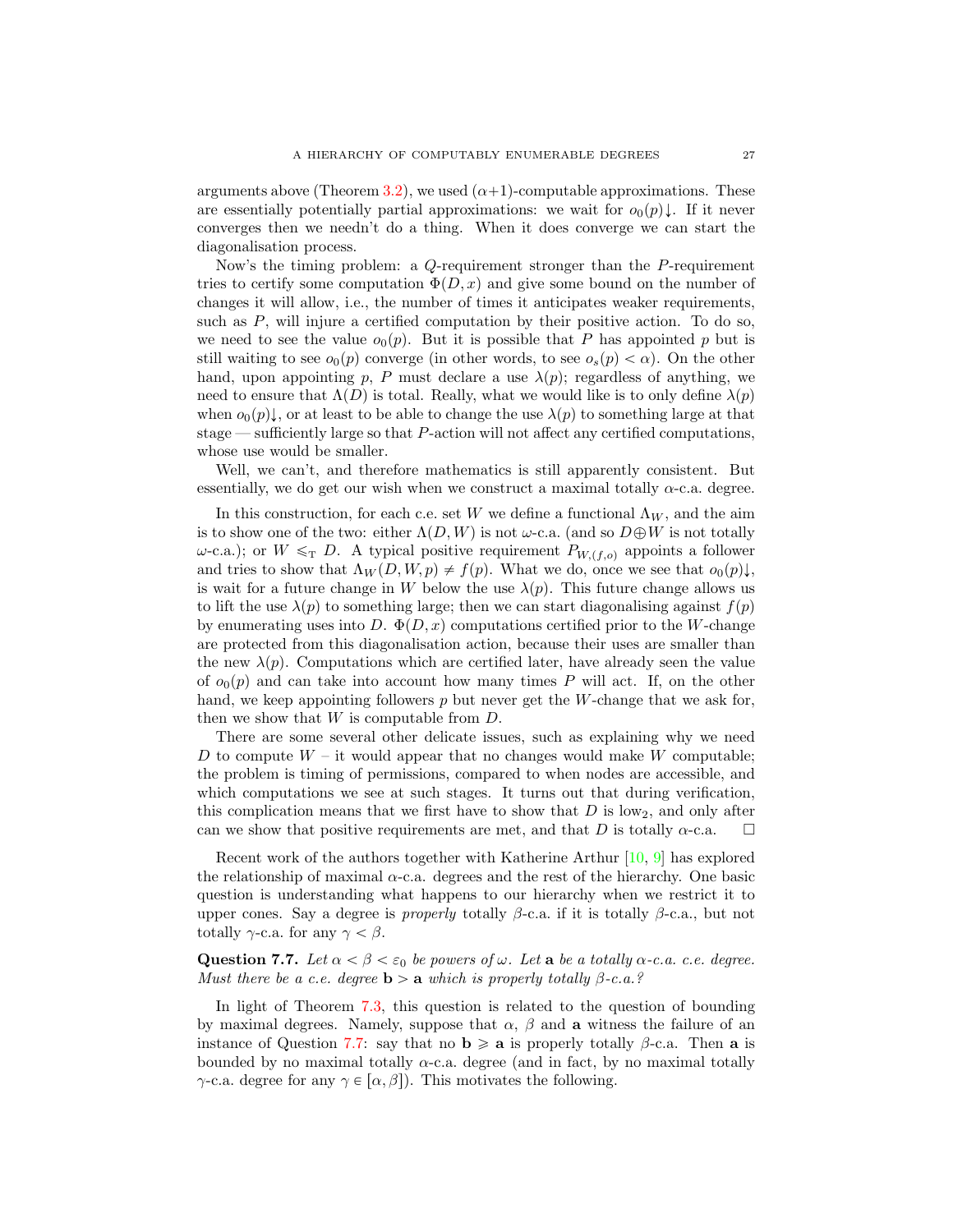**Question 7.8.** For which pairs  $\alpha \leq \beta < \varepsilon_0$  of powers of  $\omega$  is it the case that every totally  $\alpha$ -c.a. degree is bounded by a maximal totally  $\beta$ -c.a. degree?

Here we have partial answers.

<span id="page-27-0"></span>**Theorem 7.9** (Arthur, Downey and Greenberg [\[9,](#page-31-24) [10\]](#page-31-23)). Let  $\alpha < \varepsilon_0$  be a power  $of \omega$ .

- (1) There are totally  $\alpha$ -c.a. degrees which are not bounded by any maximal totally  $\alpha$ -c.a. degrees.
- (2) For any  $\beta \geq \alpha^{\omega}$  which is a power of  $\omega$ , every totally  $\alpha$ -c.a. degree is bounded by a maximal totally  $\beta$ -c.a. degree.

We note that there is quite a gap there. The following would be nice.

<span id="page-27-2"></span>**Conjecture 7.10.** There is a totally  $\omega$ -c.a. degree which is bounded by no maximal totally  $\omega^n$ -c.a. degree, for any  $n < \omega$ .

Theorem [7.9\(](#page-27-0)2) implies that if  $\beta \ge \alpha^{\omega}$  is a power of  $\omega$ , then every totally  $\alpha$ -c.a. degree is bounded by a properly totally  $\beta$ -c.a. degree. The question remains open for lower levels; note that in Theorem [7.3,](#page-25-2) we cannot ensure that  $\mathbf{b} > \mathbf{a}$  is properly totally  $\omega^{\beta+1}$ -c.a. Again we have a partial result:

<span id="page-27-1"></span>**Theorem 7.11** (Arthur, Downey and Greenberg  $[9, 10]$  $[9, 10]$ ). Every totally  $\omega$ -c.a. degree is bounded by a totally  $\omega^4$ -c.a. degree which is not totally  $\omega$ -c.a.

We do not know whether the degree constructed for Theorem [7.11](#page-27-1) is totally  $ω<sup>2</sup>$ -c.a. or totally  $ω<sup>3</sup>$  or neither. Note that this result shows that a naive plan for resolving Conjecture [7.10](#page-27-2) cannot work. That plan would construct a totally  $\omega$ -c.a. degree **a** such that for all *n*, every totally  $\omega^n$ -c.a. degree **b**  $\geq$  **a** is totally  $\omega$ -c.a.

Further results concern degrees which are maximal not only with respect to themselves, but with respect to smaller degrees:

<span id="page-27-3"></span>**Theorem 7.12** ([\[9,](#page-31-24) [10\]](#page-31-23)). There are degrees  $a < b$  such that b is totally  $\omega$ -c.a., and such that if  $c \ge a$  is totally  $\omega$ -c.a., then  $c \le b$ .

This is related to the proof of Theorem  $7.9(1)$  $7.9(1)$ . Indeed, paradoxically, the proof of Theorem [7.9\(](#page-27-0)1) is made by adapting the *construction* proving Theorem [7.12](#page-27-3) and creating a "maximal ideal": a sequence  $\mathbf{a}_0 < \mathbf{a}_1 < \mathbf{a}_2 < \dots$  of totally  $\omega$ -c.a. degrees, with the property that every  $\mathbf{b} \geq a_0$  which is totally  $\omega$ -c.a. lies below  $a_n$ for some *n*; so  $a_0$  is bounded by no maximal totally  $\omega$ -c.a. degree.

Finally, we see that non-bounding by maximal degree requires at least some complexity.

**Theorem 7.13** ([\[9,](#page-31-24) [10\]](#page-31-23)). Every superlow degree is bounded by a maximal totally ω-c.a. degree.

We note that the proofs of some results in this section, for example Theorem [7.11,](#page-27-1) are of technical interest, since they involve infinitary positive activity at nodes along the true path; this does not occur in [\[27\]](#page-31-1).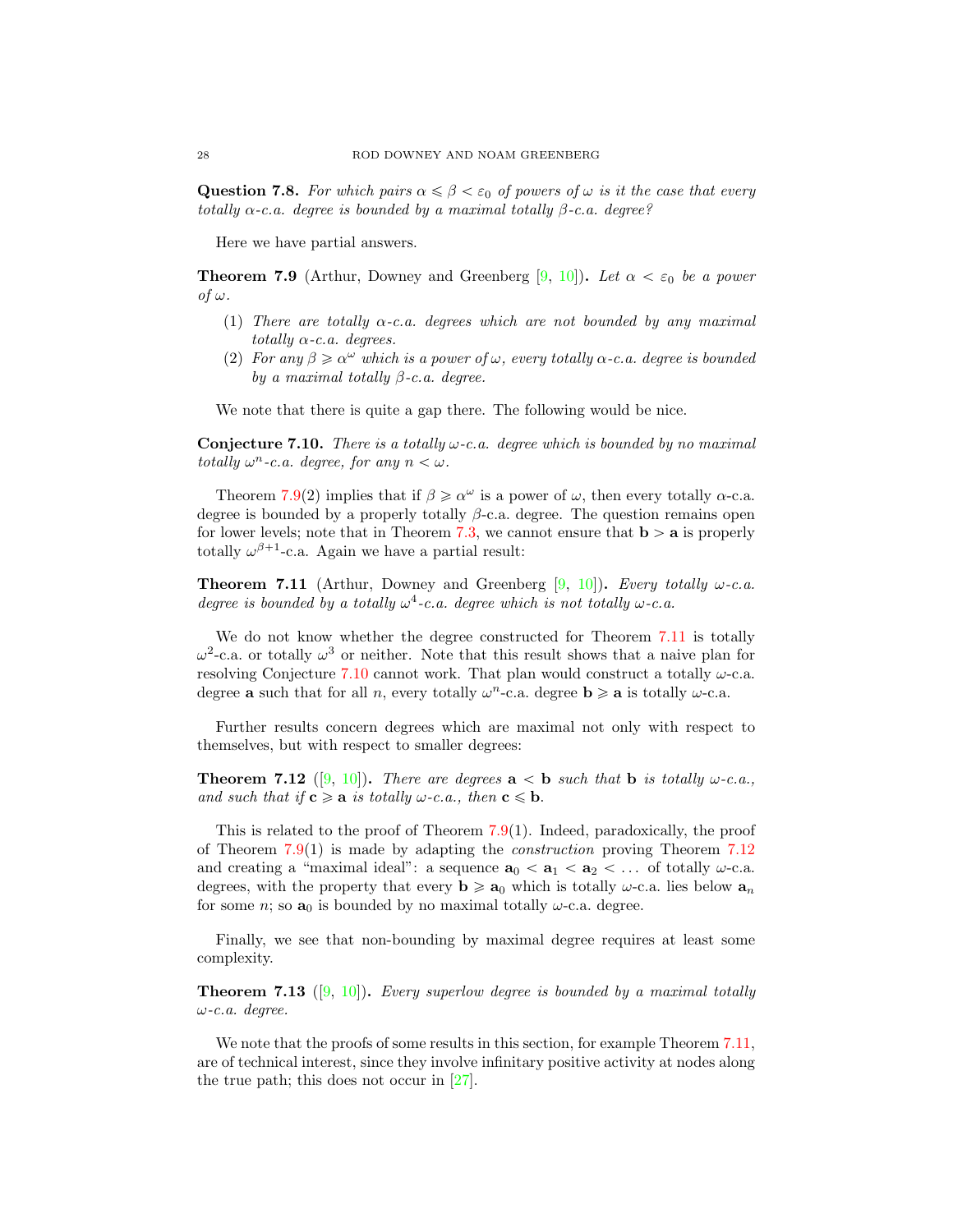#### 8. Promptness

One fundamental characteristic of our results is that in our lattice embedding results, the bottom degree cannot always be 0. For example, consider the bottom degree in the embedding of the 1-3-1 lattice.

The classical proof of Lachlan  $[54]$  embeds 1-3-1 with bottom 0. The situation is akin to the difference between minimal pairs and branching degrees. Lachlan [\[55\]](#page-32-24) proved that there are nonzero c.e. degrees that do not bound minimal pairs, whereas Slaman [\[69\]](#page-33-13) proved that the branching degrees are dense.

The two natural classes of c.e. degrees which bound minimal pairs are the high degrees, as proven by Cooper [\[23\]](#page-31-25), and the promptly simple degrees, as proven by Ambos-Spies, Jockusch, Shore and Soare [\[5\]](#page-30-0). The situation here is similar. Every high degree bounds a copy of the 1-3-1 lattice. But for an analogue of promptly simple degrees, we need a notion of prompt multiple permitting, at the correct level. Roughly speaking, what we need is that when we attempt to give an  $\alpha$ -computable approximation to a function in the degree, not only do we fail to do so, but this failure is witnessed promptly; each time we make a guess, the opponent's function changes within a number of steps which is computably bounded. The details are a wee bit messy, but relatively straightforward; and at the end we get a reasonably robust definition of what it means for a degree to be *promptly not totally*  $\alpha$ -c.a., and similar definitions for promptly not totally  $\langle \alpha$ -c.a. and so on. See [\[27\]](#page-31-1).

Here are two representative results.

**Theorem 8.1** ([\[27\]](#page-31-1)). Every degree which is promptly array noncomputable computes a pair of  $\Pi_1^0$  separating classes  $C_1, C_2$  such that any  $X \in C_1$  and  $Y \in C_2$  form a minimal pair.

(Compare with Theorem [4.1\(](#page-8-0)[2\)](#page-8-4)).

**Theorem 8.2** ([\[27\]](#page-31-1)). Every degree which is promptly not  $< \omega^{\omega}$ -c.a. bounds a copy of the 1-3-1 lattice with bottom 0.

We remark that sometimes having the bottom not be  $\bf{0}$  significantly simplifies the dynamics of a construction. This is why we suspect the following (which should be straightforward but has not been written down).

**Conjecture 8.3.** Every degree which is promptly not  $\lt \omega^{\omega}$ -c.a. bounds a noncomputable left c.e. real, all of whose presentations are computable.

Compare with Theorem [4.2.](#page-9-0) The dynamics of the original construction [\[36\]](#page-32-11) of a non-computable left-c.e. real, all of whose presentations are computable, has similar dynamics to the embedding of the 1-3-1, namely  $\lt \omega^{\omega}$ -c.a. permitting; once we allow a non-computable  $B \leq_T r$  bounding the presentations, the dynamics simplify to the level of  $\omega$ -c.a. permitting.

Similarly, the construction of a wtt minimal pair inside a Turing degree, as mentioned above, strongly resembles the construction of a 1-4-1 lattice; hence we surmise:

**Conjecture 8.4.** Every degree which is promptly not  $< \omega^\omega$ -c.a. bounds two Turing equivalent, non-computable c.e. sets whose wtt-degrees form a minimal pair.

Again, in contrast with Theorem [6.4,](#page-21-1) we suspect that being promptly not totally  $\omega$ -c.a. is insufficient.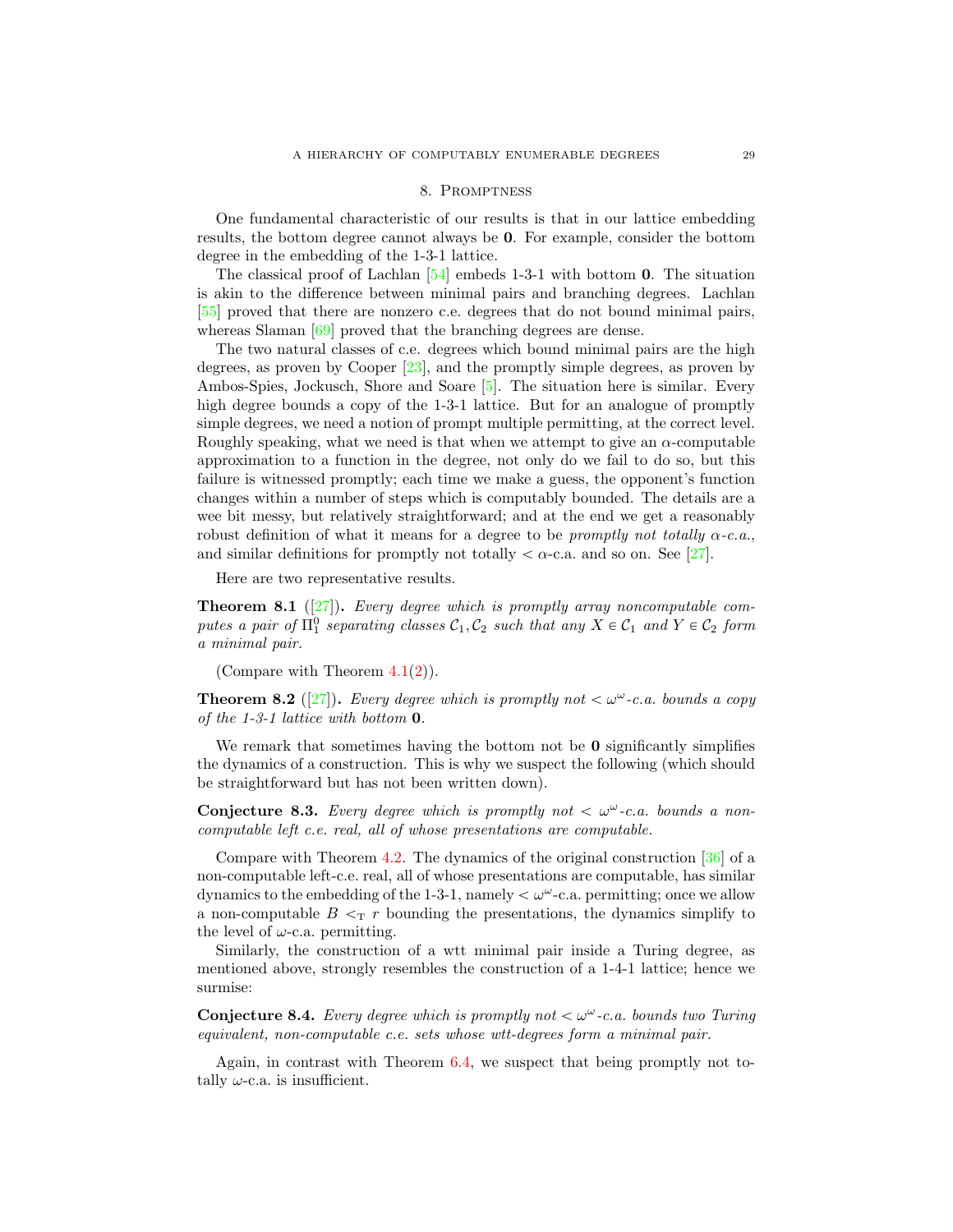As with embeddings of 1-3-1, all of these constructions can be performed below any high c.e. degree. It would be interesting to formulate a common generalization of prompt non-low2-ness, and highness.

## 9. JOINING TOTALLY  $\alpha$ -C.A. DEGREES

The classes in our hierarchy, the totally  $\alpha$ -c.a. degrees, are closed downward under Turing reducibility, but they do not induce ideals in the c.e. degrees: they are not closed under join. A natural question is, what kind of degrees can we get when we join totally  $\alpha$ -c.a. degrees?

Long ago, Bickford and Mills  $[16]$  showed that  $\mathbf{0}'$  is the join of two superlow c.e. degrees. But not every c.e. degree is the join of two superlow c.e. degrees. Downey and Ng [\[37\]](#page-32-25) proved that there are superhigh c.e. degrees which are not the join of two superlow c.e. degrees; they also showed the following result:

### <span id="page-29-0"></span>**Theorem 9.1** (Downey and Ng  $\left[37\right]$ ).

- (1) Every high c.e. degree is the join of two array computable c.e. degrees.
- (2) However, there are c.e. degrees which are not the join of two totally  $\omega$ -c.a. c.e. degrees.
- (3) If A is c.e. and  $\deg_{\mathcal{T}}(A)$  is totally  $\omega$ -c.a. then  $\deg_{\text{wtt}}(A)$  is not cuppable in the c.e. wtt degrees.

Sacks's Splitting Theorem is a fundamental result in computability theory. It says that every c.e. set A can be split as  $A = A_1 \sqcup A_2$ , with  $A_1, A_2$  low and Turing incomparable c.e. sets. It is always given as a classic example of a finite injury construction of unbounded type: there is no computable bound on the number of injuries to a given requirement, and so there is no computable bound on approximating the answer to the question of how a given requirement was met. Theorem [9.1\(](#page-29-0)2) above improves this by saying that in fact, the sets  $A_1$  and  $A_2$ themselves cannot always have  $\omega$ -computable approximations; and this holds not only for set splits but even for degree splits.

However, somewhat counter-intuitively, the following result was recently proven.

Theorem 9.2 (Ambos-Spies, Downey and Monath [\[2\]](#page-30-5)). Every c.e. set can be split into a pair of c.e. sets of totally  $\omega^3$ -c.a. degrees.

We remark that it is unknown if  $\omega^3$  can be replaced by  $\omega^2$ , even for degree splittings.

## 10. An application to admissible computability

Combined with results of the second author, our work has an application to admissible computability. This is a generalisation of traditional computability to ordinals beyond  $\omega$ . In [\[47\]](#page-32-26) it is shown that for any admissible ordinal  $\alpha$ , the  $\alpha$ c.e. degrees are not elementarily equivalent to the c.e. degrees. This was done in cases, depending on the proximity of  $\alpha$  to  $\omega$ . In one case the separation between the theories is not natural but relies on coding models of arithmetic. However one result is:

**Theorem 10.1** ([\[47\]](#page-32-26)). Let  $\alpha > \omega$  be an admissible ordinal, and let **a** be an incomplete  $\alpha$ -c.e. degree. The following are equivalent:

(1) a computes a cofinal  $\omega$ -sequence in  $\alpha$ .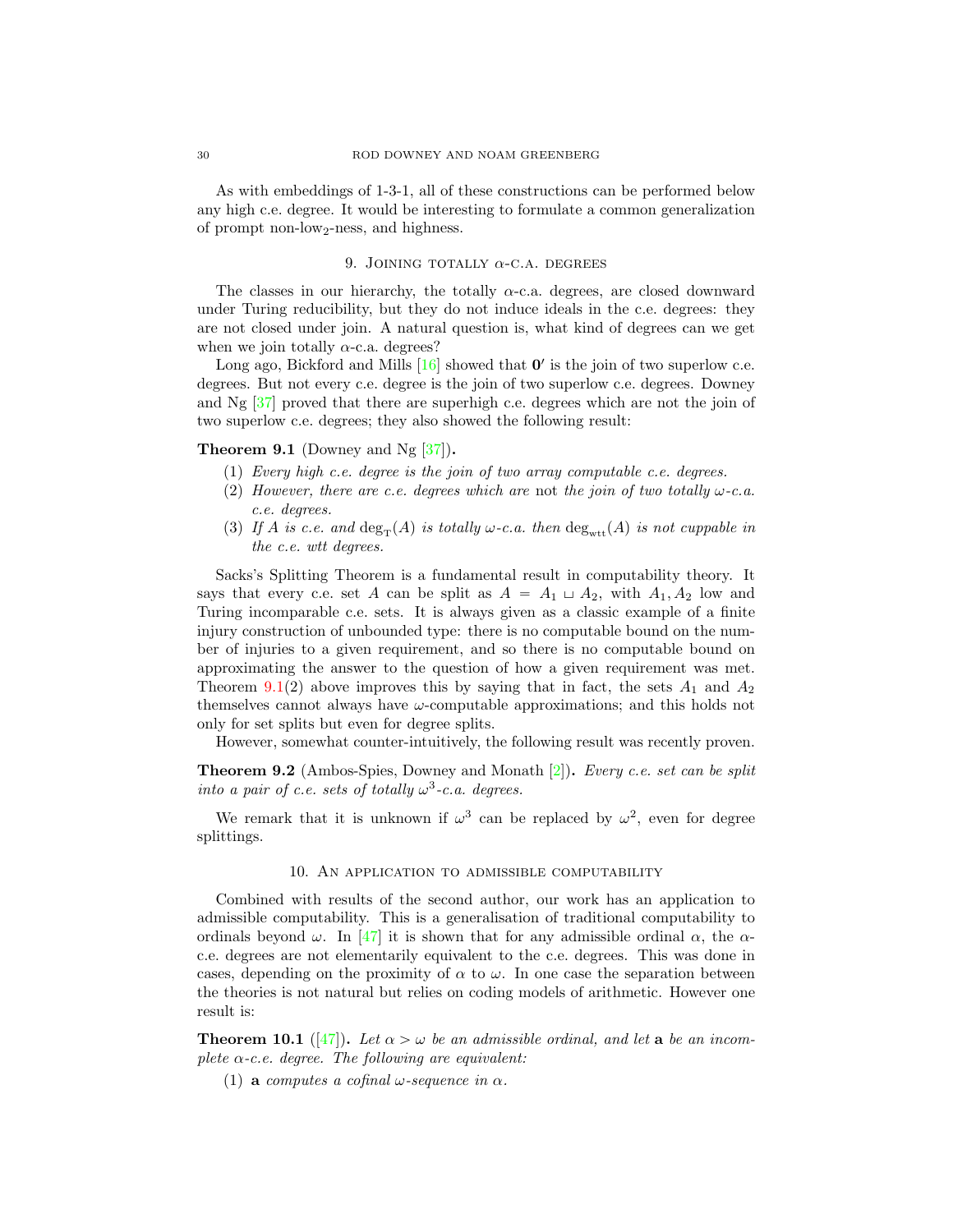- $(2)$  a bounds a copy of the 1-3-1 lattice.
- (3) a bounds a critical triple.

Again, it is the analysis of continuous tracing that underlies this result. The basic idea is the following. Consider again the embedding of a critical triple: as time goes by, a longer and longer entourage is built for a follower. When the follower is realised, the entourage is peeled back (from the end to the beginning), one member at a time. Trying to do this when time goes beyond  $\omega$  presents a completely new problem: after  $\omega$  many stages, we will have an entourage of ordertype  $\omega$ , that is, one without a last element. We cannot then peel it back, each step removing only the last element. It turns out that this blockage is fundamental. The only case it might be possible for a degree a to bound a copy of the 1-3-1 lattice is if it itself can see that  $\alpha$  is far from being a regular cardinal — if it can essentially re-order time and space to order-type  $\omega$ , so that the construction can be (at least after the fact) seen to have taken  $\omega$  steps, avoiding infinite entourages. In one direction, effective closed and unbounded sets are used to show that this is necessary. In the other direction, a fine-structural result of Shore's [\[67\]](#page-33-14) says that an incomplete degree of computable cofinality  $\omega$  must be high, and can compute a bijection between  $\alpha$  and  $\omega$ . Working below such a degree, we can translate back to  $\omega$ -computability, and use non-low<sub>2</sub> permitting to embed the 1-3-1 lattice (for a technical reason, we cannot quite use high permitting).

To sum up, what this says is that once we go beyond  $\omega$ , the fine distinctions between totally  $\omega$ -c.a. degrees and totally  $\langle \omega^{\omega}$ -c.a. degrees completely disappear. Combined with the current work, this gives us a single, natural sentence which separates the elementary theory of the c.e. degrees from the theory of the  $\alpha$ -c.e. degrees for any admissible  $\alpha > \omega$ .

**Theorem 10.2.** Let  $\alpha \geq \omega$  be admissible. The following are equivalent:

- (1) There is an incomplete  $\alpha$ -c.e. degree which bounds a critical triple but not the 1-3-1 lattice.
- (2)  $\alpha = \omega$ .

In closing we wonder if the classes we have introduced will have interesting connections with reverse recursion theory in the sense of understanding the proof theoretical strength of constructions in computability theory in weak systems of arithmetic.

### **REFERENCES**

- <span id="page-30-2"></span>[1] Bahareh Afshari, George Barmpalias, S. Barry Cooper, and Frank Stephan. Post's programme for the Ershov hierarchy. J. Logic Comput., 17(6):1025–1040, 2007.
- <span id="page-30-5"></span>[2] Klaus Ambos-Spies, Rodney G. Downey, and Martin Monath. On the sacks splitting theorem and approximating computations. In Preparation.
- <span id="page-30-1"></span>[3] Klaus Ambos-Spies, Nan Fang, Nadine Losert, Wolfgang Merkle, and Martin Monath. Array noncomputability: a modular approach. In Preparation.
- <span id="page-30-3"></span>[4] Klaus Ambos-Spies and Peter A. Fejer. Embeddings of  $N_5$  and the contiguous degrees. Ann. Pure Appl. Logic, 112(2-3):151–188, 2001.
- <span id="page-30-0"></span>[5] Klaus Ambos-Spies, Carl G. Jockusch, Jr., Richard A. Shore, and Robert I. Soare. An algebraic decomposition of the recursively enumerable degrees and the coincidence of several degree classes with the promptly simple degrees. Trans. Amer. Math. Soc., 281(1):109–128, 1984.
- <span id="page-30-4"></span>[6] Klaus Ambos-Spies and Nadine Losert. Universally array noncomputable sets. In Preparation.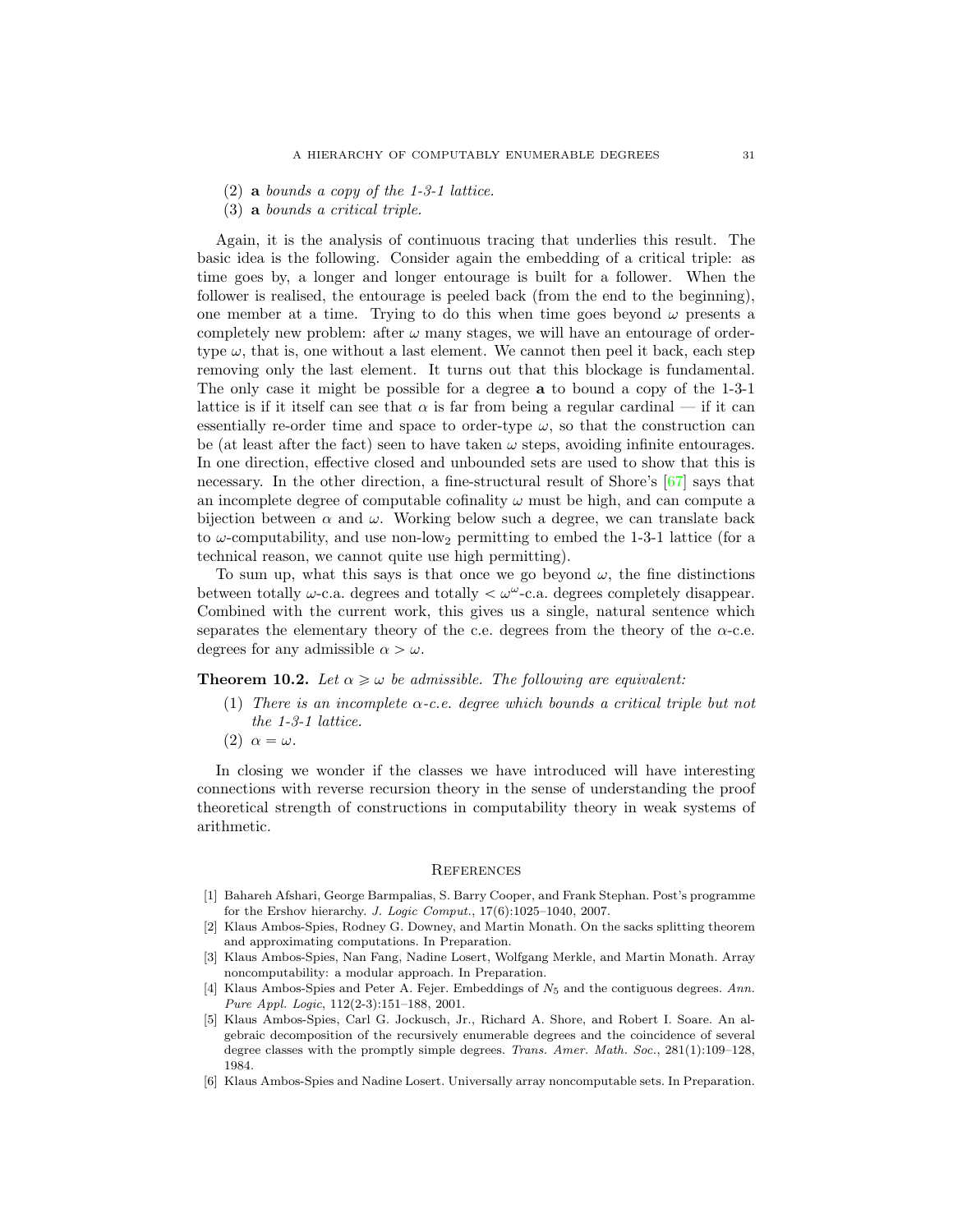- <span id="page-31-15"></span>[7] Klaus Ambos-Spies, Nadine Losert, and Martin Monath. Array noncomputable left-c.e. reals. In preparation.
- <span id="page-31-6"></span>[8] Bernard Anderson and Barbara Csima. A bounded jump for the bounded Turing degrees. Notre Dame J. Form. Log., 55(2):245–264, 2014.
- <span id="page-31-24"></span>Katherine Arthur. Maximality in the  $\alpha$ -c.a. degrees. Master's thesis, Victoria University of Wellington, 2016.
- <span id="page-31-23"></span>[10] Katherine Arthur, Rodney G. Downey, Noam Greenberg, and Daniel Turetsky. The distribution of maximality in the totally  $\alpha$ -c.a. degrees. Submitted.
- <span id="page-31-17"></span>[11] George Barmpalias. Hypersimplicity and semicomputability in the weak truth table degrees. Arch. Math. Logic, 44(8):1045–1065, 2005.
- <span id="page-31-11"></span>[12] George Barmpalias, Rod G. Downey, and Michael McInerney. Integer valued betting strategies and Turing degrees. J. Comput. System Sci., 81(7):1387–1412, 2015.
- <span id="page-31-14"></span>[13] George Barmpalias and Rodney G. Downey. Kobayashi compressibility. Submitted.
- <span id="page-31-10"></span>[14] George Barmpalias, Rodney G. Downey, and Noam Greenberg. Working with strong reducibilities above totally  $\omega$ -c.e. and array computable degrees. Trans. Amer. Math. Soc., 362(2):777–813, 2010.
- <span id="page-31-18"></span>[15] George Barmpalias, Andrew E. M. Lewis, and Keng Meng Ng. The importance of  $\Pi^0_1$  classes in effective randomness. J. Symbolic Logic, 75(1):387–400, 2010.
- <span id="page-31-26"></span>[16] Mark Bickford and Chris F. Mills. Lowness properties of r.e. sets. Manuscript, UW Madison, 1982.
- <span id="page-31-13"></span>[17] Paul Brodhead, Rod Downey, and Keng Meng Ng. Bounded randomness. In Computation, physics and beyond, volume 7160 of Lecture Notes in Comput. Sci., pages 59–70. Springer, Heidelberg, 2012.
- <span id="page-31-16"></span>[18] John Chisholm, Jennifer Chubb, Valentina S. Harizanov, Denis R. Hirschfeldt, Carl G. Jockusch, Jr., Timothy McNicholl, and Sarah Pingrey.  $\Pi_1^0$  classes and strong degree spectra of relations. J. Symbolic Logic, 72(3):1003–1018, 2007.
- <span id="page-31-8"></span>[19] Peter Cholak, Richard Coles, Rodney G. Downey, and Eberhard Herrmann. Automorphisms of the lattice of  $\Pi_1^0$  classes: perfect thin classes and anc degrees. Trans. Amer. Math. Soc., 353(12):4899–4924, 2001.
- <span id="page-31-22"></span>[20] Peter Cholak, Rodney G. Downey, and Stephen Walk. Maximal contiguous degrees. J. Symbolic Logic, 67(1):409–437, 2002.
- <span id="page-31-0"></span>[21] Peter A. Cholak and Leo A. Harrington. On the definability of the double jump in the computably enumerable sets. J. Math. Log., 2(2):261–296, 2002.
- <span id="page-31-5"></span>[22] Richard J. Coles, Rodney G. Downey, and Geoff L. Laforte. Notes on wtt-jump and ordinal notations. Manuscript, 1998.
- <span id="page-31-25"></span>[23] S. Barry Cooper. Minimal pairs and high recursively enumerable degrees. J. Symbolic Logic, 39:655–660, 1974.
- <span id="page-31-19"></span>[24] Adam R. Day. Indifferent sets for genericity. J. Symbolic Logic, 78(1):113–138, 2013.
- <span id="page-31-7"></span>[25] David Diamondstone, Noam Greenberg, and Daniel Turetsky. Natural large degree spectra.  $Computability, 2(1):1–8, 2013.$
- <span id="page-31-21"></span>[26] Rodney G. Downey. Lattice nonembeddings and initial segments of the recursively enumerable degrees. Ann. Pure Appl. Logic, 49(2):97–119, 1990.
- <span id="page-31-1"></span>[27] Rodney G. Downey and Noam Greenberg. A transfinite hierarchy of lowness notions in the computably enumerable degrees, unifying classes, and natural definability. Submitted.
- <span id="page-31-3"></span>[28] Rodney G. Downey and Noam Greenberg. Totally  $\langle \omega^{\omega} \rangle$  computably enumerable and mtopped degrees. In Theory and applications of models of computation, volume 3959 of Lecture Notes in Comput. Sci., pages 46–60. Springer, Berlin, 2006.
- <span id="page-31-9"></span>[29] Rodney G. Downey and Noam Greenberg. Turing degrees of reals of positive effective packing dimension. Inform. Process. Lett., 108(5):298–303, 2008.
- <span id="page-31-2"></span>[30] Rodney G. Downey, Noam Greenberg, and Rebecca Weber. Totally ω-computably enumerable degrees and bounding critical triples. J. Math. Log., 7(2):145–171, 2007.
- <span id="page-31-12"></span>[31] Rodney G. Downey and Denis R. Hirschfeldt. Algorithmic randomness and complexity. Theory and Applications of Computability. Springer, New York, 2010.
- <span id="page-31-4"></span>[32] Rodney G. Downey, Denis R. Hirschfeldt, André Nies, and Frank Stephan. Trivial reals. In Proceedings of the 7th and 8th Asian Logic Conferences, pages 103–131, Singapore, 2003. Singapore Univ. Press.
- <span id="page-31-20"></span>[33] Rodney G. Downey and Carl G. Jockusch, Jr. T-degrees, jump classes, and strong reducibilities. Trans. Amer. Math. Soc., 301(1):103–136, 1987.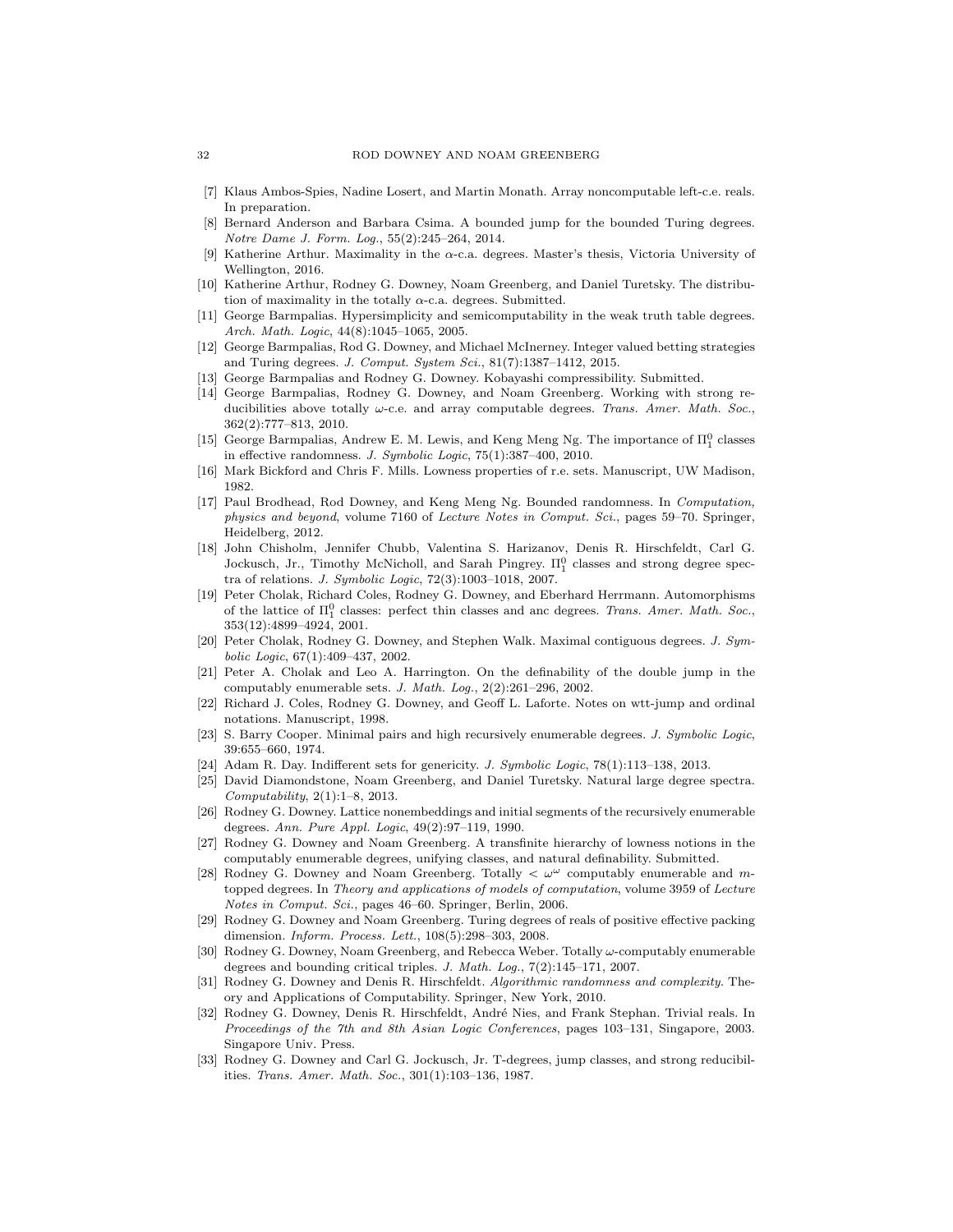- <span id="page-32-2"></span>[34] Rodney G. Downey, Carl G. Jockusch, Jr., and Michael Stob. Array nonrecursive sets and multiple permitting arguments. In Recursion theory week (Oberwolfach, 1989), volume 1432 of Lecture Notes in Math., pages 141–173. Springer, Berlin, 1990.
- <span id="page-32-3"></span>[35] Rodney G. Downey, Carl G. Jockusch, Jr., and Michael Stob. Array nonrecursive degrees and genericity. In Computability, enumerability, unsolvability, volume 224 of London Math. Soc. Lecture Note Ser., pages 93–104. Cambridge Univ. Press, Cambridge, 1996.
- <span id="page-32-11"></span>[36] Rodney G. Downey and Steffen Lempp. Contiguity and distributivity in the enumerable Turing degrees. J. Symb. Logic, 62(4):1215–1240, 1997.
- <span id="page-32-25"></span>[37] Rodney G. Downey and Keng Meng Ng. Splitting into degrees with low computational complexity. Submitted.
- <span id="page-32-16"></span>[38] Rodney G. Downey and Richard A. Shore. Degree-theoretic definitions of the low<sub>2</sub> recursively enumerable sets. J. Symbolic Logic, 60(3):727–756, 1995.
- <span id="page-32-22"></span>[39] Rodney G. Downey and Richard A. Shore. Lattice embeddings below a nonlow<sub>2</sub> recursively enumerable degree. Israel J. Math., 94:221-246, 1996.
- <span id="page-32-9"></span>[40] Rodney G. Downey and John Stephenson. Avioding effective packing dimension 1 below array noncomputable c.e. degrees. Submitted.
- <span id="page-32-23"></span>[41] Rodney G. Downey and Michael Stob. Structural interactions of the recursively enumerable Tand w-degrees. Ann. Pure Appl. Logic, 31(2-3):205–236, 1986. Special issue: second Southeast Asian logic conference (Bangkok, 1984).
- <span id="page-32-4"></span>[42] Yuri L. Ershov. A certain hierarchy of sets. I. Algebra i Logika, 7(1):47–74, 1968.
- <span id="page-32-5"></span>[43] Yuri L. Ershov. A certain hierarchy of sets. II. Algebra i Logika, 7(4):15–47, 1968.
- <span id="page-32-6"></span>[44] Yuri L. Ershov. A certain hierarchy of sets. III. Algebra i Logika, 9:34–51, 1970.
- <span id="page-32-14"></span>[45] Santiago Figueira, Joseph S. Miller, and André Nies. Indifferent sets. J. Logic Comput., 19(2):425–443, 2009.
- <span id="page-32-10"></span>[46] Johanna N. Y. Franklin, Noam Greenberg, Frank Stephan, and Guohua Wu. Anti-complex sets and reducibilities with tiny use. J. Symbolic Logic, 78(4):1307–1327, 2013.
- <span id="page-32-26"></span>[47] Noam Greenberg. The role of true finiteness in the admissible recursively enumerable degrees. Mem. Amer. Math. Soc., 181(854):vi+99, 2006.
- <span id="page-32-0"></span>[48] Leo Harrington and Robert I. Soare. Post's program and incomplete recursively enumerable sets. Proc. Nat. Acad. Sci. U.S.A., 88(22):10242–10246, 1991.
- <span id="page-32-8"></span>[49] Shamil Ishmukhametov. Weak recursive degrees and a problem of Spector. In Recursion theory and complexity (Kazan, 1997), volume 2 of de Gruyter Ser. Log. Appl., pages 81–87. de Gruyter, Berlin, 1999.
- <span id="page-32-15"></span>[50] Carl G. Jockusch, Jr. and David B. Posner. Double jumps of minimal degrees. J. Symbolic Logic, 43(4):715–724, 1978.
- <span id="page-32-13"></span>[51] Bjørn Kjos-Hanssen, Wolfgang Merkle, and Frank Stephan. Kolmogorov complexity and the recursion theorem. Trans. Amer. Math. Soc., 363(10):5465–5480, 2011.
- <span id="page-32-7"></span>[52] Martin Kummer. Kolmogorov complexity and instance complexity of recursively enumerable sets. SIAM J. Comput., 25(6):1123–1143, 1996.
- <span id="page-32-12"></span>Stuart A. Kurtz. Randomness and genericity in the degrees of unsolvability. Ph.D. Dissertation, University of Illinois, Urbana, 1981.
- <span id="page-32-21"></span>[54] Alistair H. Lachlan. Embedding nondistributive lattices in the recursively enumerable degrees. In Conference in Mathematical Logic—London '70 (Proc. Conf., Bedford Coll., London, 1970), pages 149–177. Lecture Notes in Math., Vol. 255. Springer, Berlin, 1972.
- <span id="page-32-24"></span>[55] Alistair H. Lachlan. Bounding minimal pairs. J. Symbolic Logic, 44(4):626–642, 1979.
- <span id="page-32-20"></span>[56] Alistair H. Lachlan and Robert I. Soare. Not every finite lattice is embeddable in the recursively enumerable degrees. Adv. in Math., 37(1):74–82, 1980.
- <span id="page-32-17"></span>[57] Steffen Lempp and Manuel Lerman. A finite lattice without critical triple that cannot be embedded into the enumerable Turing degrees. Ann. Pure Appl. Logic, 87(2):167–185, 1997. Logic Colloquium '95 Haifa.
- <span id="page-32-18"></span>[58] Steffen Lempp, Manuel Lerman, and D. Reed Solomon. Embedding finite lattices into the computably enumerable degrees—a status survey. In Logic Colloquium '02, volume 27 of Lect. Notes Log., pages 206–229. Assoc. Symbol. Logic, La Jolla, CA, 2006.
- <span id="page-32-19"></span>[59] Manuel Lerman. The embedding problem for the recursively enumerable degrees. In Recursion theory (Ithaca, N.Y., 1982), volume 42 of Proc. Sympos. Pure Math., pages 13–20. Amer. Math. Soc., Providence, RI, 1985.
- <span id="page-32-1"></span>[60] Donald A. Martin. Classes of recursively enumerable sets and degrees of unsolvability. Z. Math. Logik Grundlagen Math., 12:295–310, 1966.